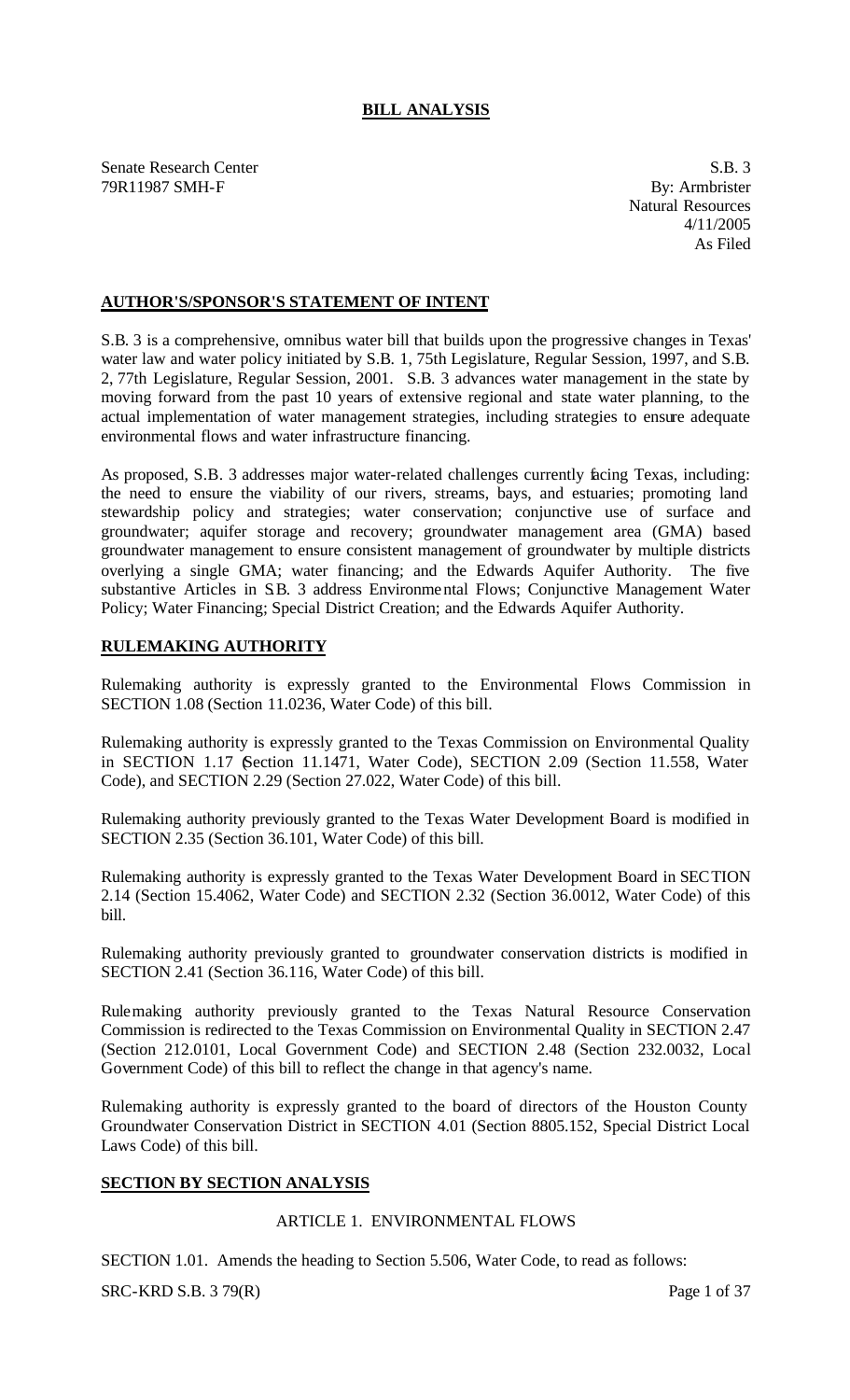Sec. 5.506. EMERGENCY SUSPENSION OF PERMIT CONDITION RELATING TO, AND EMERGENCY AUTHORITY TO MAKE AVAILABLE WATER SET ASIDE FOR, BENEFICIAL INFLOWS TO AFFECTED BAYS AND ESTUARIES AND INSTREAM USES.

SECTION 1.02. Amends Section 5.506, Water Code, by adding Subsection (a-1) and amending Subsections (b) and (c), as follows:

(a-1) Authorizes state water that is set aside by the Texas Commission on Environmental Quality (TCEQ) to meet the needs for freshwater inflows to affected bays, estuaries, and instream uses under Section  $11.1471(a)(2)$  to be made available temporarily for other essential beneficial uses if TCEQ finds that an emergency exists that cannot practically be resolved in another way.

(b) Requires TCEQ to give written notice of the proposed action, rather than suspension, to the Texas Parks and Wildlife Department (TPWD) before TCEQ suspends a permit condition under Subsection (a) or makes water available temporarily under Subsection (a-1). Requires TCEQ to give TPWD an opportunity to submit comments on the proposed action, rather than suspension, for a period of 72 hours from receipt of the notice and requires TCEQ to consider those comments before issuing an order implementing the proposed action, rather than imposing suspension.

(c) Authorizes TCEQ to suspend a permit condition under Subsection (a) or make water available temporarily under Subsection (a-1) without notice except as required by Subsection (b).

SECTION 1.03. Amends Section 5.701(j), Water Code, to provide that a fee is not required for a water right that is deposited into the Texas Water Trust.

SECTION 1.04. Amends Section 11.002, Water Code, by adding Subdivisions (15), (16), (17), and (18), to define "environmental flow regime," "environmental flow standards," "flows commission," and "science advisory committee."

SECTION 1.05. Amends Section 11.023(a), Water Code, to authorize state water to be appropriated, stored, or diverted for specific uses, to the extent that state water has not been set aside by TCEQ under Section 11.1471(a)(2) to meet instream flow needs or freshwater inflow needs for specific uses.

SECTION 1.06. Amends Section 11.0235, Water Code, by amending Subsections (c) and (e) and adding Subsections  $(d-1)$ ,  $(d-2)$ ,  $(d-3)$ ,  $(d-4)$ ,  $(d-5)$ , and  $(f)$ , as follows:

(c) Provides that the legislature has expressly required TCEQ, while balancing all other public interests to consider and, to the extent practicable, provide for the freshwater inflows and instream flows necessary to maintain the viability of the state's streams, rivers, bay, and estuary systems in TCEQ's regular granting of permits for the use of state waters. Requires all permit conditions relating to freshwater inflows to affected bays, estuaries, and instream flow needs, as an essential part of the state's environmental flows policy, to be subject to temporary suspension if necessary to meet essential human needs during emergencies.

(d-1) Requires the state to have a process with specific timelines for prompt action to address environmental flow issues in the state's major basin and bay systems, especially those systems in which unappropriated water is still available, based on legislative findings that provide certainty in water management and development and provide adequate protection of the state's streams, rivers, bays, and estuaries.

(d-2) Sets forth legislative findings regarding basins in which water is available for appropriation and those in which the unappropriated water will be set aside for instream flow and freshwater inflow protection and recommendations for TCEQ's plan of action.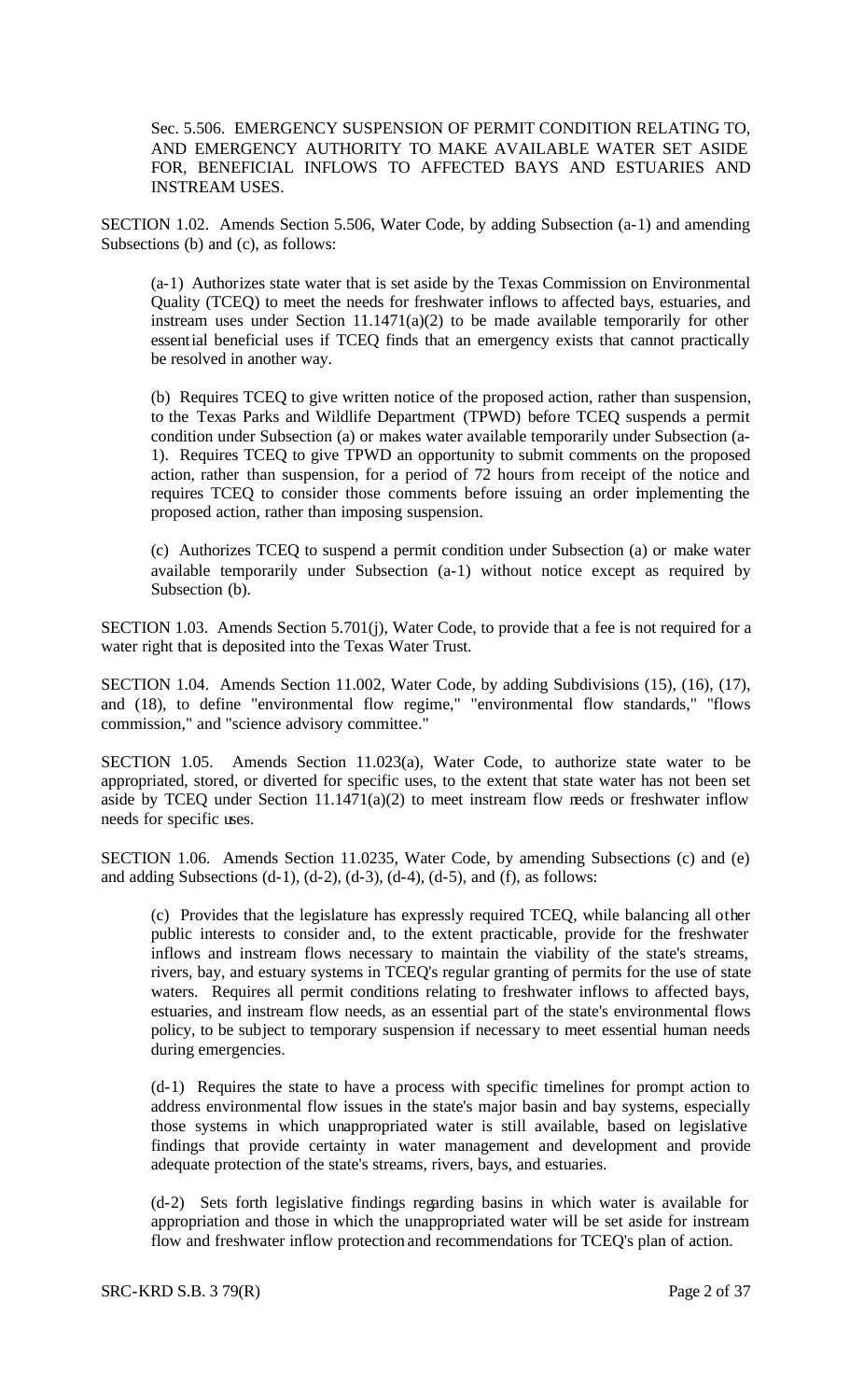(d-3) Sets forth legislative findings regarding limitations on freshwater inflow needs for bays and estuaries, proposed state improvements, and more extensive reviews and examinations of program details.

(d-4) Sets forth legislative findings regarding the management of water to meet instream flow and freshwater inflow needs, to be evaluated on a regular basis and adapted to reflect scientific improvements and future changes, and the development of management strategies for specific environmental flow needs.

(d-5) Sets forth legislative findings regarding recommendations for state action to protect instream flows and freshwater inflows through a regional consensus-based approach involving balanced representation throughout the state.

(e) Provides that pressures and demands on water resources require priorities to be effectively addressed by detailing the manner in which environmental flow standards are to be developed using the environmental studies and determine the manner in which those standards will be integrated into the regional water planning and water permitting process.

(f) Sets forth legislative acknowledgement of the need for effective implementation of the approach provided by this chapter in order to protect instream flows and freshwater inflows, thus requiring more effective water rights administration and enforcement systems than currently available.

SECTION 1.07. Amends the heading to Section 11.0236, Water Code, to read as follows:

Sec. 11.0236. ENVIRONMENTAL FLOWS COMMISSION.

SECTION 1.08. Amends Section 11.0236, Water Code, by amending Subsections (a)-(c), (e)-  $(i)$ ,  $(n)$ , and  $(o)$ , as follows:

(a) Sets forth the creation of the Environmental Flows Commission (flows commission), in place of the Study Commission on Water for Environmental Flows (study commission).

(b) Sets forth members of the flows commission. Deletes existing text requiring additional members serving on the study commission.

(c) Sets forth requirements for members appointed to positions under Subsection (b)(1). Deletes existing text regarding additional requirements for membership.

(e) Sets forth terms for members of the flows commission. Provides that a vacancy on the flows commission is filled for the unexpired term in the manner provided for the original appointment.

(f) through (i) Makes conforming changes.

(j) Requires the flows commission, in evaluating the options for providing adequate environmental flows, to take notice of the strong public policy imperative that exists in this state recognizing that environmental flows are important to the biological health of our public and private lands, streams and rivers, and bay and estuary systems and are high priorities in the water management process. Requires the flows commission to specifically address ways that the ecological soundness of those systems will be ensured in the water allocation process and appropriate methods by which reasonable amounts of existing water right may be converted temporarily or permanently to use for environmental flow protection. Makes conforming and nonsubstantive changes.

(n) Authorizes the flows commission to adopt rules, procedures, and policies as needed to administer this section, to implement its responsibilities, and to exercise its authority under Sections 11.02361 and 11.02362.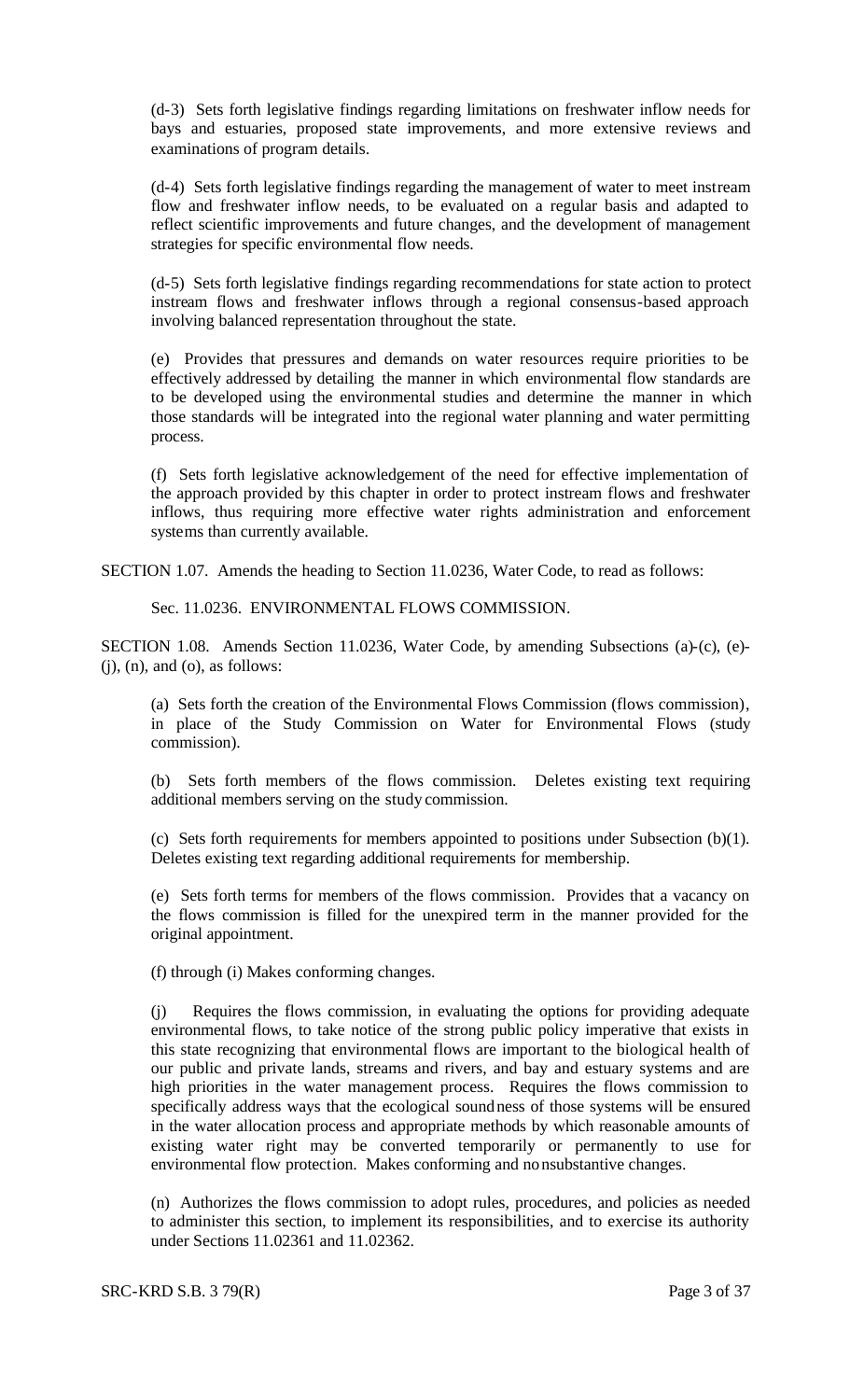(o) Provides that Chapter 2110 (State Agency Advisory Committees), Government Code, does not apply to the size, composition, or duration of the flows commission. Deletes existing text relating to the abolition of the study commission.

SECTION 1.09. Amends Subchapter B, Chapter 11, Water Code, by adding Sections 11.02361 and 11.02362, as follows:

Sec. 11.02361. TEXAS ENVIRONMENTAL FLOWS SCIENCE ADVISORY COMMITTEE. (a) Provides that the Texas Environmental Flows Science Advisory Committee (science advisory committee) consists of at least five but not more than nine members appointed by the flows commission.

(b) Requires the flows commission to appoint persons who will provide an independent perspective and diverse technical experience in specific fields pertinent to the evaluation of environmental flows to the science advisory committee.

(c) Sets forth member's terms for the science advisory committee. Provides that a vacancy on the science advisory committee is filled by appointment by the copresiding officers of the flows commission for the unexpired term.

(d) Provides that Chapter 2110, Government Code, does not apply to the size, composition, or duration of the science advisory committee.

(e) Requires the science advisory committee to serve as an independent scientific body to advise and make recommendations to the flows commission on issues relating to the science of environmental flow protection and help provide overall direction, coordination, and consistency relating to specific issues concerning environmental flows.

(f) Requires TCEQ, TPWD, and the Texas Water Development Board (TWDB), to assist the flows commission in assessing the extent to which the recommendations of the science advisory committee are considered and implemented, to provide written reports to the flows commission, at intervals determined by the flows commission, that describe the actions taken by each agency in response to each recommendation, those recommendations not implemented, and reasons for it not being implemented.

Sec. 11.02362. DEVELOPMENT OF ENVIRONMENTAL FLOW REGIME RECOMMENDATIONS. (a) Requires the flows commission, no later than November 1, 2005, and for the purposes of this section, to define the geographical extent of each river basin and bay system in the state for the purpose of developing environmental flow regime recommendations under this section and adoption of environmental flow standards under Section 11.1471.

(b) Requires the flows commission to give priority in descending order to the following river basin and bay systems of the state for the purpose of developing environmental flow regime recommendations and adopting environmental flow standards:

(1) the river basin and bay system consisting of the Trinity and San Jacinto Rivers and Galveston Bay and the river basin and bay system consisting of the Sabine and Neches Rivers and Sabine Lake Bay;

(2) the river basin and bay system consisting of the Colorado and Lavaca Rivers and Matagorda and Lavaca Bays and the river basin and bay system consisting of the Guadalupe, San Antonio, and Aransas Rivers, and Copano, Aransas, and San Antonio Bays; and

(3) the river basin and bay system consisting of the Nueces River and Corpus Christi and Baffin Bays, the river basin and bay system consisting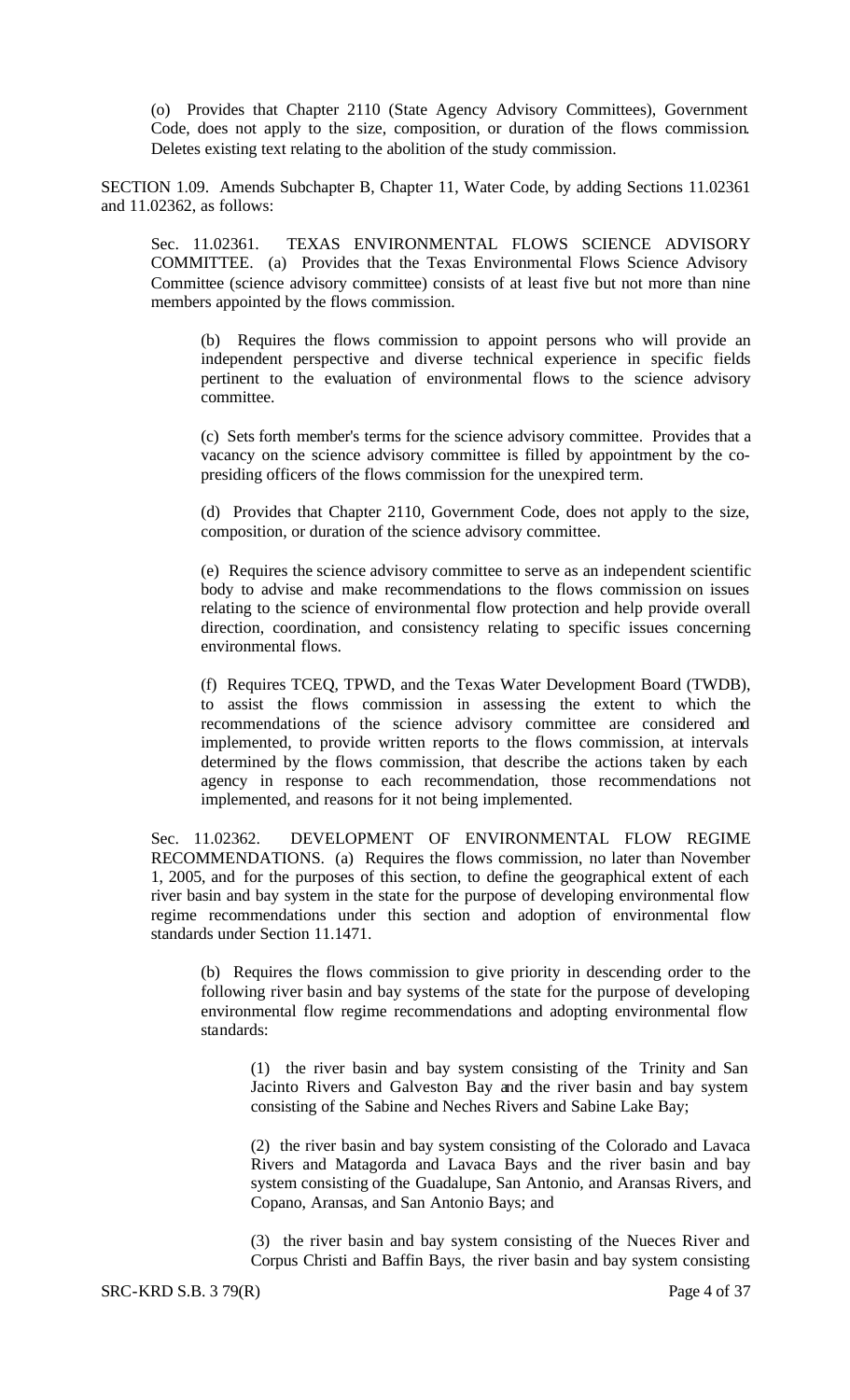of the Rio Grande, the Rio Grande estuary, the Lower Laguna Madre, and the Brazos River and its associated bay and estuary system.

(c) Requires that for the river basin and bay systems listed in Subsection  $(b)(1)$ :

(1) the flows commission appoint the basin and bay area stakeholders committee not later than November 1, 2005;

(2) the basin and bay area stakeholders committee establish a basin and bay expert science team not later than March 1, 2006;

(3) the basin and bay expert science team finalize environmental flow regime recommendations and submit them to the basin and bay area stakeholders committee, the flows commission, and TCEQ not later than March 1, 2007;

(4) the basin and bay area stakeholders committee submit to TCEQ its comments on and recommendations regarding the basin and bay expert science team's recommended environmental flow regime not later than September 1, 2007; and

(5) TCEQ adopt the environmental flow standards as provided by Section 11.1471 not later than September 1, 2008.

(d) Requires the flows commission to appoint the basin and bay area stakeholders committees for the river basin and bay systems listed in Subsection (b)(2), no later than September 1, 2006, and those river basin and bay systems listed in Subsection (b)(3) no later than September 1, 2007. Requires the flows commission to establish a schedule for the performance of the tasks listed in Subsection  $(c)(2)-(5)$  with regard to the river basin and bay systems listed in Subsection  $(b)(2)$  and  $(3)$  that will result in the adoption of environmental flow standards for that river basin and bay system by TCEQ, as soon as is reasonably possible. Requires each basin and bay area stakeholders committee and basin and bay expert science team for a river basin and bay system listed in Subsection (b)(2) or (3) to make recommendations to the flows commission with regard to the schedule applicable to that river basin and bay system. Requires the flows commission to consider the recommendations of the basin and bay area stakeholders committee and basin and bay expert science team, as well as coordinate with, and give appropriate consideration to the recommendations of, TCEQ, TPWD, and the TWDB in establishing the schedule.

(e) Requires the flows commission, for a river basin and bay system not listed in Subsection (b), to establish a schedule for the development of environmental flow regime recommendations and the adoption of environmental flow standards. Requires the flows commission to develop the schedule in consultation with TCEQ, TPWD, TWDB, and the pertinent basin and bay area stakeholders committee and basin and bay expert science team. Authorizes the flows commission, on its own initiative or on request, to modify a schedule established under this subsection to be more responsive to particular circumstances, local desires, changing conditions, or time-sensitive conflicts. Provides that this subsection does not prohibit an effort to develop information on environmental flow needs and ways in which those needs can be met by a voluntary consensusbuilding process, in a river basin and bay system for which the flows commission has not yet established a schedule for the development of environmental flow regime recommendations.

(f) Requires the flows commission to appoint a basin and bay area stakeholders committee for each river basin and bay system in this state for which a schedule for the development of environmental flow regime recommendations and the adoption of environmental flow standards is specified by or established under Subsection (c), (d), or (e). Provides that Chapter 2110, Government Code, does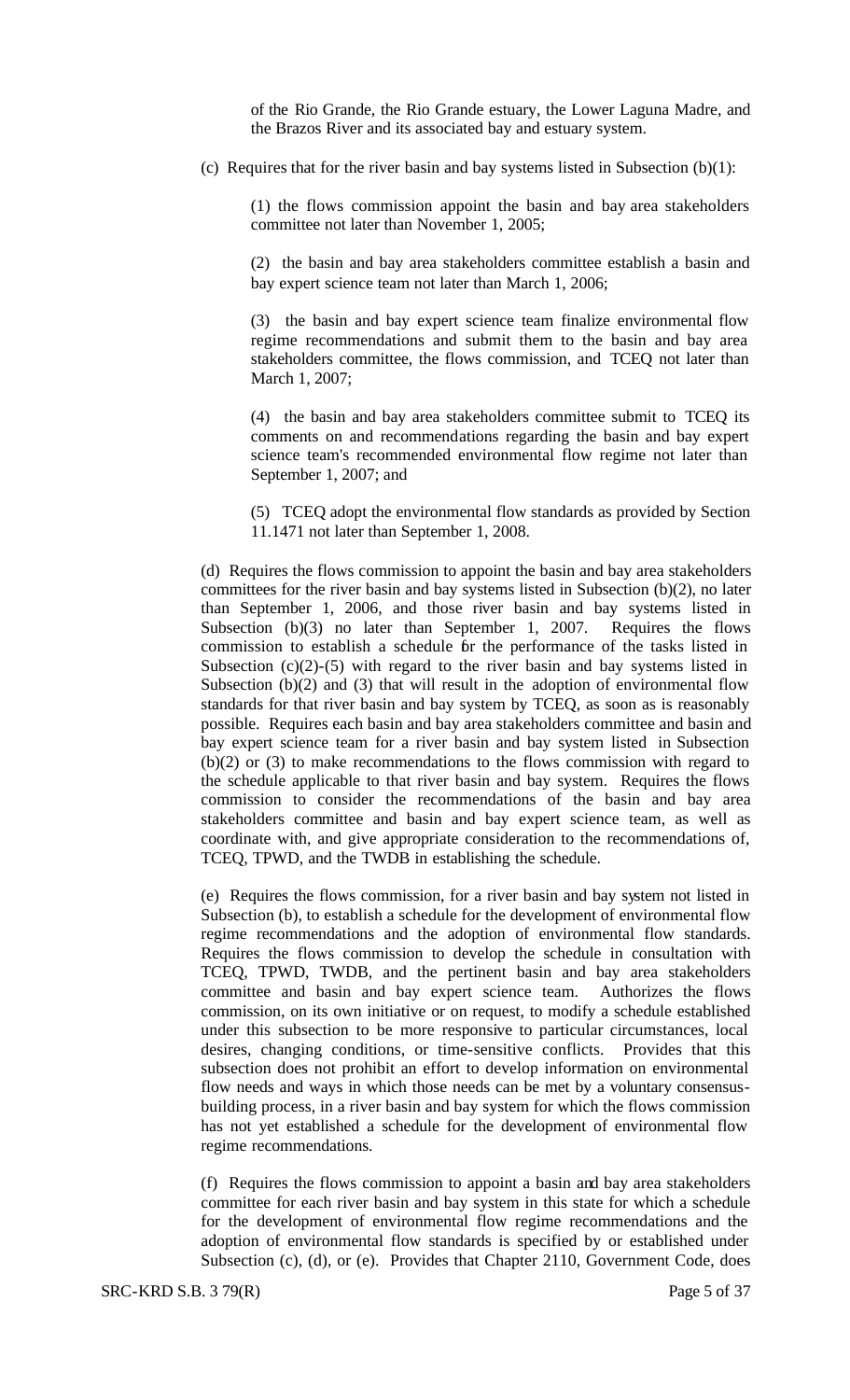not apply to the size, composition, or duration of a basin and bay area stakeholders committee. Requires each committee to consist of at least 17 specific members representing appropriate enumerated stakeholders.

(g) Sets forth the duration of terms for the members of a basin and bay area stakeholders committee. Requires the remaining members of the committee, if a vacancy occurs on a committee to appoint a member to serve the remainder of the unexpired termby majority vote.

(h) Requires meetings of the basin and bay area stakeholders committee to be open to the public.

(i) Requires each basin and bay area stakeholders committee to establish a basin and bay expert science team for the river basin and bay system for which the committee is established. Requires establishment of the basin and bay expert science team within six months of committee establishment. Provides that Chapter 2110, Government Code, does not apply to the size, composition, or duration of a basin and bay expert science team. Requires each basin and bay expert science team to be composed of technical experts with special expertise in the river basin and bay system or regarding the development of environmental flow regimes.

(j) Sets forth term duration for members of the basin and bay expert science team. Provides that a vacancy on a basin and bay expert science team is filled by appointment by the pertinent basin and bay area stakeholders committee to serve the remainder of the unexpired term.

(k) Requires the science advisory committee to appoint one of its members to serve as a liaison to each basin and bay expert science team to facilitate coordination and consistency in environmental flow activities throughout the state. Requires TCEQ, TPWD, and TWDB to provide technical assistance to each basin and bay expert science team including information about the studies conducted under Sections 16.058 (Collection of Bays and Estuaries Data: Conduct of Studies) and 16.059 (Collection of Instream Flow Data: Conduct of Studies), and authorizes them to serve as nonvoting members of the basin and bay expert science team to facilitate the development of environmental flow regime recommendations.

(l) Requires meetings of a basin and bay expert science team, where reasonably practicable, to be open to the public.

(m) Requires each basin and bay expert science team to develop a recommended environmental flow regime for the river basin and bay system for which the team is established through a collaborative process designed to achieve a consensus. Requires the science team, in developing recommendations, to consider all available science, without regard to the need for the water for other uses, and requires the recommendations to be based solely on the best science available.

(n) Requires each basin and bay expert science team to submit its environmental flow regime recommendations to the pertinent basin and bay area stakeholders committee, the flows commission, and TCEQ, in accordance with the applicable schedule specified or established under Subsection (c), (d), or (e). Prohibits the basin and bay area stakeholders committee and flows committee from changing the environmental flow regime recommendations of the basin and bay expert science team.

(o) Requires each basin and bay area stakeholders committee to review the environmental flow regime recommendations submitted by the committee's basin and bay expert science team and consider them in conjunction with other factors, including the present and future needs for water for other uses related to water supply planning in the pertinent river basin and bay system. Requires the basin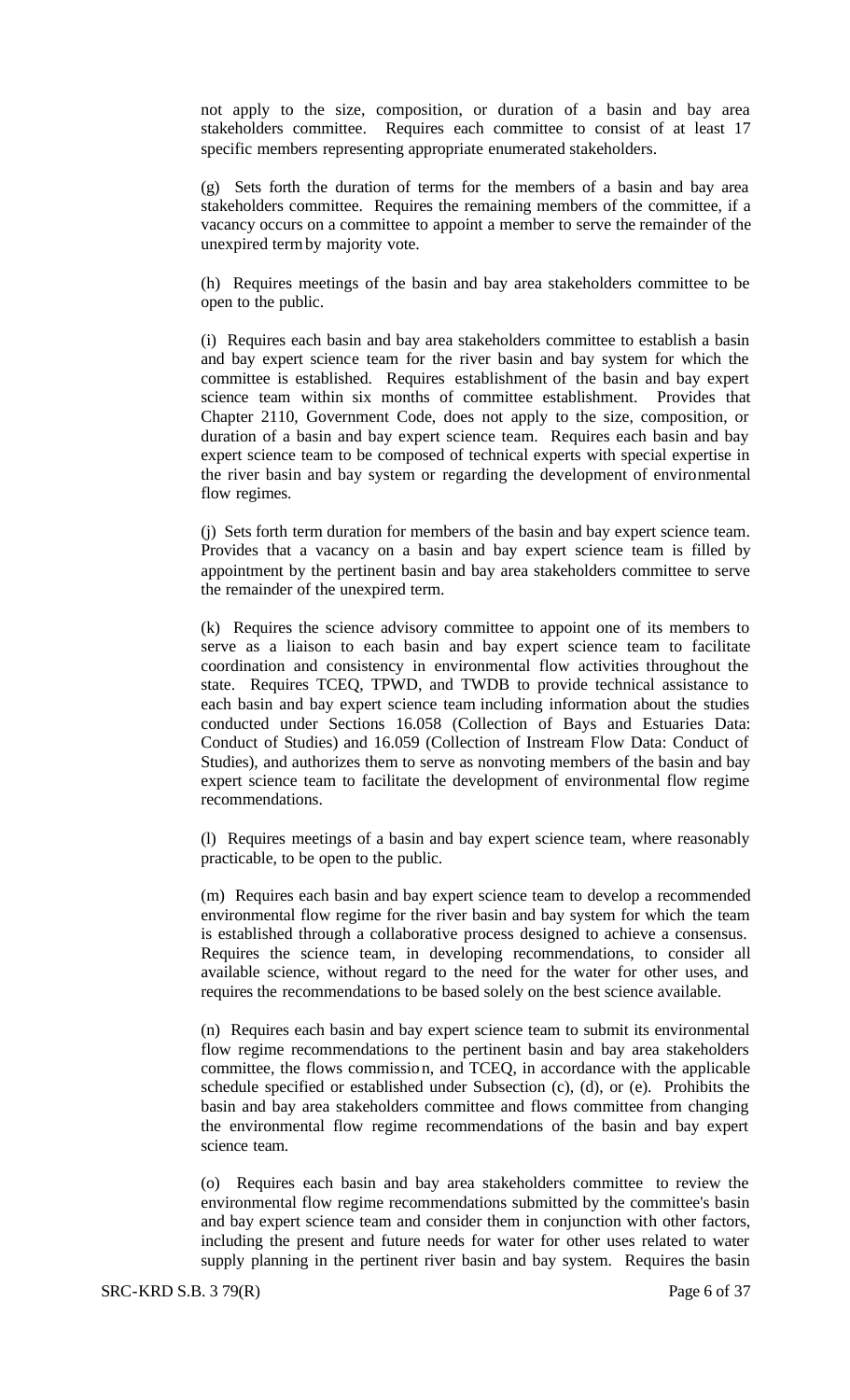and bay area stakeholders committee to develop recommendations regarding environmental flows and strategies to meet the flow needs and submit those recommendations to TCEQ and to the flows commission in accordance with the applicable schedule specified or established under Subsection (c), (d), or (e). Requires the basin and bay area stakeholders, in developing its recommendations, to operate on a consensus basis to the maximum extent possible.

(p) Requires each basin and bay area stakeholder committee, with the assistance of the pertinent basin and bay expert science team, in recognition of the importance of adaptive management, after submitting its recommendations regarding environmental flows and strategies to meet the flow needs to TCEQ, to prepare and submit a work plan for approval by the flows commission. Sets forth content requirements for the work plan.

(q) Requires the flows commission, with input from the science advisory committee, in accordance with the applicable schedule specified or established under Subsection (c), (d), or (e), to review the environmental flow regime recommendations submitted by each basin and bay expert science team. Requires the flows commission, if appropriate, to submit comments on the recommendations to TCEQ for use by TCEQ in adopting rules under Section 11.1471. Requires comments to be submitted not later than six months after the date of receipt of the recommendations.

SECTION 1.10. Amends Sections 11.0237(a) and (b), Water Code, to authorize TCEQ to issue an amendment to an existing permit or certificate of adjudication to change the use or to add a use for instream flows dedicated to environmental needs of bay and estuary flows. Provides that in addition to specific sections previously listed, this section does not alter TCEQ's obligations under Section 11.1471.

SECTION 1.11. Amends Section 11.082(b), Water Code, to authorize the state to seek those penalties [described in Subsection (a)] regardless of whether a watermaster has been appointed for the water division, river basin, or segment of a river basin where the unlawful use is alleged to have occurred. Makes a nonsubstantive change.

SECTION 1.12. Amends Section 11.0841, Water Code, by adding Subsection (c), as follows:

(c) Provides that for purposes of this section, TPWD has:

(1) the rights of a holder of a water right that is held in the Texas Water Trust, including the right to file suit in a civil court to prevent the unlawful use of such a right; and

(2) the right to act in the same manner that a holder of a water right may act to protect the holder's rights in seeking to prevent any person from appropriating water in violation of a set-aside established by the commission under Section 11.1471 to meet instream flow needs or freshwater inflow needs, including the right to file suit in a civil court to prevent the unlawful use of a set-aside established under that section.

SECTION 1.13. Amends Section 11.0842(a), Water Code, to authorize TCEQ to assess an administrative penalty for a violation relating to a water division or a river basin or segment of a river basin regardless of whether a watermaster has been appointed for the water division or river basin or segment of the river basin. Makes a nonsubstantive change.

SECTION 1.14. Amends Section 11.0843(a), Water Code, to authorize the executive director of TCEQ, or a person designated by the executive director, including a watermaster or the watermaster's deputy, upon witnessing a violation of this chapter, a rule, order, or a water right issued under this chapter, to issue the alleged violator a filed citation alleging that a violation has occurred and providing the alleged violator with specific options. Makes nonsubstantive changes.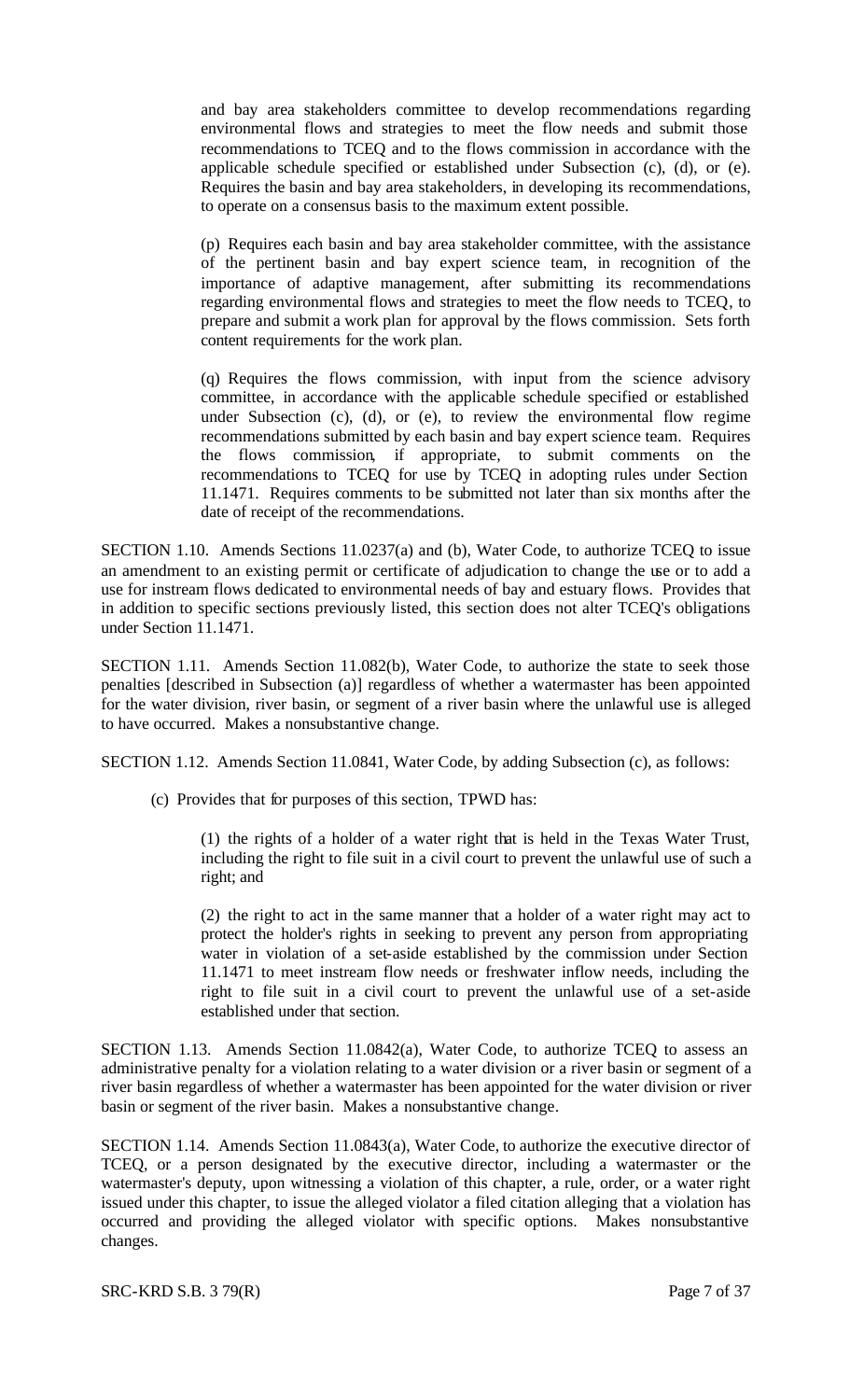SECTION 1.15. Amends Section 11.134(b), Water Code, to require TCEQ to grant the application only if the proposed appropriation considers any applicable environmental flow standards established under Section 11.1471. Makes a nonsubstantive change.

SECTION 1.16. Amends Section 11.147, Water Code, by amending Subsections (b), (d), and (e) and adding Subsections (e-1) and (e-2), as follows:

(b) Requires TCEQ, for permits issued within an area that is 200 river miles of the coast, to commence from the mouth of the river thence inland, to include in the permit any conditions considered necessary to maintain freshwater inflows to any affected bay and estuary system, to the extent practicable when considering all public interests, the studies mandated by Section 16.058 as evaluated under Section 11.1491, and any input received from the flows commission and the applicable basin and bay area stakeholders committee, any available environmental flow regime recommendations of the applicable basin and bay expert science team. Deletes existing text regarding conditions necessary to maintain beneficial inflows.

(d) Requires TCEQ, in determining what conditions to include in the permit under this subsection, to consider specific factors regarding mandated studies, water quality assessments, input received from the flows commission or applicable basin and bay area stakeholders committee, and environmental flow regime recommendations.

(e) Requires TCEQ, in determining what conditions to include in the permit under this subsection, to consider specific factors regarding specific assessments, input received from the flows commission or applicable basin and bay area stakeholders committee, and any environmental flow regime recommendation.

(e-1) Requires any permit for a new appropriation of water or an amendment to an existing water right that increases the amount of water authorized to be stored, taken, or diverted to include a provision allowing TCEQ to automatically adjust the conditions included in the permit or water right to provide for protection of instream flows or freshwater inflows. Prohibits the adjustment from increasing the amount of the passthrough or release requirement for the protection of instream flows or freshwater inflows by more than 12.5 percent of the annualized total of that requirement contained in the permit as issued or the water right amended, and requires the adjustment to be based on appropriate consideration of the priority dates and diversion locations of any other water rights grants in the same river basin that are subject to adjustment under this subsection.

(e-2) Requires TCEQ, notwithstanding Subsections (b)-(e), for the purpose of determining the environmental flow conditions necessary to maintain freshwater inflows to an affected bay and estuary system, existing instream uses and water quality of a stream or river, or fish and aquatic wildlife habitats, to apply any environmental flow setaside, adopted under Section 11.1471 instead of considering the factors specified by those subsections.

SECTION 1.17. Amends Subchapter D, Chapter 11, Water Code, by adding Section 11.1471, as follows:

Sec. 11.1471. ENVIRONMENTAL FLOW STANDARDS AND SET-ASIDES. (a) Requires TCEQ, by rule, to:

> (1) adopt appropriate environmental flow standards for each river basin and bay system in this state; and

> (2) establish an amount of unappropriated water, if available, to be set aside to satisfy the environmental flow standards to the maximum extent reasonable when considering human water needs.

(b) Requires TCEQ, in adopting environmental flow standards for a river basin and bay system under Subsection (a)(1), to consider specific factors regarding the definition of the geographical extent of the river basin and bay system, schedule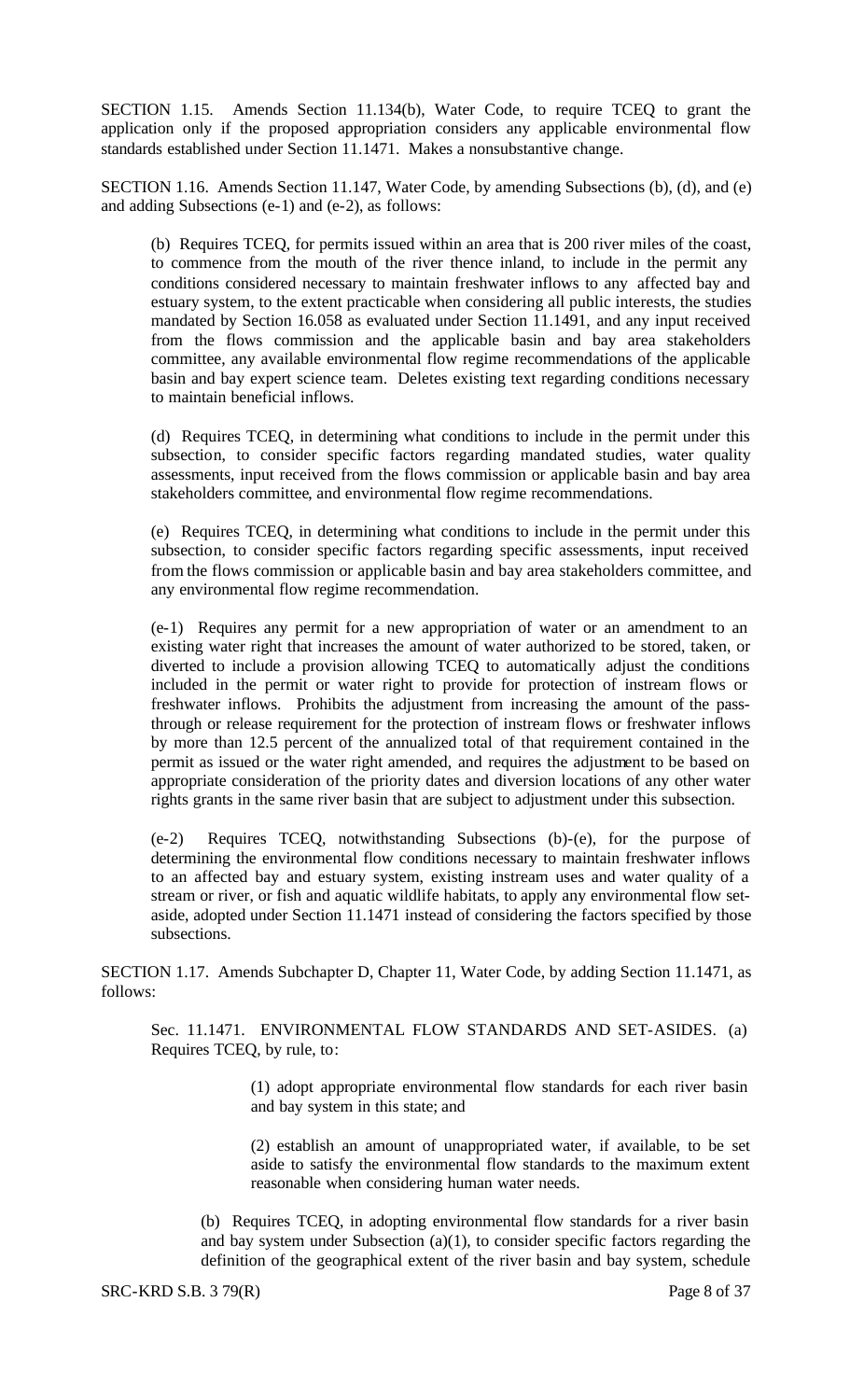for the adoption of environmental flow standards, the environmental flow regime recommendations and strategies, specific characteristics of the river basin and bay system, economic factors, available scientific information, and any other appropriate information.

(c) Requires environmental flow standards adopted under Subsection (a)(1) to consist of a schedule of flow quantities, reflecting seasona l and yearly fluctuations that may vary geographically by specific location in a watershed.

(d) Prohibits TCEQ, as provided by Section 11.23, from issuing a permit for a new appropriation or an amendment to an existing water right that increases the amount of water authorized to be stored, taken, or diverted if the issuance of the permit or amendment would impair an environmental flow set-aside established under Subsection  $(a)(2)$ . Requires a permit for a new appropriation or an amendment to an existing water right that increases the amount of water authorized to be stored, taken, or diverted that is issued after the adoption of an applicable environmental flow set-aside to contain appropriate conditions to ensure protection of the environmental flow set-aside.

(e) Requires an environmental flow set-aside established under Subsection (a)(2) to be assigned a priority date corresponding to the date TCEQ receives environmental flow regime recommendations from the applicable basin and bay expert science team and be included in the appropriate water availability models in the same manner as an existing water right for the purpose of evaluating the availability of unappropriated water in connection with an application for a permit for a new appropriation or for an amendment to an existing water right that increases the amount of water authorized to be stored, taken, or diverted.

(f) Authorizes an environmental flow standard or environmental flow set-aside adopted under Subsection (a) to be altered by TCEQ in a rulemaking process undertaken in conjunction with a periodic review under Section 11.02362(p) or in accordance with a schedule established by TCEQ.

SECTION 1.18. Amends the heading to Section 11.148, Water Code, to read as follows:

Sec. 11.148. EMERGENCY SUSPENSION OF PERMIT CONDITIONS AND EMERGENCY AUTHORITY TO MAKE AVAILABLE WATER SET ASIDE FOR ENVIRONMENTAL FLOWS.

SECTION. 1.19. Amends Section 11.148, Water Code, by adding Subsection (a-1) and amending Subsections (b) and (c), as follows:

(a-1) Authorizes state water that is set aside by TCEQ to meet the needs for freshwater inflows to affected bays and estuaries and instream uses under Section 11.1471(a)(2) to be made available temporarily for other essential beneficial uses, if TCEQ finds that an emergency exists that cannot practically be resolved in another way.

(b) Requires TCEQ, before suspending a permit condition under Subsection (a) or making water available temporarily under Subsection (a-1), to give written notice to TPWD of the proposed action, rather than suspension. Requires TCEQ to give TPWD an opportunity to submit comments on the proposed action within 72 hours from the time TCEQ is required to consider those comments before issuing its order implementing the proposed action. Makes conforming changes.

(c) Authorizes TCEQ to suspend the permit condition under Subsection (a) or make water available temporarily under Subsection (a-1) without notice to any other interested party other than TPWD as provided by Subsection (b).

SECTION 1.20. Amends Section 11.1491(a), Water Code, to require publication of reports completed under this section to be submitted for comment to TCEQ, TPWD, the flows commission, the science advisory committee, and any applicable basin and bay area stakeholders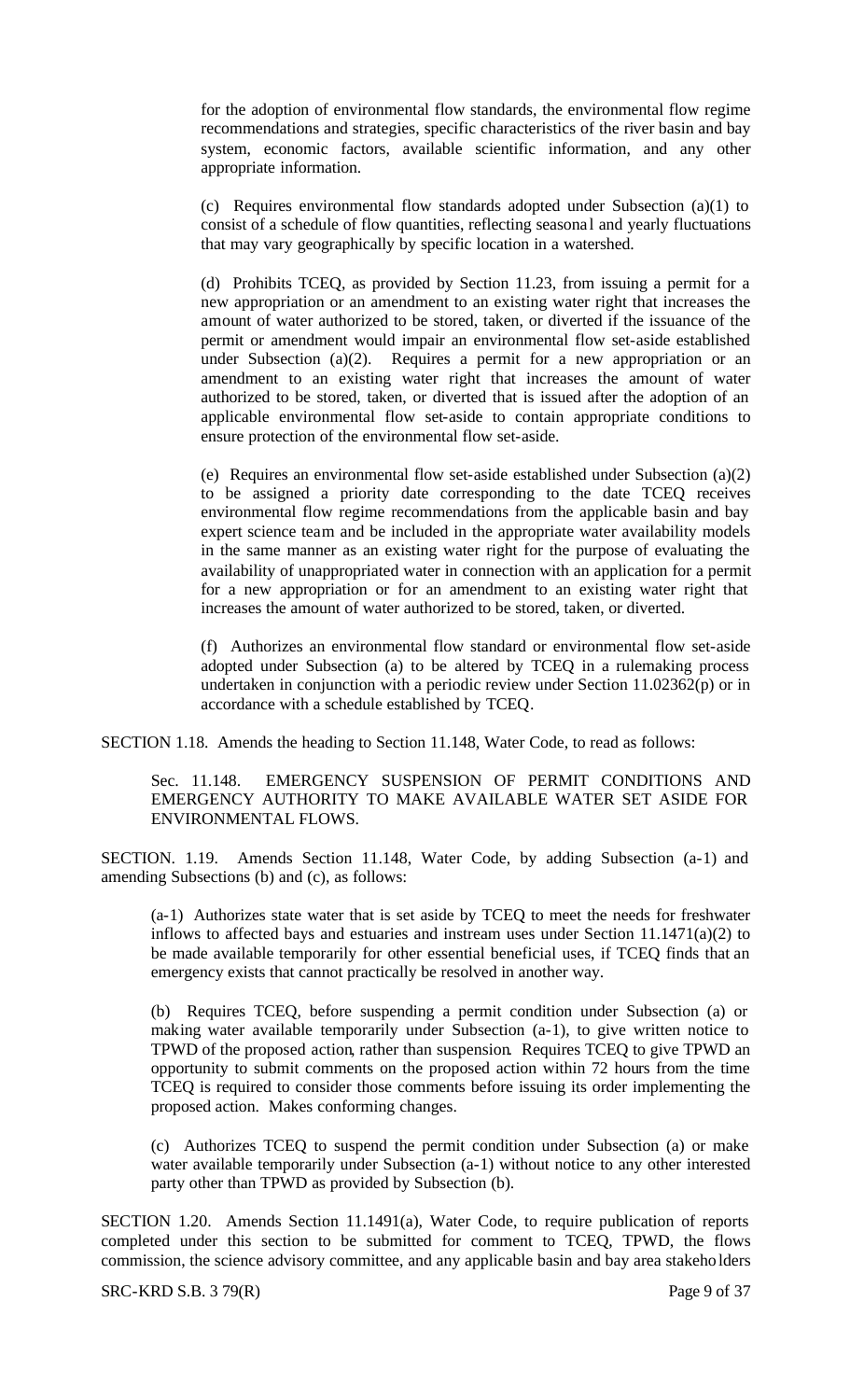committee and basin and bay expert science team. Makes conforming and nonsubstantive changes.

SECTION 1.21. Amends Section 11.329(g), Water Code, to prohibit TCEQ from assessing costs under this section against a holder of a water right placed in the Texas Water Trust for a term of at least 20 years. Deletes existing text regarding this subsection affecting the fees assessed on a water right holder by TCEQ under specific chapters.

SECTION 1.22. Amends Section 11.404(e), Water Code, to prohibit the court from assessing costs and expenses under this section against a holder of a water right placed in the Texas Water Trust for a term of at least 20 years.

SECTION 1.23. Amends Subchapter I, Chapter 11, Water Code, by adding Section 11.4531, as follows:

Sec. 11.4531. WATERMASTER ADVISORY COMMITTEE. (a) Requires the executive director of TCEQ, for each river basin or segment of a river basin for which the executive director appoints a watermaster under this subchapter, to appoint a watermaster advisory committee consisting of at least nine but not more than 15 members. Requires a member of the advisory committee to be a holder of a water right or a representative of a holder of a water right in the river basin or segment of the river basin for which the watermaster is appointed. Requires the executive director, in appointing members to the advisory committee, to consider geographic representation, amount of water rights held, different types of holders of water rights and users, including water districts, municipal suppliers, irrigators, and industrial users, and experience and knowledge of water management practices.

(b) Provides that an advisory committee member is not entitled to reimbursement of expenses or to compensation.

(c) Provides that an advisory committee member serves a two-year term expiring August 31 of each odd-numbered year and holds office until a successor is appointed.

(d) Requires the advisory committee to meet within 30 days after the date the initial appointments have been made and to select a presiding officer to serve a one-year term. Requires the committee to meet regularly as necessary.

(e) Requires the advisory committee to make specific recommendations, reviews, and comments, and perform other advisory duties to the executive director of TCEQ.

SECTION 1.24. Amends Section 11.454, Water Code, as follows:

Sec. 11.454. DUTIES AND AUTHORITY OF THE WATERMASTER. Provides that Section 11.327 applies to the duties and authority of a watermaster appointed for a river basin or segment of a river basin under this subchapter in the same manner as the section applies to the duties and authority of a watermaster appointed for a water division under Subchapter G. Deletes existing text regarding duties of a watermaster.

SECTION 1.25. Amends Section 11.455, Water Code, as follows:

Sec. 11.455. New heading: COMPENSATION AND EXPENSES OF WATERMASTER. (a) Provides that Section 11.329 applies to the payment of the compensation and expenses of a watermaster appointed for a river basin or segment of a river basin under this subchapter in the same manner as that section applies to the payment of the compensation and expenses of a watermaster appointed for a water division under Subchapter G.

(b) Requires the executive director of TCEQ to deposit the assessments collected under this section to the credit of the watermaster fund.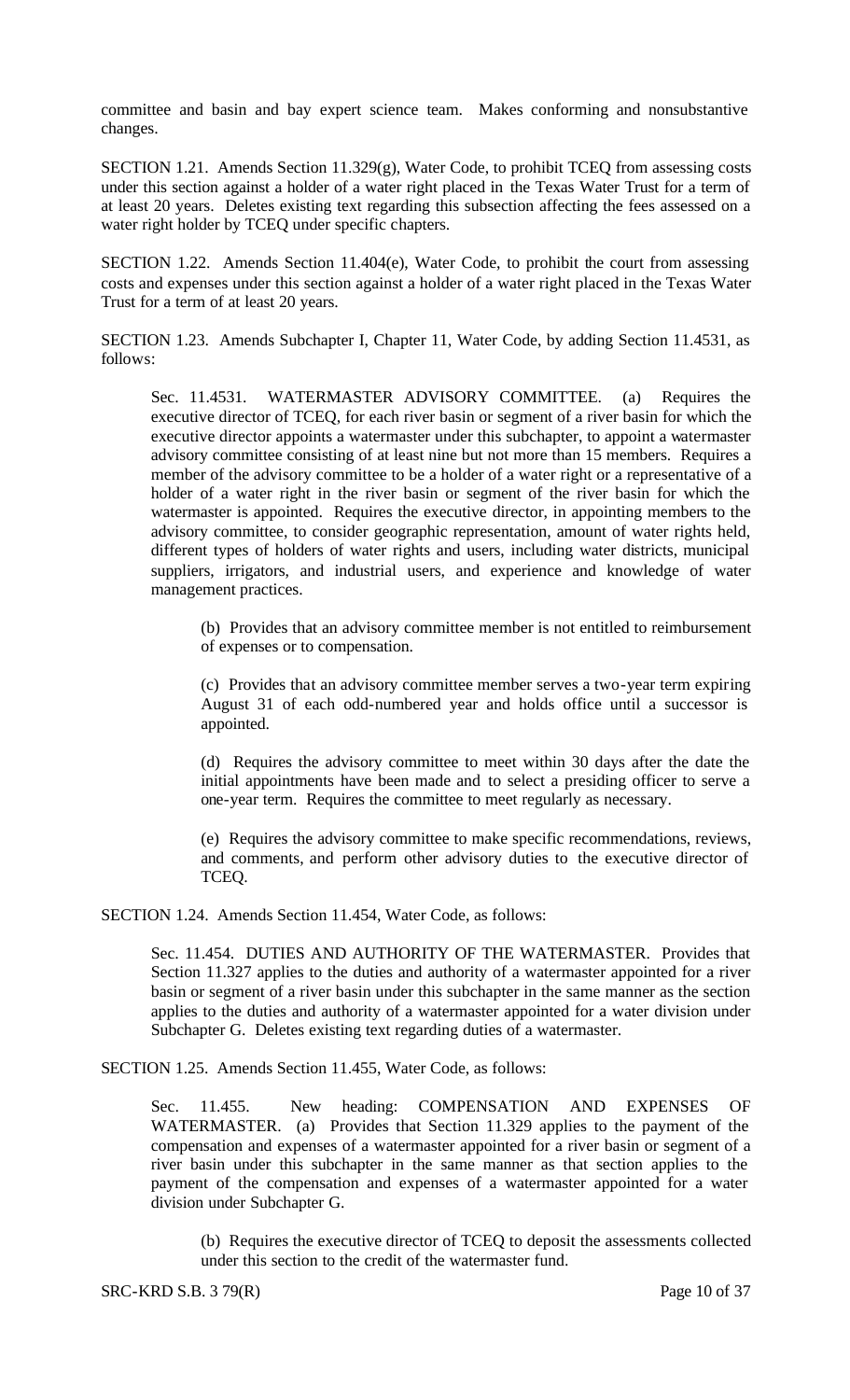(c) Authorizes money deposited under this section to the credit of the watermaster fund to be used only for the purposes specified by Section 11.3291 with regard to the watermaster operation under this subchapter with regard to which the assessments were collected. Deletes existing text authorizing TCEQ to assess the costs of the watermaster against all persons who hold water rights in the river basin or segment of the river basin under the watermaster's jurisdiction.

SECTION 1.26. Amends Section 15.7031, Water Code, by amending Subsection (c) and adding Subsection (e), as follows:

(c) Requires the dedication of any water rights placed in trust to be reviewed and approved by TCEQ, in consultation with TWDB, TPWD, and the Environmental Flows Commission. Authorizes the Department of Agriculture and the basin and bay area stakeholders committee and basin and bay expert science team established under Section 11.02362 for the river basin and bay system to which the water right pertains to provide input to TCEQ, as appropriate, during the review and approval process for dedication of water rights.

(e) Provides that while a water right is held in the trust, the water authorized for beneficial use under the terms of the water right is considered to be held for instream flows, water quality, fish and wildlife habitat, bay and estuary inflows, or other environmental uses without the need for a permit amendment. Requires the use of the water right or portion of the water right withdrawn, after the water right is withdrawn in whole or in part from the trust, to be in accordance with the terms of the water right.

SECTION 1.27. Reenacts and amends Section 26.0135(h), Water Code, as amended by Chapters 234 and 965, Acts of the 77th Legislature, Regular Session, 2001, as follows:

(h) Provides that irrigation water rights, non-priority hydroelectric rights of a water right holder that owns or operates privately owned facilities that collectively have a capacity of less than two megawatts, and water rights held in the Texas Water Trust for terms of at least 20 years will not be subject to the assessment [to recover the costs of administering water quality management programs]. Makes nonsubstantive changes.

SECTION 1.28. Repealer: Sections 11.0236(d) (referring to member appointments under Subsection  $(b)(3)$ ;  $(k)$  (referring to duties of study commission); (1) (referring to study commission's report summary); (m) (referring to delivery of copies to members of the legislature); Section 11.0237(c) (referring to expiration date of section); and Section 11.1491(b) (referring to creation and establishment of advisory council for data collection and studies), Water Code.

SECTION 1.29. Abolishes the Study Commission on Water for Environmental Flows on the effective date of this Act.

SECTION 1.30. (a) Requires the governor, lieutenant governor, and speaker of the house of representatives to appoint the initial members of the Environmental Flows Commission as provided by Section 11.0236, Water Code, as amended by this article, as soon as practicable on or after the effective date of this Act. Provides that the initial terms of members of the flows commission expire February 1, 2008.

(b) Requires the initial members of the Environmental Flows Commission, as soon as practicable after taking office, to appoint the initial members of the Texas Environmental Flows Science Advisory Committee as provided by Section 11.02361, Water Code, as added by this article. Requires the flows commission, in making the initial appointments, to designate one-third or as near as possible to one-third of the members to serve terms expiring March 1, 2006, March 1, 2007, and March 1, 2008, respectively.

(c) Requires the Environmental Flows Commission to appoint the members of each basin and bay area stakeholders committee as provided by Section 11.02362, Water Code, as added by this article. Requires the flows commission, in making the initial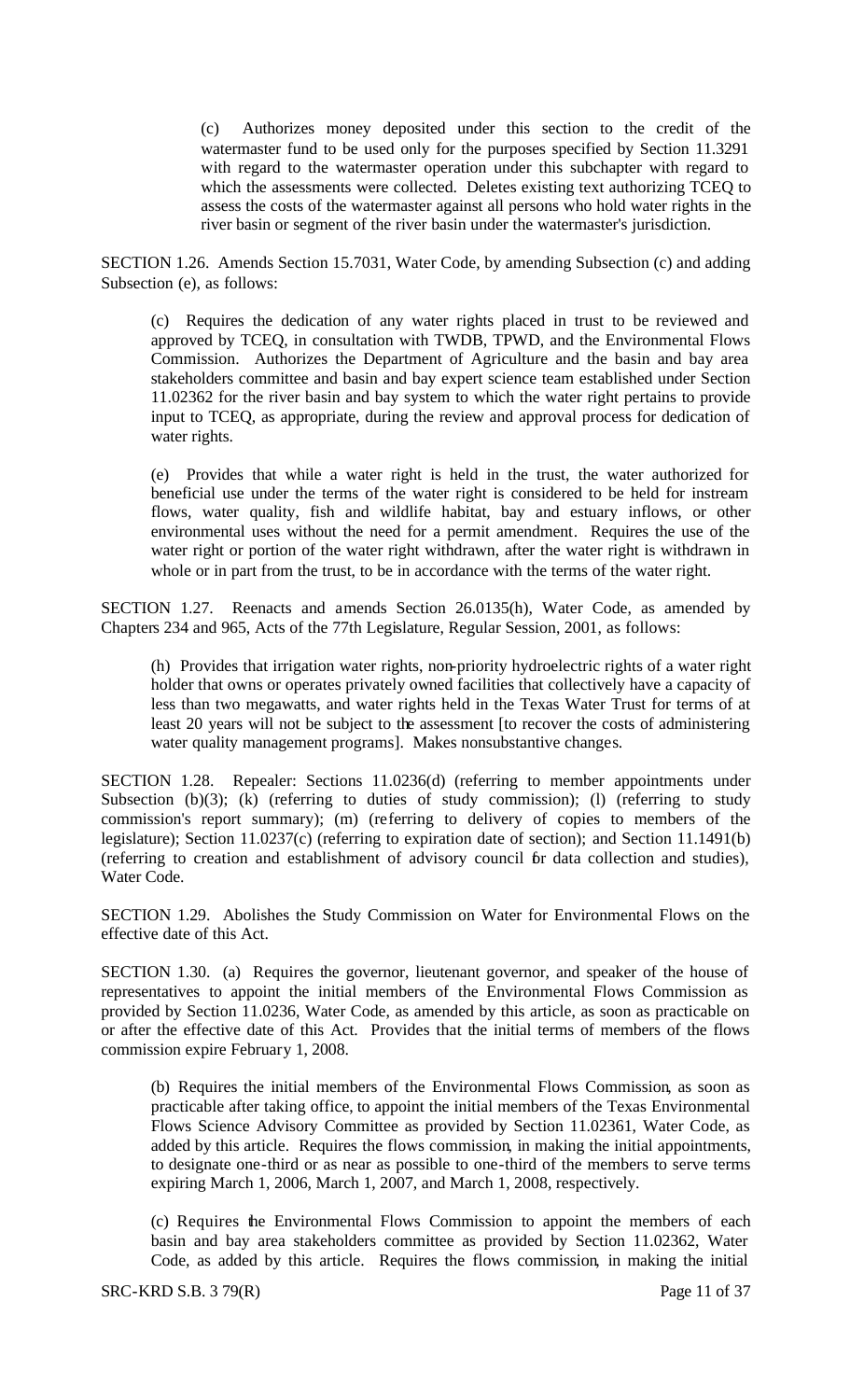appointments, to designate one-fifth or as near as possible to one-fifth of the members to serve terms expiring March 1 of each year for the first five years following the year in which the appointments are made.

(d) Requires each basin and bay area stakeholders committee to appoint the members of the basin and bay expert science team for the river basin and bay system for which the committee is established as provided by Section 11.02362, Water Code, as added by this article. Requires the committee, in making the initial appointments, to designate onefifth or as near as possible to one-fifth of the members to serve terms expiring April 1 of each year for the first five years following the year in which the appointments are made.

(e) Requires the executive director of TCEQ to appoint the members of the watermaster advisory committee under Section 11.4531, Water Code, as added by this article, for each river basin or segment of a river basin for which the executive director appoints a watermaster under Subchapter I, Chapter 11, Water Code. Provides that the terms of the initial members of the committee expire August 31 of the first odd-numbered year that begins after the year in which the appointments are made.

SECTION 1.31. Provides that the changes in law made by this article relating to a permit for a new appropriation of water or to an amendment to an existing water right that increases the amount of water authorized to be stored, taken, or diverted apply to a permit or amendment for which an application is pending with TCEQ on the effective date of this article or is filed with the commission on or after that date.

#### ARTICLE 2. CONJUNCTIVE MANAGEMENT WATER POLICY

SECTION 2.01. Amends Section 1.003, Water Code, as follows:

Sec. 1.003. PUBLIC POLICY. Provides that it is the public policy of the state to provide for the conservation and development of the state's natural resources, including the stewardship of public and private lands to benefit waters of the state.

SECTION 2.02. Amends Subchapter A, Chapter 1, Water Code, by adding Section 1.004, as follows:

Sec. 1.004. FINDINGS AND POLICY REGARDING LAND STEWARDSHIP. Sets forth legislative findings and policy regarding land stewardship. Defines "land stewardship."

SECTION 2.03. Amends Section 11.002, Water Code, by adding Subdivisions (19) and (20), to define "best management practices" and "conjunctive use."

SECTION 2.04. Amends Section 11.0235(b), Water Code, to provide that the legislature encourages responsible water and land stewardship to benefit waters of the state.

SECTION 2.05. Amends Section 11.024, Water Code, to require TCEQ, in considering requests for appropriation of state water for the same beneficial use, to give preference to those projects that involve conjunctive use.

SECTION 2.06. Amends Section 11.046, Water Code, by adding Subsection (e), to provide that water appropriated under permit, certified filing, or certificate of adjudication that is treated under a permit issued under Chapter 26 (Water Quality Control) and then injected into an aquifer for storage and subsequent recovery for beneficial use is not considered surplus for purposes of this chapter.

SECTION 2.07. Amends Subchapter D, Chapter 11, Water Code, by adding Section 11.1502, as follows:

Sec. 11.1502. CONSIDERATION OF CONJUNCTIVE USE. Requires TCEQ, in considering an application for a permit to store, take, or divert surface water, to consider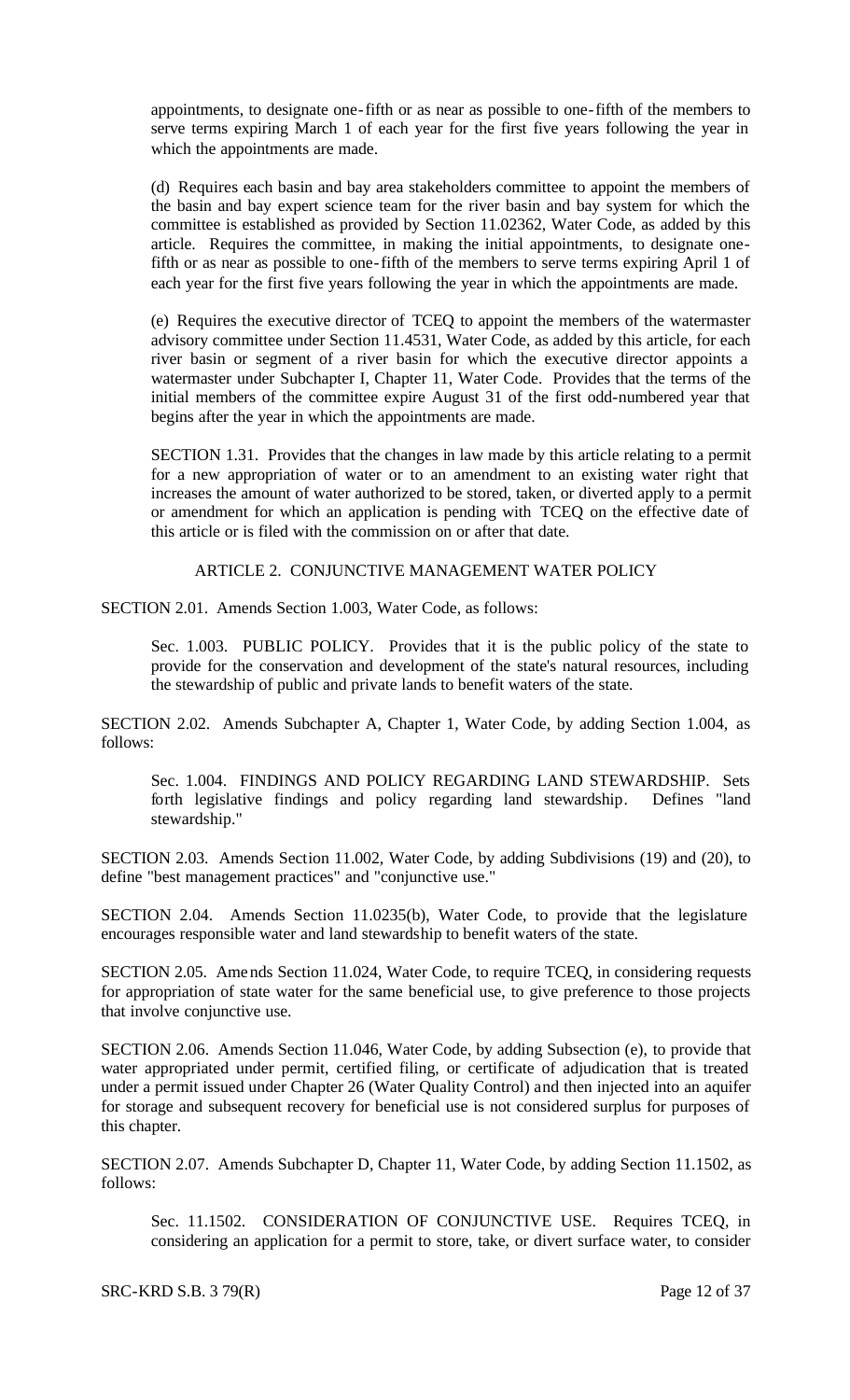whether the applicant has made reasonable efforts to incorporate plans for conjunctive use.

SECTION 2.08. Amends Section 11.173(b), Water Code, to provide that a permit, certified filing, or certificate of adjudication or a portion of a permit, certified filing, or certificate of adjudication is exempt from cancellation under Subsection (a), to the extent the nonuse resulted from the implementation of water conservation measures under a water conservation plan submitted by the holder of the permit, certified filing, or certificate of adjudication as evidenced by implementation reports submitted by the holder.

SECTION 2.09. Amends Chapter 11, Water Code, by adding Subchapter K, as follows:

#### SUBCHAPTER K. REMEDIES FOR INTERFERENCE WITH DOMESTIC OR AGRICULTURAL WATER WELL

Sec. 11.551. APPLICABILITY. Provides that this subchapter applies only to a highcapacity water well that is used for a purpose other than domestic or agricultural use and is located outside a groundwater conservation district.

Sec. 11.552. RESTRICTION ON OPERATION OF HIGH-CAPACITY WATER WELL. Prohibits a person from operating a high-capacity water well in a way that interferes with another person's use of a water well for domestic or agricultural purposes.

Sec. 11.553. FILING OF COMPLAINT. (a) Authorizes a person who owns or operates a water well used for domestic or agricultural purposes to file a complaint with TCEQ against a person who owns or operates a high-capacity water well alleging that the person is operating the well in violation of Section 11.552.

(b) Requires TCEQ, on receipt of the complaint, to notify the owner or operator of the high-capacity water well of the filing of the complaint.

Sec. 11.554. INVESTIGATION OF COMPLAINT. Requires TCEQ to investigate the complaint. Requires TWDB to provide technical assistance to TCEQ in determining whether the high-capacity water well is operated in a way that interferes with the complainant's use of the well owned or operated by the complainant.

Sec. 11.555. NOTICE AND OPPORTUNITY FOR HEARING. Requires TCEQ to provide the parties notice and an opportunity for a hearing on the complaint. Provides that a hearing under this section is governed by the procedures for a contested case hearing under Chapter 2001 (Administrative Procedure), Government Code.

Sec. 11.556. COMMISSION ORDER. Requires TCEQ, if after notice and an opportunity for a hearing TCEQ determines that a high-capacity water well was operated in a way that violated Section 11.552, to order the owner or operator of the high-capacity water well to limit the amount of water withdrawn from the well to a specific amount and compensate the complainant for any damages suffered as a result of the interference with the complainant's well.

Sec. 11.557. ADMINISTRATIVE PENALTY. Provides that an owner or operator of a high-capacity water well who violates an order issued under Section 11.556 is subject to an administrative penalty as provided by Subchapter C, Chapter 7 (Enforcement). Requires a penalty collected under this section, notwithstanding Section 7.069 (Disposition of Penalty), to be deposited to the credit of the water infrastructure fund.

Sec. 11.558. RULES. Requires TCEQ to adopt rules to implement this chapter, including rules defining "high-capacity water well" for purposes of this subchapter.

SECTION 2.10. Amends Subchapter E, Chapter 13, Water Code, by adding Section 13.146, as follows:

SRC-KRD S.B. 3 79(R) Page 13 of 37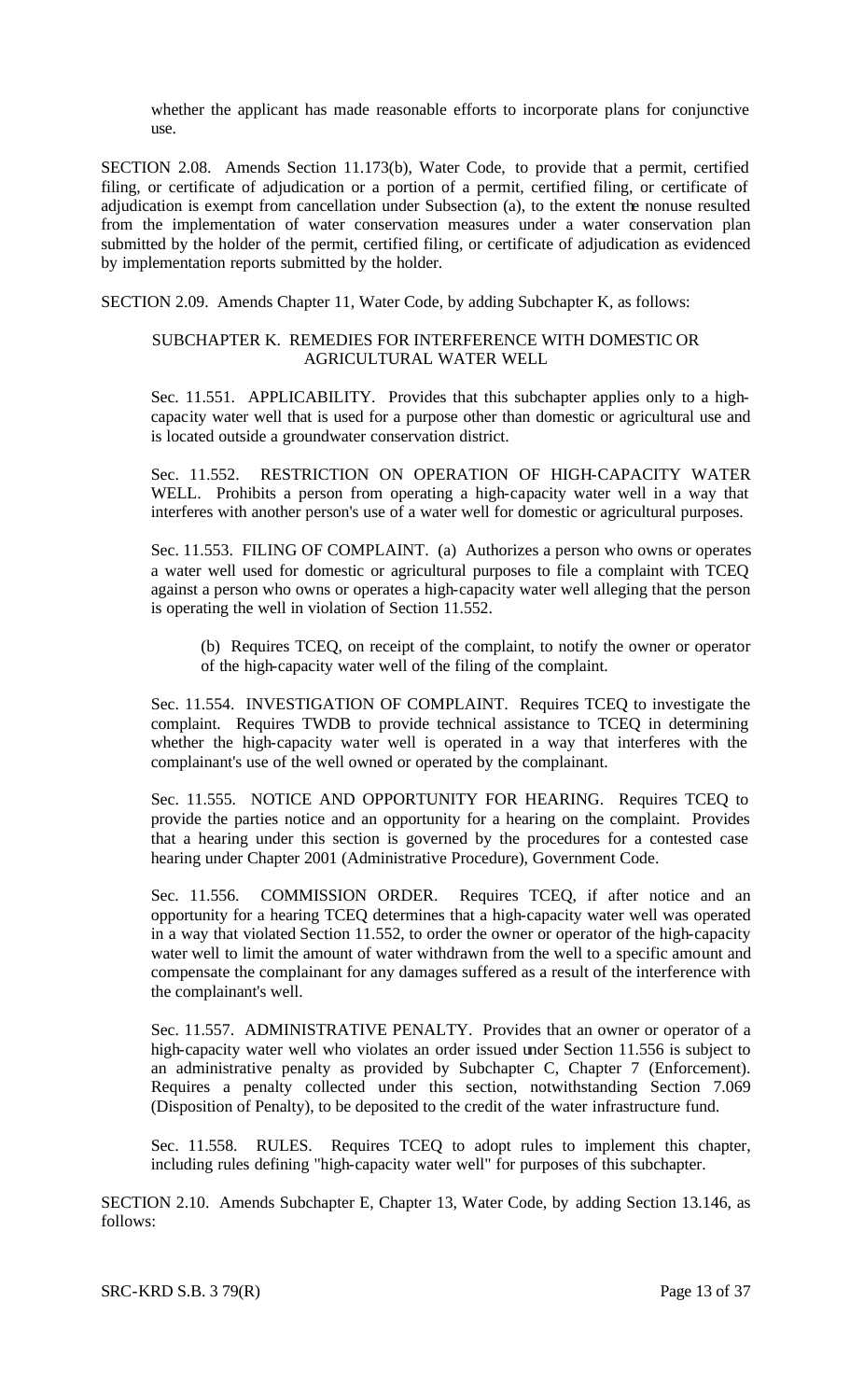Sec. 13.146. WATER CONSERVATION PLAN. Requires TCEQ to require a retail public utility that provides potable water service to a population of 3,300 or more to submit to the executive administrator of TWDB, a water conservation plan based on specific targets and goals for water savings developed by the retail public utility and using appropriate best management practices, as defined by Section 11.002, or other water conservation strategies as determined by the retail public utility. Requires the population served by a retail public utility, for the purposes of this section, to be determined on the basis of the population estimates contained in the most recent regional water plan adopted for the regional water planning area in which the retail public utility's service area is located.

SECTION 2.11. Amends Section 15.001, Water Code, by adding Subdivision (14), to define "conjunctive use."

SECTION 2.12. Amends Subchapter A, Chapter 15, Water Code, by adding Section 15.009, as follows:

Sec. 15.009. PRIORITY FOR CONJUNCTIVE USE APPLICATIONS. Requires TWDB, in its funding programs under this chapter, to give priority to applications for planning funds and water supply projects that promote conjunctive use. Requires TWDB to consider incentives for promoting conjunctive use, including low or zero interest rate loans.

SECTION 2.13. Amends Section 15.102(b), Water Code, to authorize the water loan assistance fund to be used by TWDB to provide grants, for water conservation and conjunctive use projects.

SECTION 2.14. Amends Subchapter F, Chapter 15, Water Code, by adding Section 15.4062, as follows:

Sec. 15.4062. FUNDING FOR GROUNDWATER MANAGEMENT COORDINATION. (a) Authorizes TWDB to enter into a contract with a political subdivision designated as a representative of a groundwater management area council established under Section 36.108 (Joint Planning in Management Area) to pay from the research and planning fund all or part of the cost of performing the groundwater management area planning functions required of the groundwater management area council under Section 36.108.

(b) Authorizes a political subdivision to submit, either individually or jointly with other political subdivisions, a written application to TWDB to request assistance paying for the planning functions required under Section 36.108.

(c) Requires the application to be in the manner and form prescribed by TWDB rules and include specific information regarding each political subdivision, the amount of money requested, and any other relevant information required by TWDB rules or specifically requested by TWDB.

(d) Authorizes TWDB, after providing notice of and conducting a hearing on the application, to award the applicant the amount of money TWDB considers necessary to perform the functions under Section 36.108.

(e) Requires TWDB, upon granting an application under this section and awarding money, to enter into a contract with each participating political subdivision that includes specific statements, amounts, terms, and conditions.

(f) Requires TWDB to adopt rules establishing criteria for making grants of money under this section that include the relative need of the political subdivision for the money, the legal authority of the political subdivision to perform the duties required under the contract, and the degree to which groundwater management area planning, by each political subdivision for the groundwater management area council, will address the issues of groundwater management in the groundwater management area.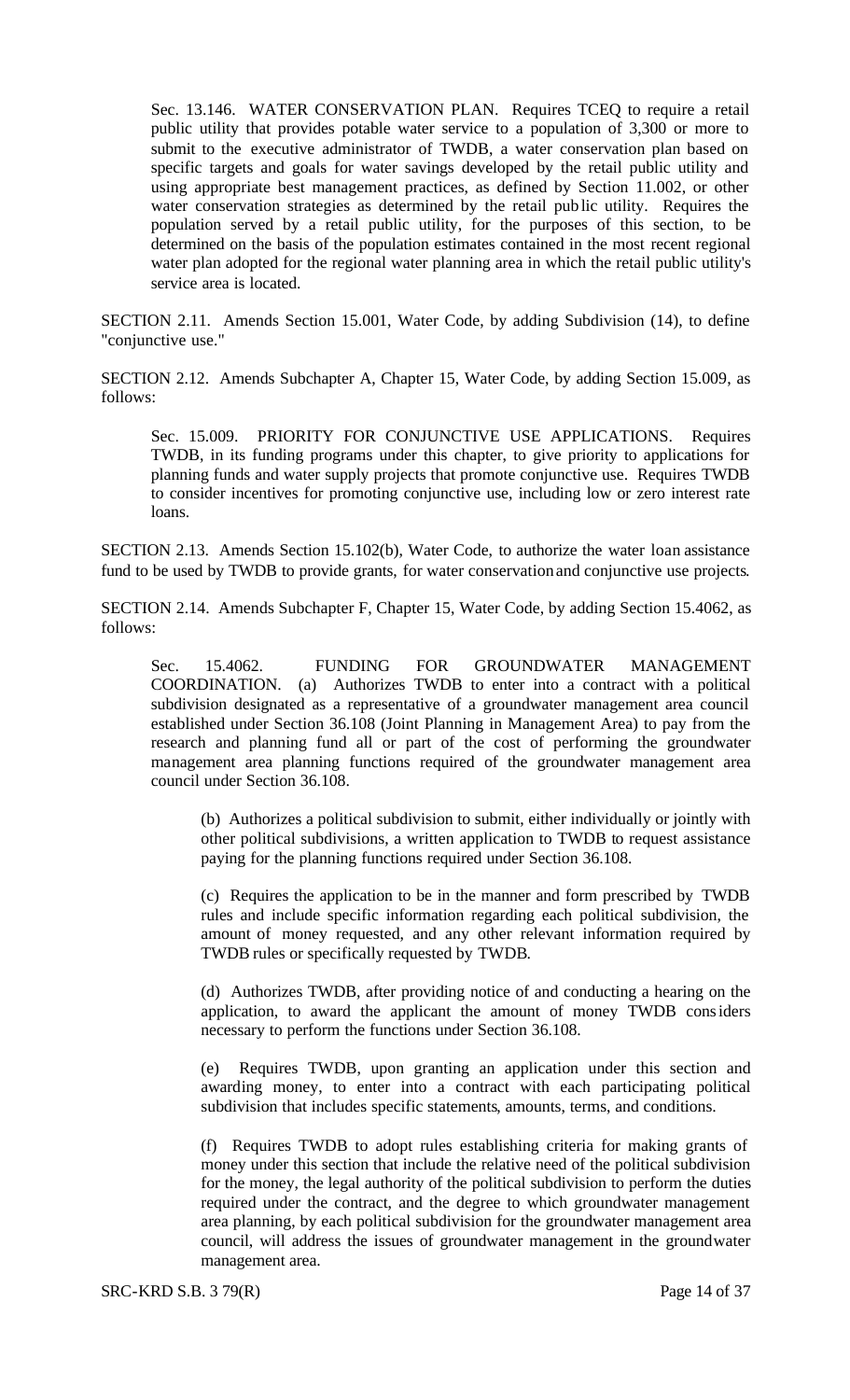(g) Prohibits TWDB from awarding money under this section if existing information or data is sufficient for the performance of functions under Section 36.108.

(h) Requires TWDB to require that information developed or revised under a contract entered into this section be made available to TCEQ, the Department of Agriculture, and TPWD.

SECTION 2.15. Amends Section 15.974(a), Water Code, to authorize TWDB to use the water infrastructure fund to make grants, low-interest loans, or zero interest loans to political subdivisions for conjunctive use projects.

SECTION 2.16. Amends Section 16.001, Water Code, by adding Subdivision (13), to define "conjunctive use."

SECTION 2.17. Amends Subchapter B, Chapter 16, Water Code, by adding Section 16.0122, as follows:

Sec. 16.0122. TECHNICAL ASSISTANCE FOR GROUNDWATER MANAGEMENT AREAS. Requires the executive administrator of TWDB, for each groundwater management area established under Section 35.007 (Identifying, Designating, and Delineating Priority Groundwater Management Areas), to provide one or more employees of TWDB to assist the groundwater management area council and the districts in the council's groundwater management area. Requires the employees to provide assistance in specific areas.

SECTION 2.18. Amends Section 16.002, Water Code, as follows:

Sec. 16.002. New heading: WATER CONSERVATION MONITORING; REPORT. (a) Requires TWDB to monitor specific trends and technologies, the effectiveness of the statewide water conservation public awareness program, implementation of water conservation strategies, and target and goal guidelines.

(b) Requires TWDB, not later than December 1 of each even-numbered year, to submit to specific legislative officials, a report on the progress made in water conservation in this state. Deletes existing text detailing the requirements for the contents of a report submitted jointly by TWDB and the State Soil and Water Conservation Board.

SECTION 2.19. Amends Section 16.053, Water Code, by adding Subsection (d-1) and amending Subsection (e), as follows:

(d-1) Requires TWDB to provide each regional water planning group TWDB's estimate of the amount of groundwater available in each applicable groundwater management area.

(e) Requires each regional water planning group to submit to TWDB a regional water plan, that includes identifying each source of water supply in the regional water planning area, including information supplied by TWDB in Subsection (d-1) on the amount of groundwater available in the applicable groundwater management areas, includes but is not limited to consideration of approved, rather than certified, groundwater conservation district management plans and other plans submitted under Section 16.054 (Local Water Planning), and all potentially feasible water management strategies, including but not limited to improved conservation, reuse, and management of existing water supplies, conjunctive use, acquisition of available existing water supplies, and development of new water supplies.

SECTION 2.20. Amends Section 16.053(h), Water Code, by adding Subdivisions (10), (11), and (12), as follows: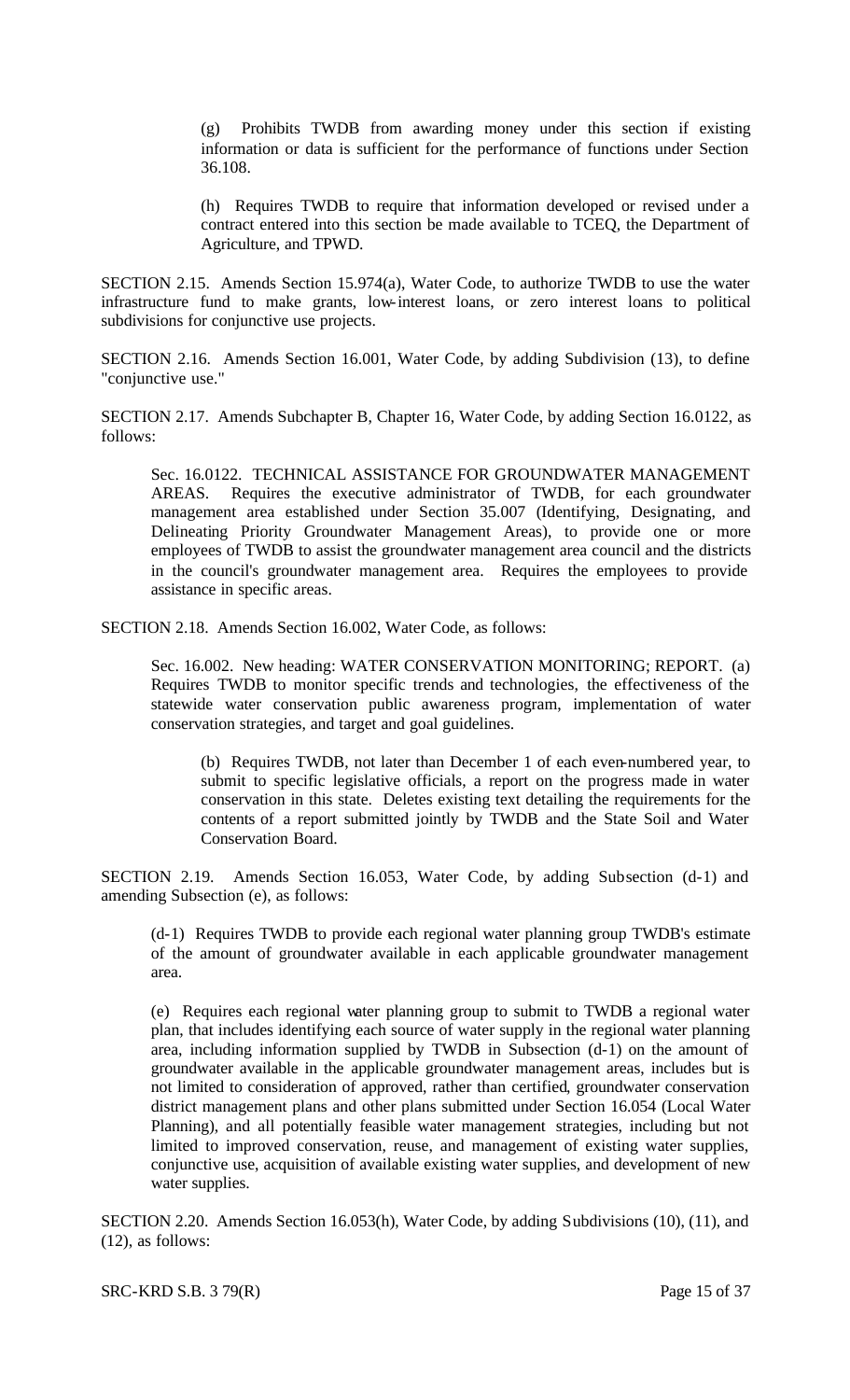(10) Authorizes the regional water planning group to amend the regional water plan after the plan has been approved by TWDB. Provides that Subdivisions (1)-(9) apply to an amendment to the plan in the same manner as those subdivisions apply to the plan.

(11) Provides that this subdivision applies only to an amendment to a regional water plan approved by TWDB. Provides that this subdivision does not apply to the adoption of a subsequent regional water plan for submission to TWDB as required by Subsection (i). Authorizes the regional water planning group, notwithstanding Subdivision (10), to amend the plan in the manner provided by this subdivision if the executive administrator of TWDB determines that the amendment qualifies for adoption in the manner provided by this subdivision before the regional water planning group votes on adoption of the amendment. Provides that an amendment qualifies for adoption in the manner provided by this subdivision only if the amendment will not result in the overallocation of any existing or planned source of water, does not relate to a new reservoir, and will not have a significant effect on instream flows or freshwater inflows to bays and estuaries. Authorizes the regional water planning group, if the executive administrator of TWDB determines that an amendment qualifies for adoption in the manner provided by this subdivision, to adopt the amendment at a public meeting held in accordance with Chapter 551 (Open Meetings), Government Code. Requires the amendment to be placed on the agenda for the meeting, and requires notice of the meeting to be given in the manner provided by Chapter 551, Government Code, at least two weeks before the date the meeting is held. Requires the public to be provided an opportunity to comment on the amendment at the meeting.

(12) Authorizes a regional water planning group, notwithstanding Subdivisions (10) and (11), to revise a regional water plan approved by TWDB without complying with Subdivisions (1)-(9) or obtaining a determination from the executive administrator of TWDB that the revision qualifies for adoption in the manner provided by Subdivision (11), if the revision consists only of substituting an alternative water management strategy for a water management strategy recommended in the regional water plan. Authorizes the regional water planning group to adopt the revision to the regional water plan at a public meeting held in accordance with Chapter 551, Government Code.

SECTION 2.21. Amends Section 16.131, Water Code, to require TWDB, in its funding programs under this chapter, to give priority to applications for water supply projects that promote conjunctive use. Requires TWDB to consider incentives for promoting conjunctive use, including low or zero interest rate loans.

SECTION 2.22. Amends Chapter 16, Water Code, by adding Subchapters K and L, as follows:

## SUBCHAPTER K. WATER CONSERVATION

Sec. 16.401. STATEWIDE WATER CONSERVATION PUBLIC AWARENESS PROGRAM. Requires the executive administrator of TWDB to develop and implement a statewide water conservation public awareness program (program) to educate residents of this state about water conservation. Requires the program to take into account the differences in water conservation needs of various geographic regions of the state and requires the program to be designed to complement and support existing local and regional water conservation programs.

Sec. 16.402. WATER CONSERVATION PLAN REVIEW. (a) Requires each entity that is required to submit a water conservation plan to TCEQ under this code to submit a copy of the plan to the executive administrator of TWDB.

(b) Requires each entity required to submit a water conservation plan to the executive administrator of TWDB, TWDB, or TCEQ under this code to report annually to the executive administrator of TWDB on the entity's progress in implementing the plan.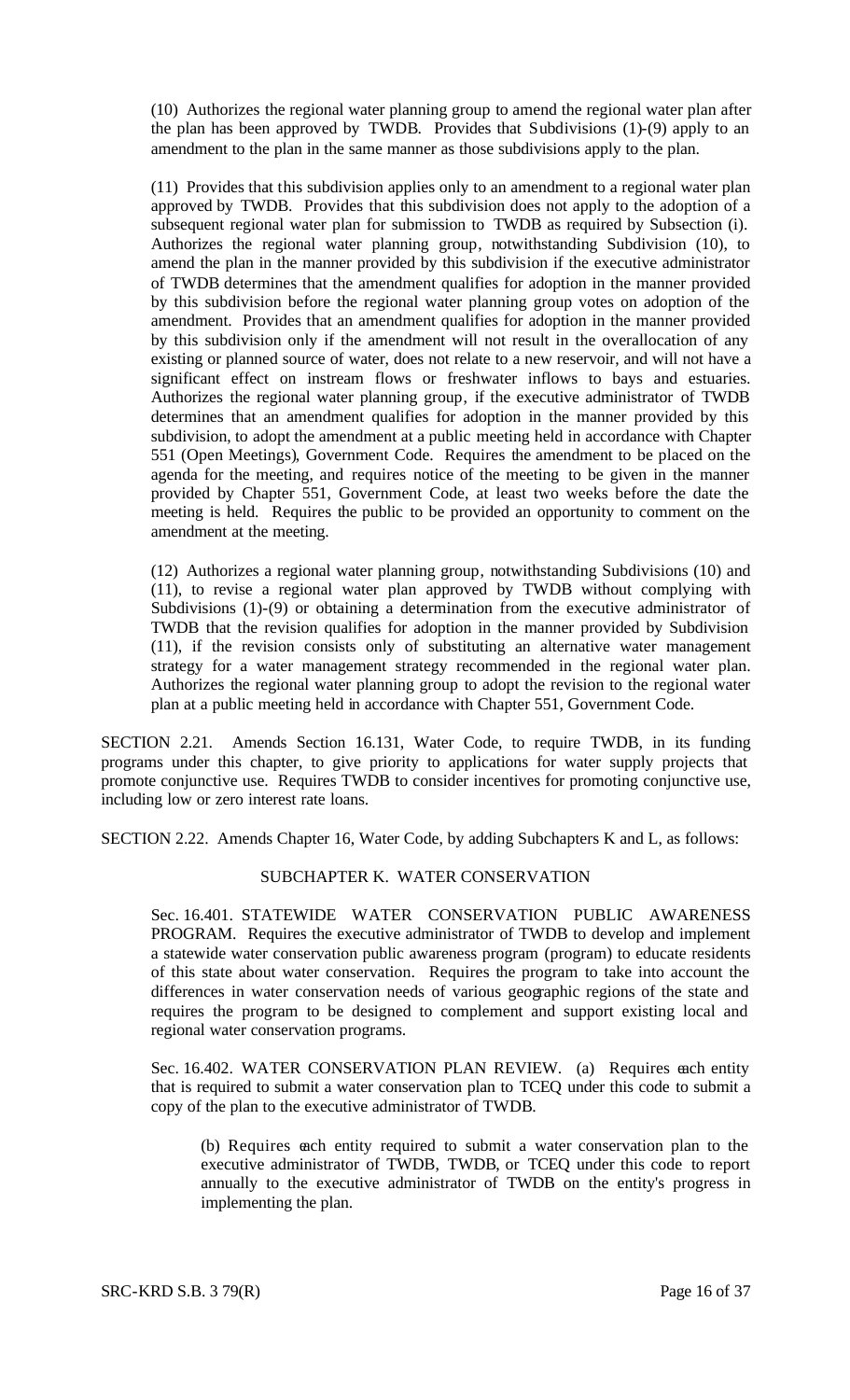(c) Requires the executive administrator of TWDB to review each water conservation plan and annual report to determine compliance with the minimum requirements of all applicable laws and rules.

#### SUBCHAPTER L. REGULATION OF WATER MARKETING

Sec. 16.451. LICENSE REQUIRED. Prohibits a person, unless the person holds a license issued by the executive administrator of TWDB under this subchapter, from selling or leasing a right of any kind, or agreeing to provide more than 100 acre-feet a year of surface water or groundwater to another person.

Sec. 16.452. ELIGIBILITY FOR LICENSE. Requires a person, to be eligible for a license under this subchapter, to submit an application and fee as specified by TWDB rule to the executive administrator of TWDB.

Sec. 16.453. LICENSE RENEWAL. Requires a license issued under this subchapter to be renewed annually.

Sec. 16.454. REGISTRATION OF WATER TRANSFERS. Requires a person who sells or leases a right of any kind, or agrees to provide more than 100 acre-feet a year of surface water or groundwater to another person, to register the sale, lease, or agreement with the executive administrator of TWDB by submitting a specific report and fee.

Sec. 16.455. ADMINISTRATIVE PENALTY. (a) Provides that a person who sells or leases a right of any kind, or agrees to provide surface water or groundwater or in violation of Section 16.451 or 16.454 is subject to an administrative penalty. Prohibits the amount of the penalty from exceeding \$5,000 for each sale, lease, or agreement in violation of Section 16.451 or 16.454. Authorizes a separate penalty to be imposed for a violation of each section if a sale, lease, or agreement violates both sections.

(b) Authorizes the executive administrator of TWDB to refer a violation of Section 16.451 or 16.454 to TCEQ. Authorizes TCEQ to impose an administrative penalty for the violation in the manner provided by Subchapter C, Chapter 7.

Sec. 16.456. DEPOSIT OF FEES AND PENALTIES IN WATER INFRASTRUCTURE FUND. Requires a fee or administrative penalty collected under this subchapter to be deposited to the credit of the water infrastructure fund.

SECTION 2.23. Amends Section 17.001, Water Code, by adding Subdivision (26), to define "conjunctive use."

SECTION 2.24. Amends Subchapter A, Chapter 17, Water Code, by adding Section 17.004, as follows:

Sec. 17.004. PRIORITY FOR CONJUNCTIVE USE APPLICATIONS. Requires TWDB, in its funding programs under this chapter, to give priority to applications for water supply projects that promote conjunctive use. Requires TWDB to consider incentives for promoting conjunctive use, including low or zero interest rate loans.

SECTION 2.25. Amends Section 17.125, Water Code, by adding Subsection (b-2), to require TWDB to give priority to applications for funds for implementation of water supply projects in the state water plan by entities that have already demonstrated significant water conservation savings and will achieve significant water conservation savings by implementing the proposed project for which the financial assistance is sought.

SECTION 2.26. Amends Section 26.003, Water Code, to include encouraging the stewardship of public and private lands to benefit waters of the state in the policy of this state and the purpose of this subchapter.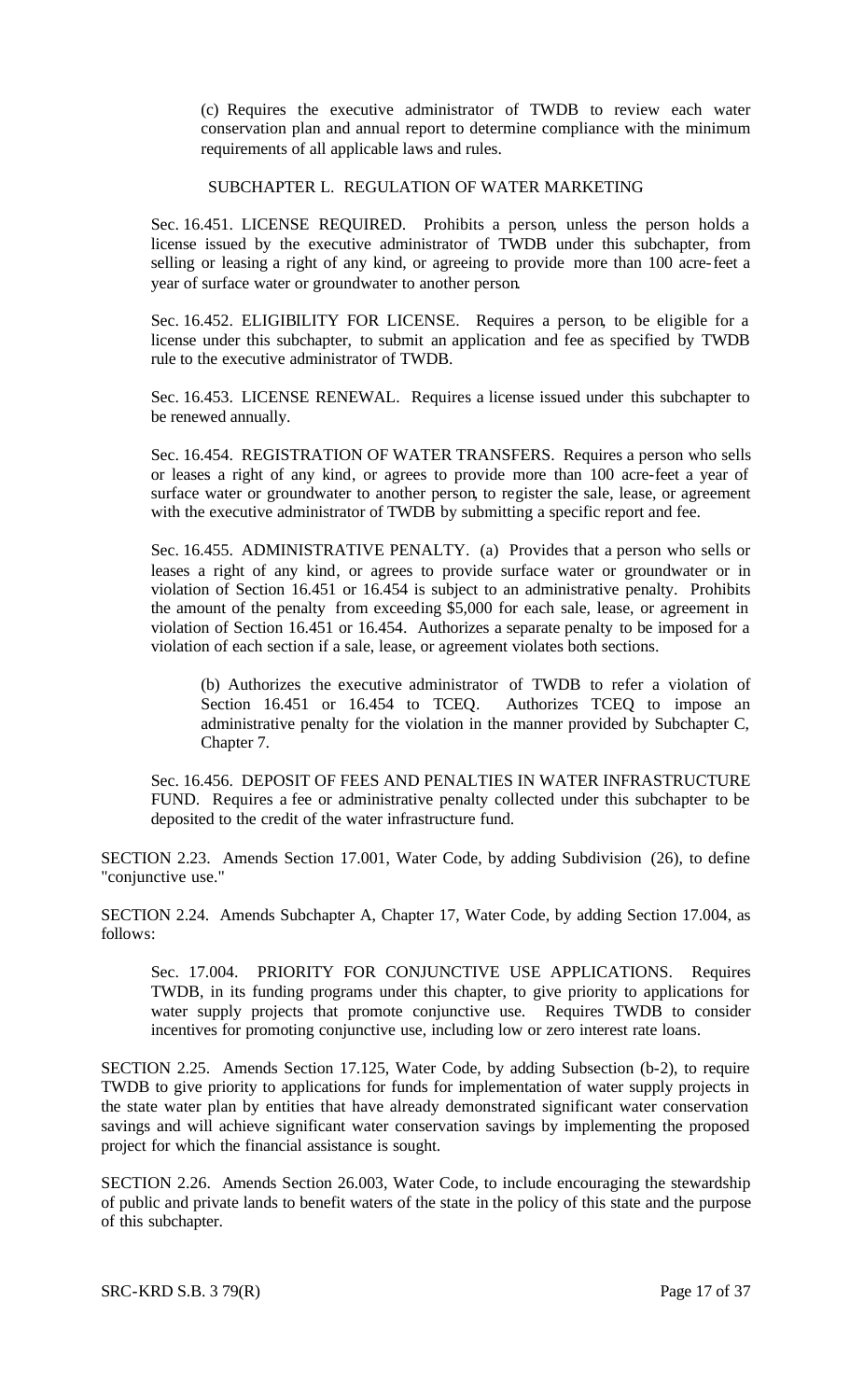SECTION 2.27. Amends Section 26.027, Water Code (effective upon delegation of National Pollution Discharge Elimination System permit authority), by adding Subsections (a-1) and (c-1), as follows:

(a-1) Authorizes TCEQ to issue permits and amendments to permits for the injection and subsequent recovery for beneficial use of waste or pollutants into an aquifer in this state. Prohibits a permit from being issued authorizing the injection of any radiological, chemical, or biological warfare agent or high–level radioactive waste. Authorizes TCEQ to refuse to issue a permit upon finding that issuance of the permit would violate a state or federal law or a rule or regulation adopted under such a law, alter the physical, chemical, or biological quality of native groundwater to a specific degree, or interfere with the purpose of this chapter.

(c-1) Prohibits a person from commencing injection until TCEQ has issued a permit to authorize the injection of waste from the treatment facility, except with the approval of TCEQ.

SECTION 2.28. Amends Section 27.012, Water Code, by adding Subsection (c), to require applications for injection of wastewater treated under a permit issued under Chapter 26 (Water Quality Control) for purposes of injection into an aquifer for storage and subsequent recovery for beneficial use to be processed in accordance with this chapter for the benefit of the state and the preservation of its natural resources.

SECTION 2.29. Amends Subchapter B, Chapter 27, Water Code, by adding Section 27.022, as follows:

Sec. 27.022. PERMIT FOR INJECTION FOR STORAGE AND RECOVERY OF TREATED WASTEWATER IN CLASS V WELLS. (a) Authorizes TCEQ to issue a permit to inject for storage and subsequent recovery for beneficial use wastewater treated under a permit issued under Chapter 26 in a Class V injection well, if the applicant for the permit, meets all the statutory and regulatory requirements for the issuance of a permit for a Class V injection well.

(b) Requires TCEQ, by rule, to provide for public notice and comment on an application for a permit authorized by this section. Provides that notwithstanding Section 27.018, an application for a permit authorized by this section is not subject to the hearing requirements of Chapter 2001, Government Code.

SECTION 2.30. Amends Section 35.007(a), Water Code, to require the executive director of TCEQ and the executive administrator of TWDB, based on information gathered by both entities, to meet periodically to identify those areas of the state that are experiencing or that are expected to experience, within the immediately following 50-year period, rather than 25-year period, specific issues concerning groundwater.

SECTION 2.31. Amends Section 36.001, Water Code, by adding Subdivision (4-a), to define "federal conservation program."

SECTION 2.32. Amends Subchapter A, Chapter 36, Water Code, by adding Section 36.0012, as follows:

Sec. 36.0012. DEFINITIONS PROVIDED UNDER RULES. Requires TWDB, by rule, to define common terms for use by groundwater conservation districts (district) and groundwater management area councils related to groundwater measurement or data collection. Requires each district and groundwater management area council to use these defined terms consistently in drafting the district's groundwater management plan or other documents. Requires the defined terms to include specific information regarding a district's groundwater.

SECTION 2.33. Amends Subchapter A, Chapter 36, Water Code, by adding Section 36.0016, as follows: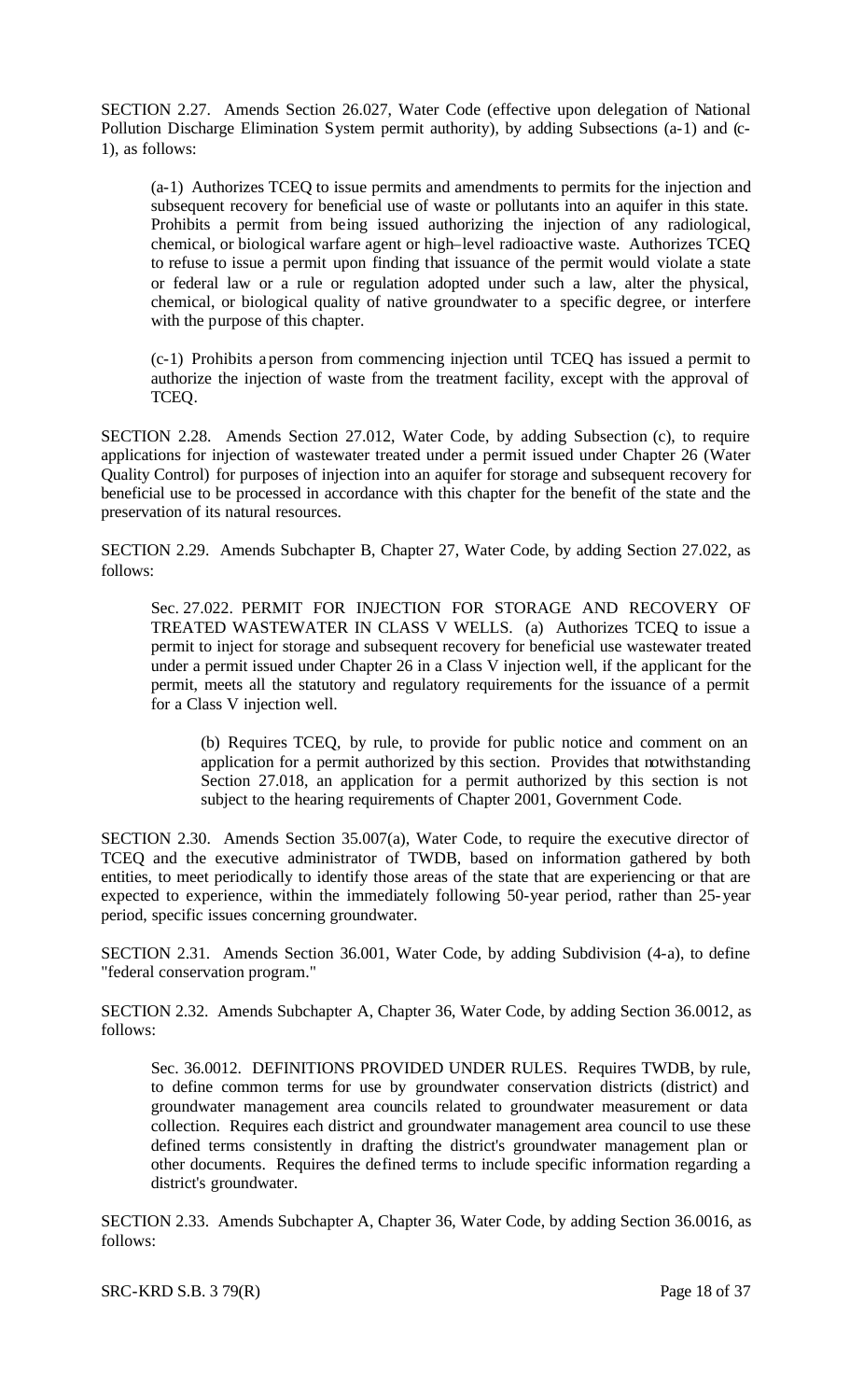Sec. 36.0016. POLICY GOAL. Provides that it is the policy goal of this chapter to ensure the consistent management of groundwater in a shared management area by the groundwater conservation districts located in that area.

SECTION 2.34. Amends Section 36.002, Water Code, to prohibit a rule promulgated by a district from discriminating between owners of land that is irrigated for production and owners of land or their lessees and assigns whose land is enrolled or participating in a federal conservation program.

SECTION 2.35. Amends Section 36.101(a), Water Code, to require TWDB, during the rulemaking process, to consider all groundwater uses and needs, and requires TWDB to develop rules which are fair and impartial and that do not discriminate between land that is irrigated for production and land enrolled or participating in a federal conservation program. Provides that any rule of a district that discriminates between land that is irrigated for production and land enrolled or participating in a federal conservation program is void.

SECTION 2.36. Amends Section 36.1071(a), (b), (d), (e), and (g), Water Code, as follows:

(a) Requires the district, following notice and hearing, in coordination with surface water management entities on a regional basis, to develop a comprehensive management plan which addresses specific management goals, as applicable.

(b) Deletes previous date for the creation of a district management plan.

(d) Requires TWDB to train districts on basic data collection methodology and provide technical assistance to districts as provided by Section 16.0122.

(e) Requires the district, in the management plan described under Subsection (a), to include estimates of groundwater availability in the district based on the desired future condition of the aquifer established by the groundwater management council under Section 36.108, rather than the existing total usable amount, the amount of groundwater used within the district on an annual basis for each of the preceding 10 years, the projected demand for water within the district, and address water supply needs in a manner that is not in conflict with the adopted state water plan, rather than the approved regional water plan.

(g) Requires the district, rather than TWDB, to adopt amendments to the management plan as necessary.

SECTION 2.37. Amends Section 36.1072, Water Code, as follows:

Sec. 36.1072. New heading: COUNCIL REVIEW AND APPROVAL OF MANAGEMENT PLAN. (a) Requires a district, not later than two years after the creation of the district, if the district required confirmation, after the election confirming the district's creation, to submit the management plan required under Section 36.1071 to the groundwater management area council, rather than the executive administrator of TWDB, for review and approval, rather than certification.

(b) Requires the council, rather than the executive administrator of TWDB, within 60 days of receipt of a management plan adopted under Section 36.1071, readopted under Subsection (e) of this section, or amended under Section 36.1073, to approve, rather than certify, a management plan that meets the requirements specified by Subsections (b-1), (b-2), (b-3), and (b-4).

(b-1) Requires the management plan to contain the information required to be submitted under Section 36.1071. Authorizes the groundwater management area council, rather than the executive administrator of TWDB, to determine whether conditions justify waiver of the requirements under Section 36.1071(e)(4).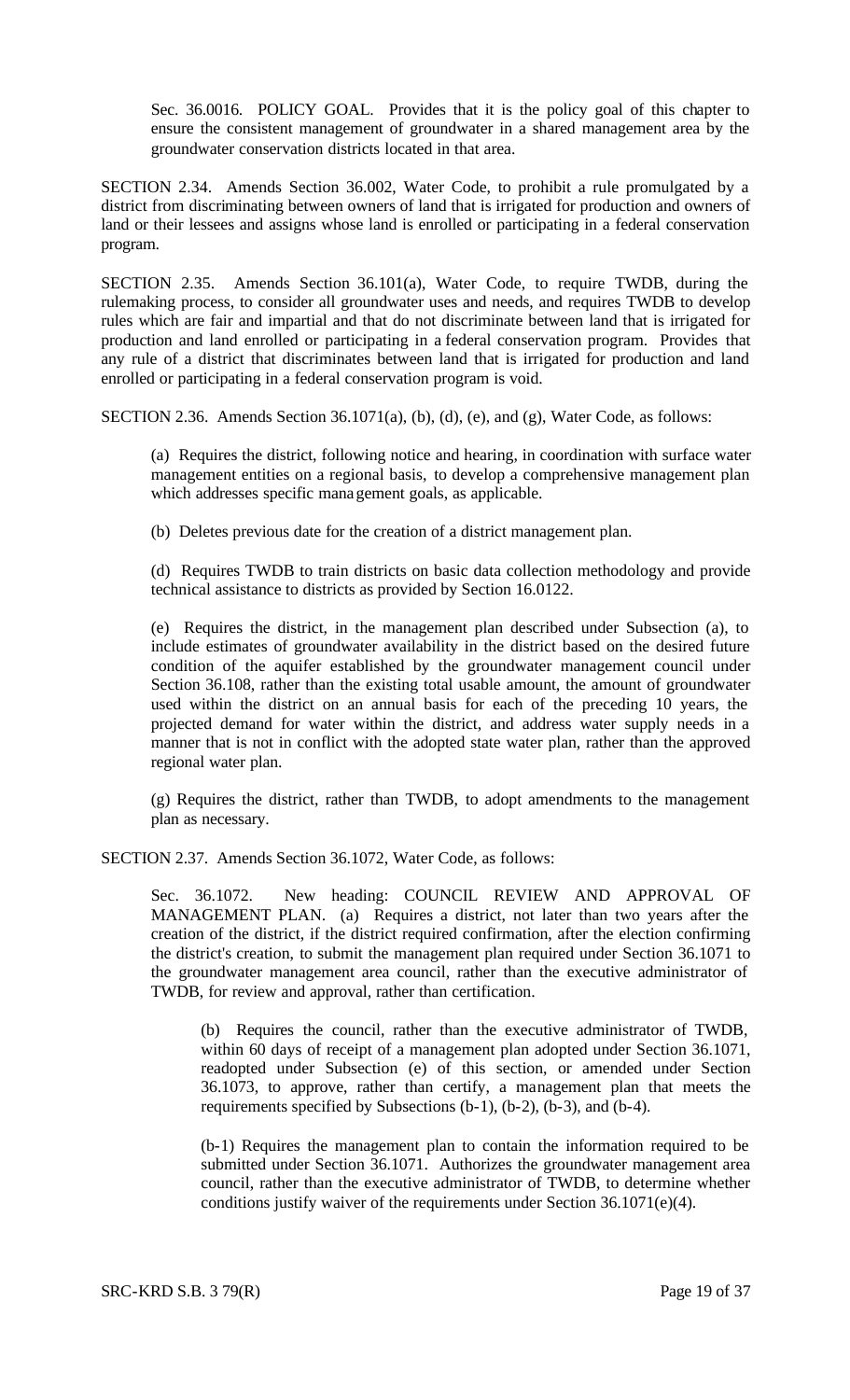(b-2) Requires the management plan to be consistent with the desired future condition of the groundwater resources in the groundwater management area adopted under Section 36.108.

(b-3) Requires the management plan to be consistent with the groundwater availability adopted for the district under Section 36.108.

(b-4) Requires the performance standards and management objectives included in the plan under Section 36.1071(e) to be consistent with achieving the desired future condition of the groundwater resources in the groundwater management area adopted under Section 36.108.

(c) Provides that once the groundwater management area council has approved a management plan:

(1) the council is prohibited from revoking the approval as provided by Subsection (g), but is authorized to suspend the approval; and

(2) the council is authorized to request additional information from the district if the information is necessary to clarify, modify, or supplement previously submitted material, but a request for additional information does not render the management plan unapproved.

(d) Provides that a management plan takes effect on approval, rather than certification, by the groundwater management area council, rather than the executive administrator of TWDB, or if appealed, on approval, rather than certification by TWDB.

(e) Requires the district to provide the readopted plan to the groundwater management area council not later than the 60th day after the date on which the plan was readopted. Provides that approval of the preceding management plan remains in effect until the district fails to timely readopt a management plan, the district fails to timely submit the district's readopted management plan to the council, or the council determines that the readopted management plan does not meet the requirements for approval, and the district has exhausted all appeals to TWDB.

(f) Makes conforming changes.

(g) Redefines "development board" and defines "council" for the purposes of this subsection. Requires the groundwater management council, if a conflict between the districts approved management plan and the state water plan remains after certain actions are taken, to petition TWDB to resolve the conflict. Makes conforming changes.

SECTION 2.38. Amends Section 36.1073, Water Code, to make conforming changes.

SECTION 2.39. Amends Subchapter D, Chapter 36, Water Code, by amending Section 36.108 and adding Sections 36.1081 and 36.1082, as follows:

Sec. 36.108. New heading: GROUNDWATER MANAGEMENT AREA COUNCIL; PLANNING IN MANAGEMENT AREA. (a) Defines "development board."

(b) Requires TWDB to establish a groundwater management area council for each management area designated under Section 35.007. Requires the groundwater management area council to ensure the coordination of groundwater management in each management area.

(c) Sets forth composition of each groundwater management area council.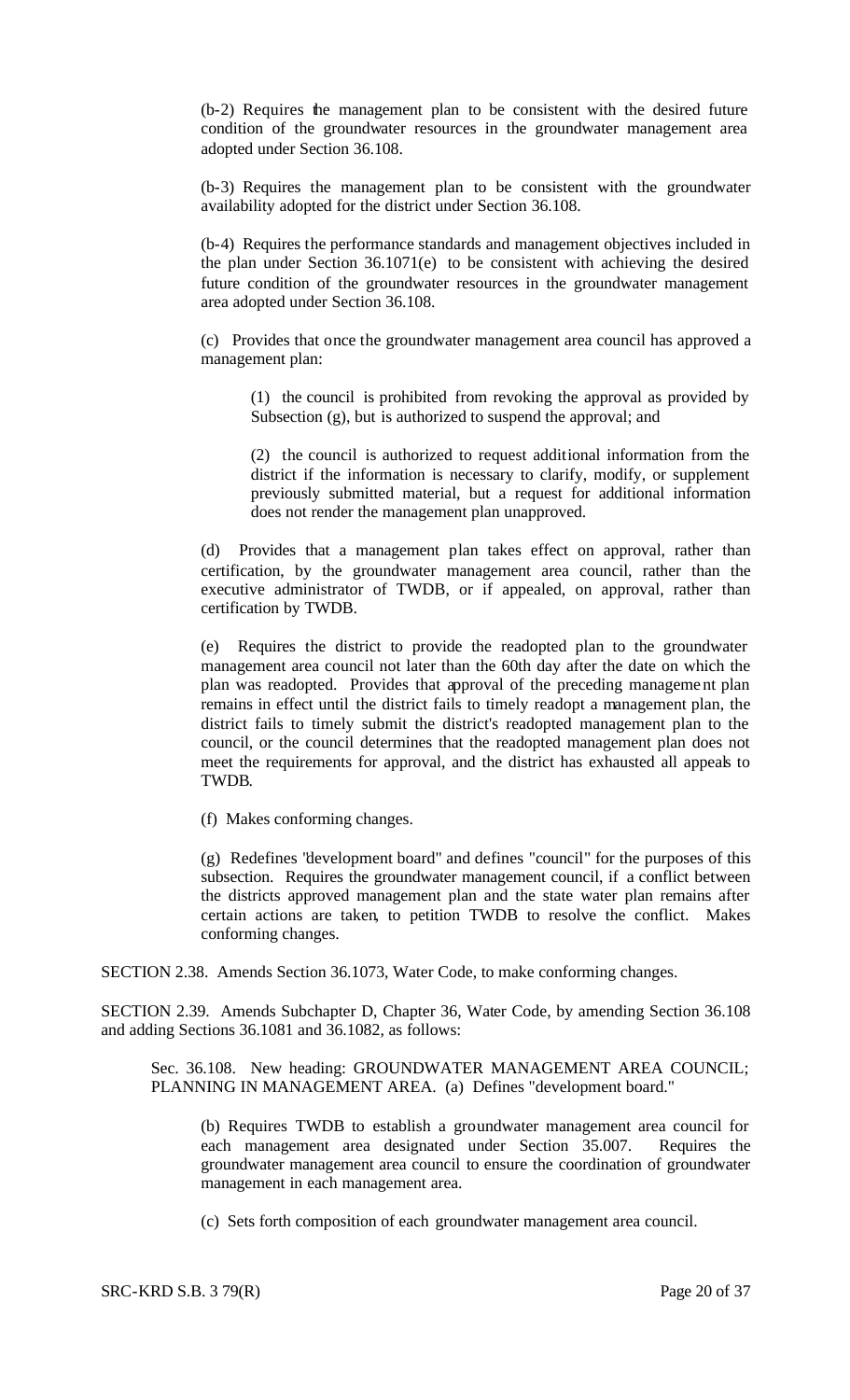(d) Requires the representatives on the groundwater management area council, if the number of representatives resulting from the application of Subsection (c) is an even number, to appoint an additional representative by a two-thirds vote of those representatives. Requires the additional member to be a resident of a district in the groundwater management area with a reasonable knowledge of groundwater issues and hydrology in the area.

(e) Requires the groundwater management area council to elect one of the representatives as presiding officer of the council.

(f) Prohibits a person appointed under Subsection (c)(2) or (d) from being an employee or officer of a district or a state or federal agency.

(g) Provides that a member of the council appointed under Subsection (c)(2) or (d) serves a two–year term expiring August 31 of each odd-numbered year. Requires the appropriate entity, if a vacancy occurs, to appoint a successor not later than the 60th day after the date the entity received notice of the vacancy.

(h) Requires each groundwater management area council, not later than the second anniversary of the appointment of a groundwater management area council, and at least every fifth year after that anniversary, to adopt a specific statement and estimate the availability of groundwater for each district based on specific guidelines.

(i) Authorizes a groundwater management area council to perform areawide hydrogeologic studies and modeling, coordinate with specific entities regarding groundwater management, establish groundwater monitoring networks in the groundwater management area, and designate a political subdivision to perform a duty required by this section, including by executing a necessary contract.

(j) Requires each groundwater management area council, in adopting the groundwater availability and future groundwater conditions under Subsection (h), to use specific models and recommendations.

(k) Requires TCEQ and TWDB to provide technical assistance to a groundwater management area council in the development of the groundwater conditions statement and availability estimate under Subsection (h).

(l) Requires each groundwater management area council to submit the council's adopted groundwater conditions statement and availability estimate to TWDB for review and comment. Requires TWDB, upon finding that the submitted statement and estimate are in conflict with the state water plan or the groundwater availability adopted by TWDB for the council's groundwater management area, to provide comment and recommendations to the council to resolve the conflict. Requires the council to amend the adopted statement and estimate accordingly.

(m) Requires each groundwater management area council to review and approve the groundwater management plan, amendment, or readoption prepared by each district in the groundwater management area in accordance with Sections 36.1071, 36.1072, and 36.1073. Requires the groundwater management area council to determine if the plan or the amended or readopted plan is consistent with the statement of groundwater conditions and the estimate of groundwater availability adopted under Subsection (h).

(n) Requires each groundwater management area council to conduct all meetings in accordance with Chapter 551, Government Code, provide notice for each meeting in the manner prescribed by Chapter 551, Government Code, district board of directors, and comply with the provisions of Chapter 552 (Public Information), Government Code.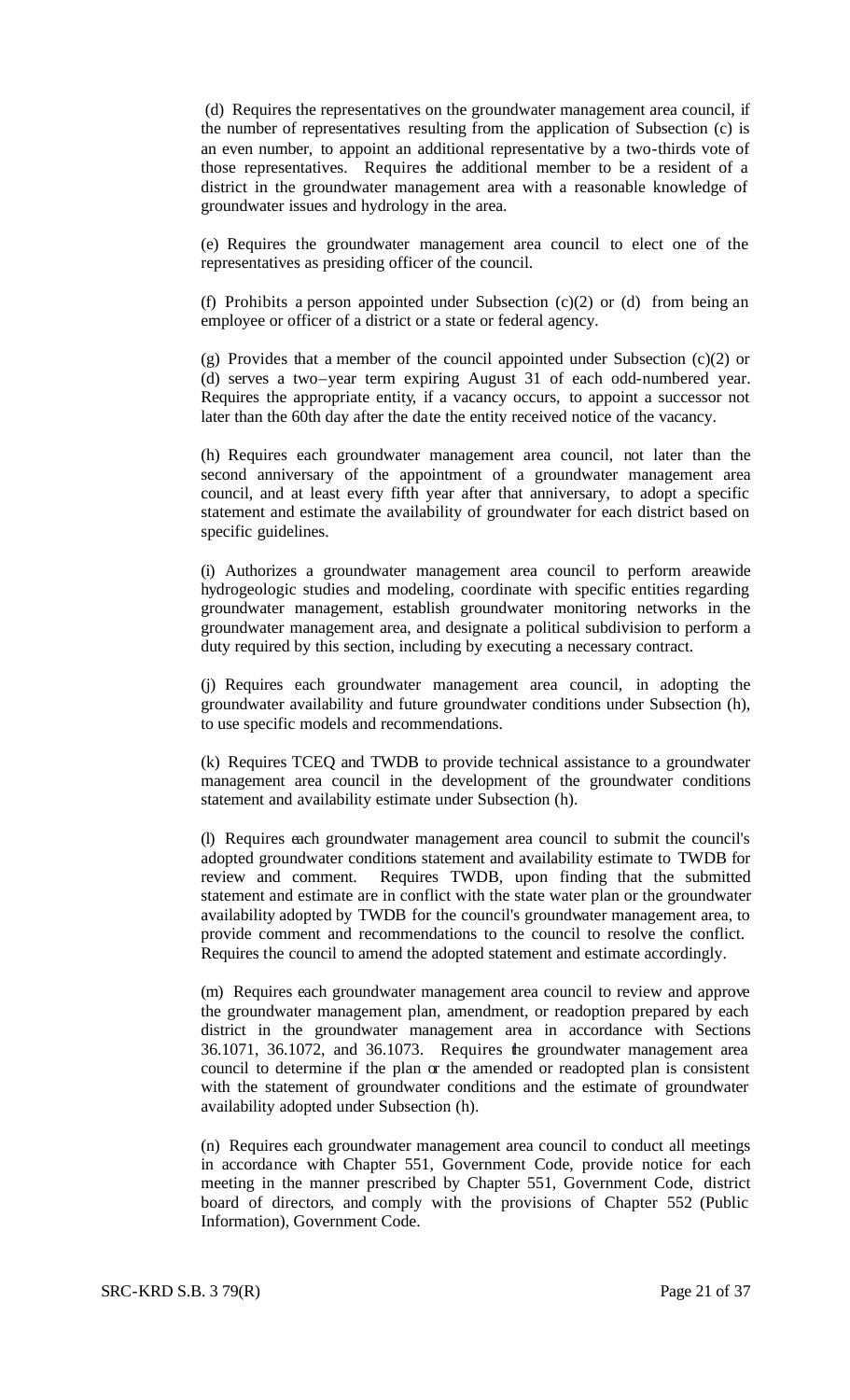(o) Provides that a cause of action does not accrue against a groundwater management area council, a representative serving on a groundwater management area council, or an employee of a political subdivision designated under Subsection (i)(4) for an act or omission if the council, representative, or employee committed the act or omission while acting in good faith and in the course and scope of the council's, representative's, or employee's work related to the groundwater management area council.

(p) Provides that a groundwater management area council, a representative serving on a groundwater management area council, or an employee of a political subdivision designated under Subsection (i)(4) is not liable for damages arising from an act or omission if the council, representative, or employee committed the act or omission while acting in good faith and in the course and scope of the council's, representative's, or employee's work related to the groundwater management area council.

(q) Requires the attorney general, on request, to represent a groundwater management area council, a representative serving on a groundwater management area council, or an employee of a political subdivision designated under Subsection  $(i)(4)$  in a suit arising from an act or omission relating to the groundwater management area council.

(r) Authorizes a person with a legally defined interest in the groundwater in the groundwater management area, a district in or adjacent to the groundwater management area, or a regional water planning group for a region in the groundwater management area to file a petition with TWDB appealing the approval of the groundwater management area plan. Requires the petition to provide specific evidence.

(s) Requires TWDB to review the petition and any evidence relevant to the petition. Requires TWDB to hold at least one hearing at a central location in the management area to take testimony on the petition. Requires TWDB, upon finding that the groundwater management area plan requires revision, to submit a report to the groundwater management area council that includes a list of findings and recommended revisions to the groundwater management area plan.

(t) Requires the groundwater management area council to prepare a revised plan in accordance with TWDB recommendations and hold, after notice, at least one public hearing at a central location in the groundwater management area. Requires the council, after consideration of all public and TWDB comments, to revise the plan and submit the plan to TWDB for review. Deletes text referring to two or more districts located within the boundaries of the same management area. Deletes previous Subsections (a), (b), and (c).

Sec. 36.1081. COUNCIL PETITION AGAINST DISTRICT. (a) Created from text of existing Section 36.108. Redesignated from existing Subsection (d). Authorizes a groundwater management area council, rather than a district, good cause to file a petition with TCEQ requesting an inquiry if a district in the groundwater management area has failed to submit is management plan to the groundwater management area council, a district in the groundwater management area has failed to adopt or make reasonable progress toward adopting rules, or the rules adopted by a district are not designed to achieve the desired future condition of the groundwater resources in the groundwater management area established by the groundwater management area plan. Makes a conforming change.

(b) Redesignated from existing Subsection (e). Requires TCEQ, not later than the 90th day after the date the petition is filed, to review the petition and dismiss the petition if it finds that the evidence is not adequate to show that any of the conditions alleged in the petition exist. Makes conforming changes.

(c) Redesignated from existing Subsection (f). Makes conforming changes.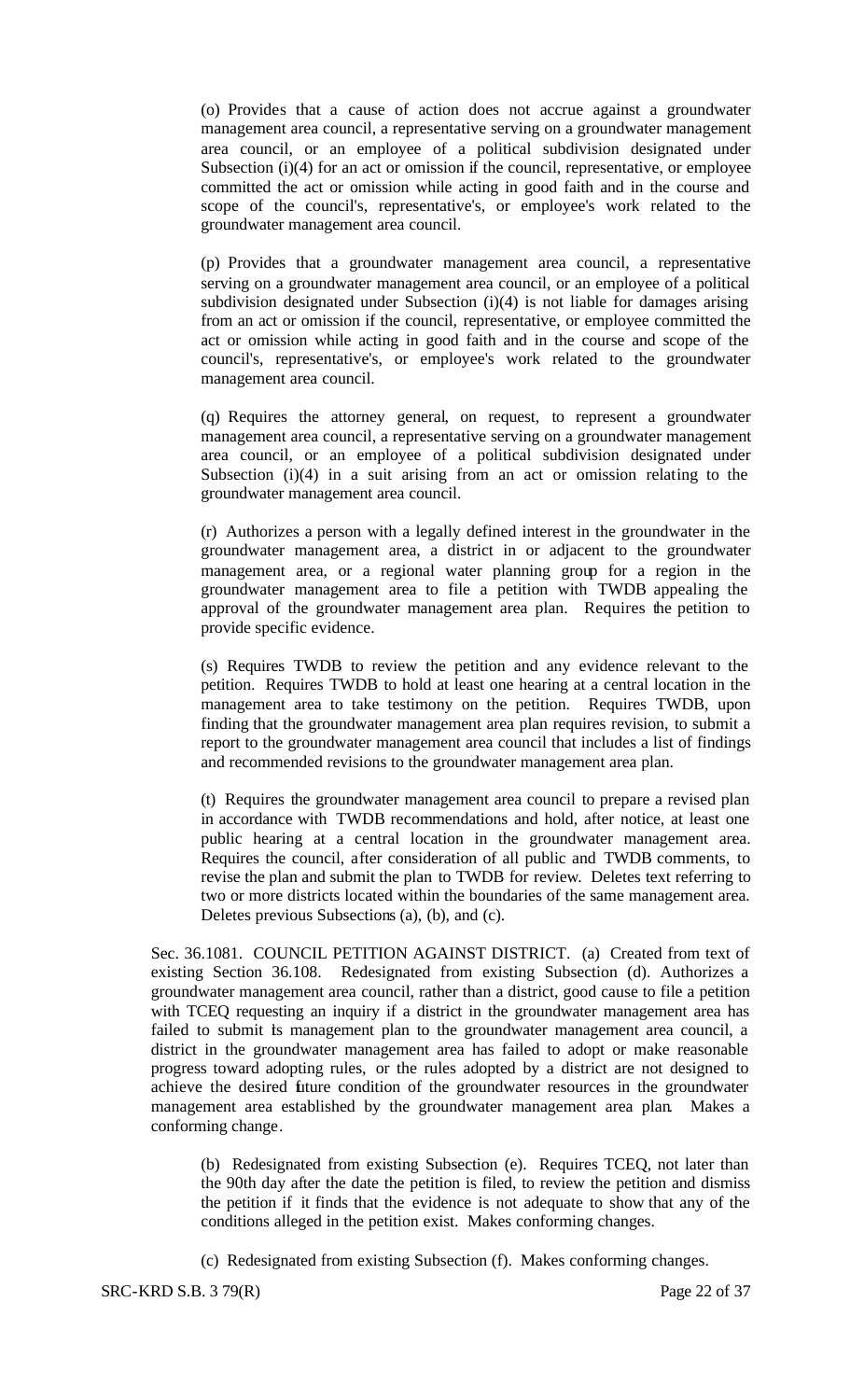- (d) Redesignated from existing Subsection (g). Makes a conforming change.
- (e) Redesignated from existing Subsection (h).

(f) Redesignated from existing Subsection (i). Authorizes TCEQ to take action under Section 36.3011.

Sec. 36.1082. DISTRICT COOPERATION. Creates this section from text of existing 36.108. Makes a conforming change.

SECTION 2.40. Amends Section 36.113, Water Code, by amending Subsections (a), (c), and (e), and adding Subsections (h)-(l), as follows:

(a) Requires a district to require permits, including for the operation of wells.

(c) Authorizes a district to require, if the applicant is other than the owner of the property, documentation establishing the applicable authority to construct and operate a well for the proposed purpose of use, to be included in the permit application.

(e) Authorizes the district to impose more restrictive permit conditions on new permit applications and increased use by historic or existing users. Makes a conforming change.

(h) Requires a district to provide that a change in the purpose of use under a permit may not be made without prior approval of a permit amendment if the permit was granted for historic or existing use. Requires the district, in granting a permit amendment changing the purpose for which the water is used, to subject the amended permit to the same rules that apply to any other permit issued by the district not based on historic or existing use.

(i) Requires a district that authorizes a permit for historic or existing use to issue the permit based on evidence of historic or existing use for any one year before the district was created only for the purpose, place, and amount used in that year.

(j) Prohibits a district, in issuing a permit for an existing or historic use, from discriminating between land that is irrigated for production and land or wells on land enrolled or participating in a federal conservation program.

(k) Provides that a permitting decision by a district is void if the district makes its decision in violation of Subsection (j) and the district would have reached a different decision if the district had treated land or wells on land enrolled or participating in a federal conservation program the same as land irrigated for production.

(l) Requires the district, on the application of an affected owner of land or the owner's lessee or assigns, to reconsider a decision that is void under Subsection (k) and base its decision on the equal treatment of land or wells on land enrolled or participating in a federal conservation program and land that is irrigated for production. Requires the district, not later than the 90th day after the date the district receives an application under this subsection, to render its decision and notify the applicant of its decision.

SECTION 2.41. Amends Section 36.116(b), Water Code, as follows:

(b) Authorizes groundwater conservation districts, in promulgating any rules limiting groundwater production, to preserve historic or existing use before the effective date of the rules to the maximum extent practicable consistent with the district's comprehensive management plan under Section 36.1071. Provides that a rule promulgated under this section to preserve a historic or existing use does not apply if the purpose for which the groundwater is used is changed from the purpose of use authorized by the existing use permit to a new purpose.

SECTION 2.42. Amends Subchapter D, Chapter 36, Water Code, by adding Section 36.125, as follows: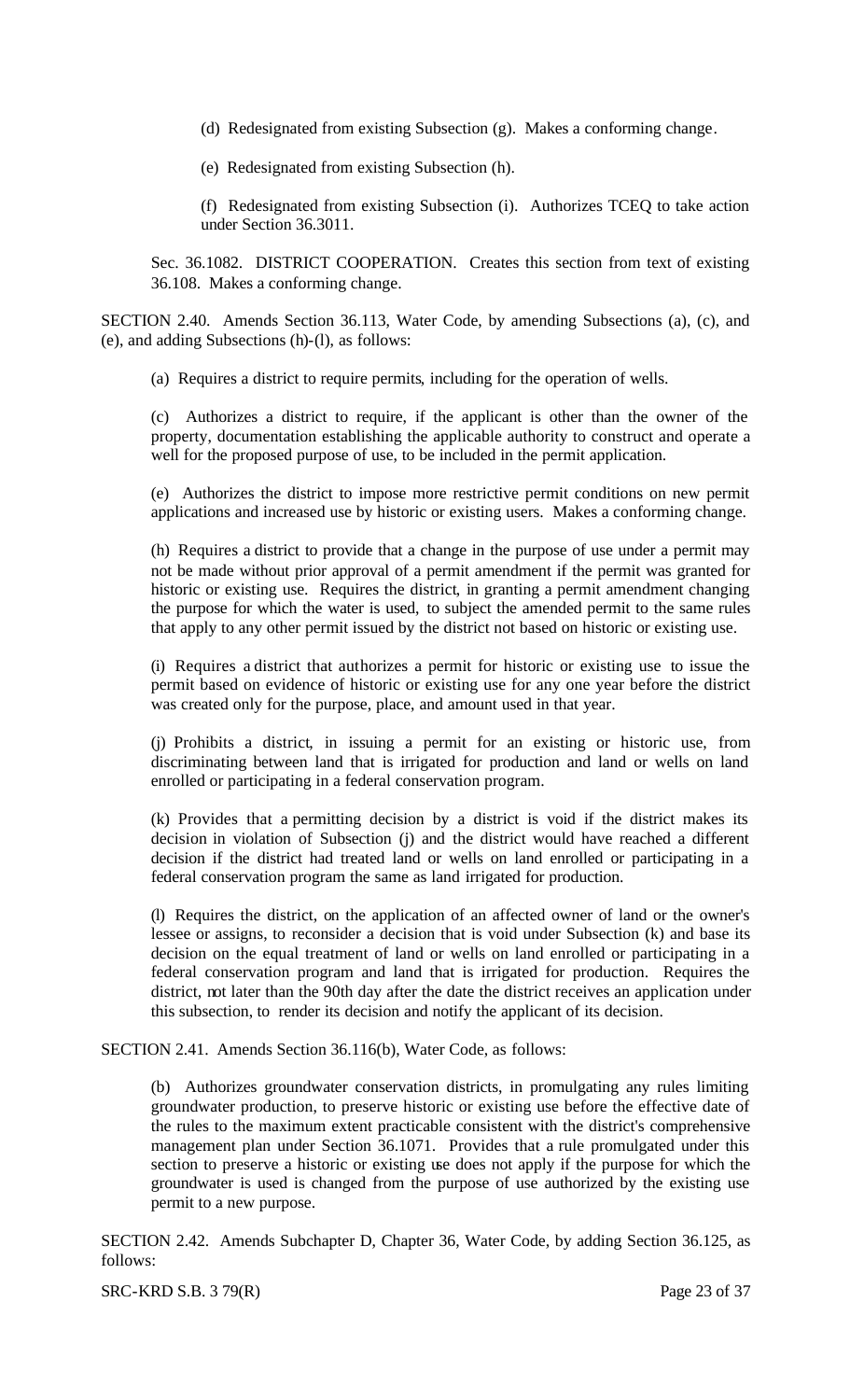Sec. 36.125. APPEAL OF DISTRICT ACTION TO DISPUTE RESOLUTION PANEL. (a) Authorizes either the district or the affected person, if a dispute arises between a district and a person affected by an action taken by the district under this subchapter, to file a petition with TCEQ requesting the appointment of a dispute resolution panel to mediate the dispute and assist the parties in reaching resolution of the dispute.

(b) Requires a petition filed under this section to include specific information.

(c) Requires TCEQ, not later than the 60th day after the date the petition is filed, to review the petition and dismiss it upon finding that the petition is baseless, frivolous, or fails to present an issue that is appropriate for panel review or select a panel as provided by Subsection (e).

(d) Requires TCEQ, if the petition is dismissed, to provide the reasons for the dismissal in writing to the district and the affected person.

(e) Requires TCEQ, if the petition is not dismissed, to appoint three members of a dispute resolution panel, including the chair of the panel, who must be officers or employees of a district located outside the groundwater management area in which the parties to the dispute are located. Requires the three appointed members to select two other panel members who are not otherwise involved in or affected by the matter in dispute and whose knowledge or expertise may be useful in resolving the dispute. Provides that mot more than two panel members may be from the same district.

(f) Requires TCEQ to appoint a neutral person to serve as a nonvoting recording secretary for the panel. Authorizes the recording secretary appointed to be a TCEQ employee. Requires the recording secretary to record and document the panel's proceedings.

(g) Requires the panel, not later than the 60th day after the date the panel is appointed, to review the petition and any information relevant to the petition and begin holding meetings with the parties to mediate the dispute. Authorizes the panel to attempt to negotiate a settlement or resolve the dispute by any other lawful means. Authorizes the panel to consolidate multiple parties, appoint a person to represent multiple parties, invite additional parties, or dismiss parties as the panel considers appropriate. Requires TWDB and TCEQ to provide technical and legal assistance as requested by the panel.

(h) Requires a court of this state to take judicial notice of an act or decision of a dispute resolution panel appointed under this section and authorizes it to stay an affected judicial proceeding pending a final resolution from the panel.

SECTION 2.43. Amends Section 36.301, Water Code, to require TCEQ to take appropriate action under Section 36.303, if a board of a groundwater conservation district to submit a management plan or readopted management plan to receive approval, rather than certification, of its management plan under Section 36.1072 or fails to submit or receive approval of an amendment to the management plan under Section 36.1073.

SECTION 2.44. Amends Section 36.3011, Water Code, as follows:

Sec. 36.3011. New heading: FAILURE OF DISTRICT TO COMPLY WITH GROUNDWATER MANAGEMENT AREA PLAN. Authorizes TCEQ to take any action against the district it considers necessary in accordance with Section 36.303, if TCEQ comes to specific findings. Deletes existing Subsection (a). Makes a conforming change.

SECTION 2.45. Amends 36.303(a), Water Code, to make conforming changes.

SECTION 2.46. Amends Title 5, Water Code, by adding Chapter 153, as follows:

SRC-KRD S.B. 3 79(R) Page 24 of 37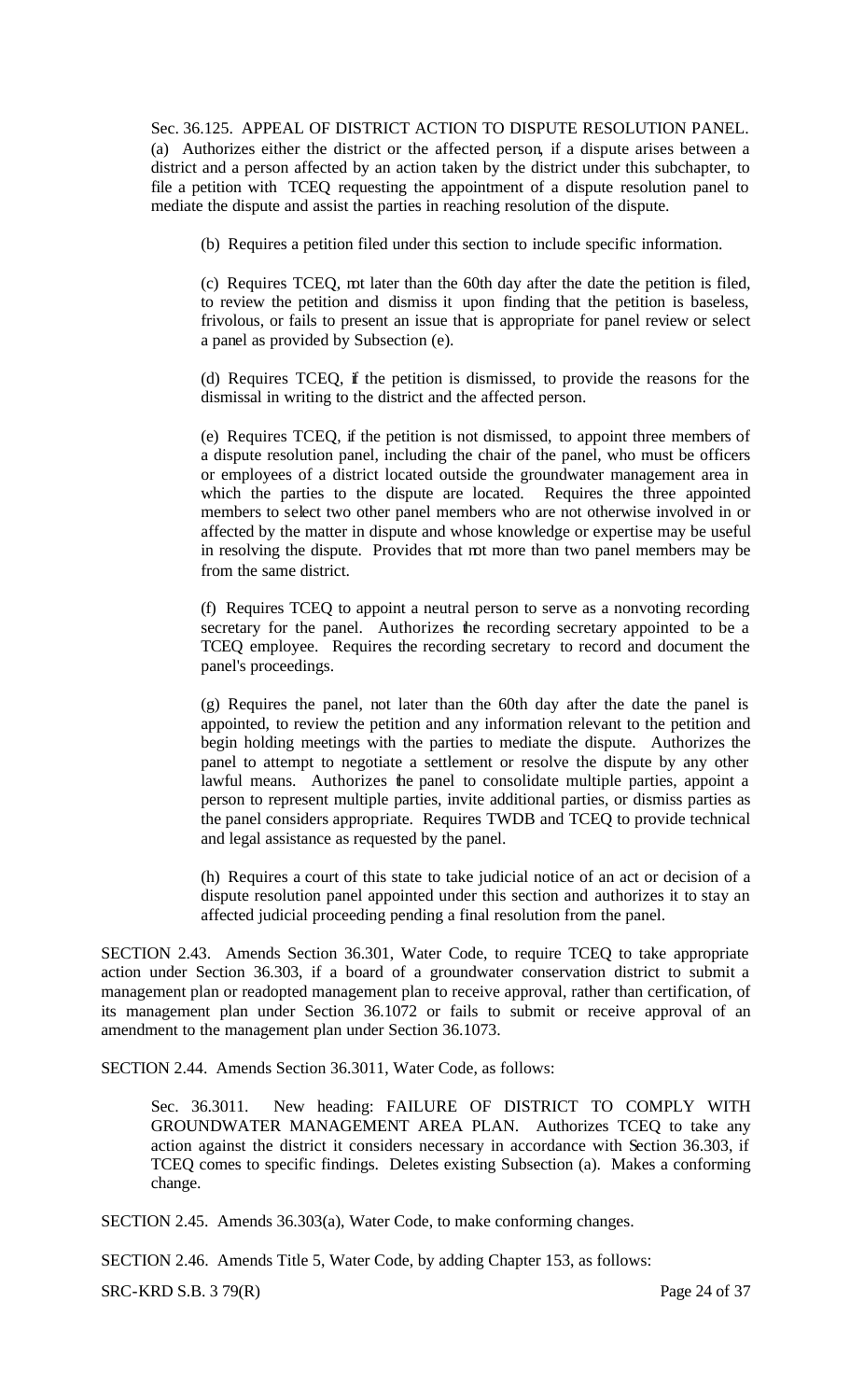#### CHAPTER 153. STATEWIDE GROUNDWATER CONSERVATION DISTRICT

# SUBCHAPTER A. GENERAL PROVISIONS

Sec. 153.001. DEFINITION. Defines "statewide district."

Sec. 153.002. NATURE OF DISTRICT. Provides that the statewide groundwater conservation district (statewide district) is a groundwater conservation district in this state created under and essential to accomplish the purposes of Section 59, Article XVI, Texas Constitution.

[Reserves Sections 153.003-153.050 for expansion.]

#### SUBCHAPTER B. DISTRICT TERRITORY

Sec. 153.051. INITIAL DISTRICT TERRITORY. Provides that the initial territory of the statewide district is the combined territory of all state-owned land not within the boundaries of a confirmed groundwater conservation district on August 31, 2007.

[Reserves Sections 153.052-153.100 for expansion.]

# SUBCHAPTER C. ADMINISTRATION

Sec. 153.101. ADMINISTRATION OF STATEWIDE DISTRICT. Requires the members of TCEQ to serve as the board of directors of the statewide district.

SECTION 2.47. Amends Section 212.0101(b), Local Government Code, to require TCEQ, rather the Texas Natural Resource Conservation Commission, by rule, to establish the appropriate form and content of a certification to be attached to a plat application under this section.

SECTION 2.48. Amends Section 232.0032(b), Local Government Code, to make a conforming change.

SECTION 2.49. (a) Requires the executive administrator of TWDB to conduct a study to determine the effects, if any, of take-or-pay contracts on efforts to conserve water.

(b) Requires the executive administrator of TWDB, not later than January 1, 2007, to submit a report to the legislature that includes a summary of the findings made during the course of the study and recommendations for legislative action based on those findings.

(c) Provides that this section expires September 1, 2007.

SECTION 2.50. Repealer: Section 9.017 (relating to the dissolution of the Texas Water Advisory Council and Account), Water Code.

SECTION 2.51. Makes application of Section 11.173(b), Water Code, as amended by this article, prospective.

SECTION 2.52. Requires TCEQ, not later than December 1, 2005, to adopt rules as required by Section 11.558, Water Code, as added by this article.

SECTION 2.53. Makes application of Section 15.102(b), Water Code, as amended by this article, and Section 17.125(b-2), Water Code, as added by this article, prospective.

SECTION 2.54. Requires a groundwater conservation district, not later than the 90th day after the effective date of this Act, to amend to bring into compliance with Sections 36.002 and 36.101(a), Water Code, as amended by this article, any rule enacted before the effective date of this Act that is void under Section 36.101(a), Water Code, as amended by this article.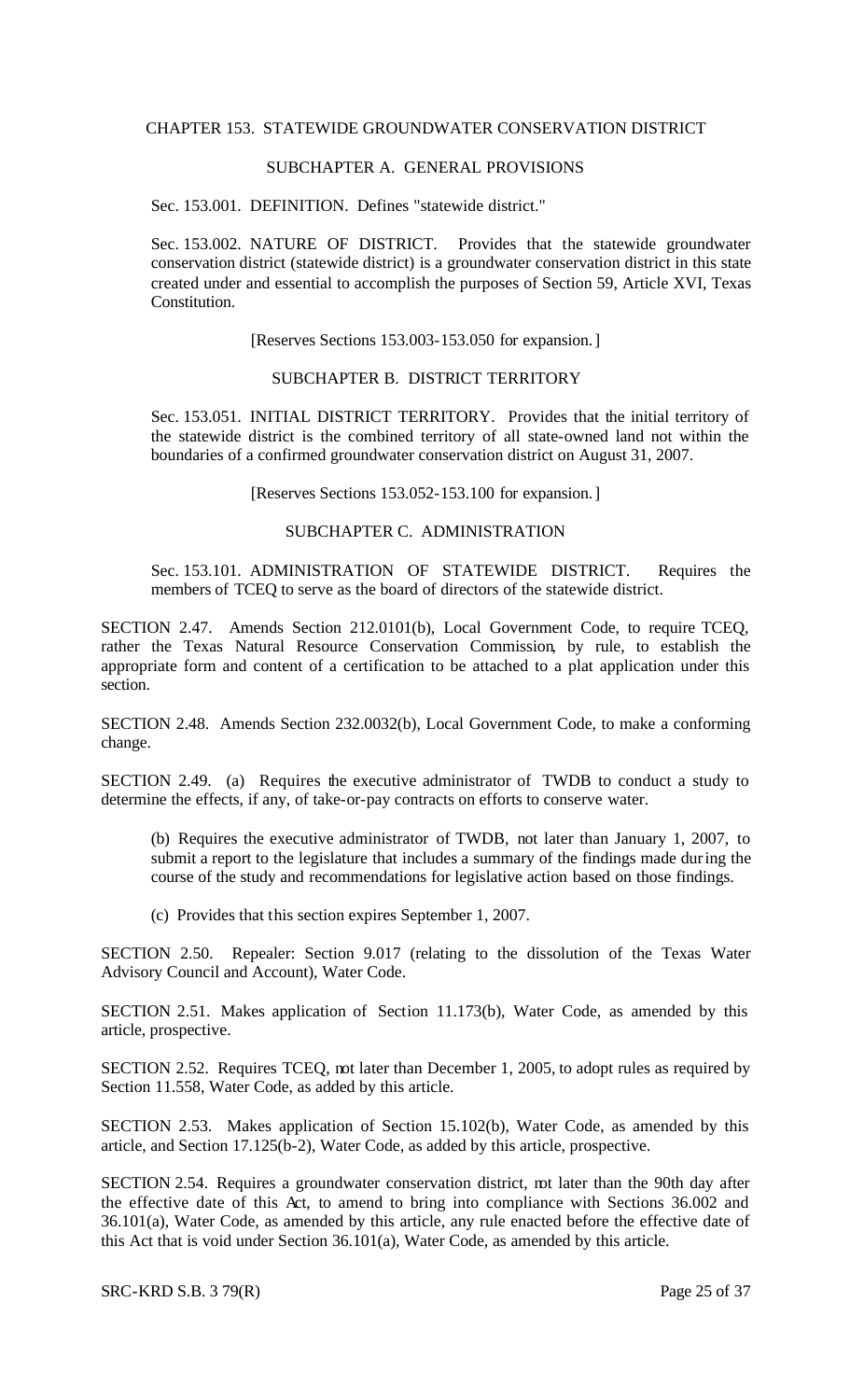SECTION 2.55. (a) Requires TWDB, not later than December 1, 2005, to adopt rules under Subchapter L, Chapter 16, Water Code, as added by this article and the executive administrator of TWDB to be prepared to accept applications submitted under Section 16.452, Water Code, as added by this article.

(b) Provides that a person is not required to obtain a license under Section 16.451, Water Code, as added by this article, until March 1, 2006.

(c) Provides that Section 16.454, Water Code, as added by this article, applies only to a sale, lease, or agreement entered into on or after March 1, 2006.

SECTION 2.56. (a) Requires the executive administrator of TWDB to appoint the initial appointed representatives for each groundwater management area council as provided by Section 36.108, Water Code, as amended by this article, as soon as practicable on or after the effective date of this Act. Provides that the terms of the initial representatives for each groundwater management area council expire August 31, 2007.

(b) Requires TWDB to convene the groundwater management area councils required under Section 36.108, Water Code, as amended by this article, not later than September 1, 2006.

(c) Requires TCEQ and TWDB to adopt any rules, models, and forms necessary for the implementation of the groundwater management area planning functions required by this article not later than September 1, 2006.

SECTION 2.57. Provides that Chapter 153, Water Code, as added by this Act, takes effect September 1, 2007.

## ARTICLE 3. FINANCING OF WATER PROJECTS.

SECTION 3.01. Amends Chapter 13, Water Code, by adding Subchapter O, as follows:

#### SUBCHAPTER O. WATER CONSERVATION AND DEVELOPMENT FEE

Sec. 13.551. WATER CONSERVATION AND DEVELOPMENT FEE. Requires each retail public utility to collect from each ultimate consumer to whom the utility provides retail water utility service a water conservation and development fee as provided by this subchapter.

Sec. 13.552. RATE OF FEE. Provides that the rate of the fee imposed under this subchapter is 13 cents for each 1,000 gallons of water sold to the ultimate consumer for consumption each month.

Sec. 13.553. EXEMPTIONS. (a) Provides that the first 5,000 gallons of water sold to the ultimate consumer for consumption each month is exempt from the application of the fee if the consumer is a resident of a single-family dwelling or a dwelling unit of a multifamily dwelling.

(b) Provides that the exemption provided by Subsection (a) applies without regard to whether the retail water utility service is bundled with another service or the billing period used by the retail public utility.

(c) Provides that an entity described by Section 151.309 (Governmental Entities) or 151.310 (Religious, Educational, or Public Service Organizations), Tax Code, is exempt from the fee imposed by this subchapter.

Sec. 13.554. PAYMENT OF FEE. (a) Requires each retail water utility that sold water to an ultimate consumer for consumption, on or before the 20th day of the month following the end of each calendar month, to send to the comptroller the amount of the fee the utility collected under this subchapter for the preceding calendar month.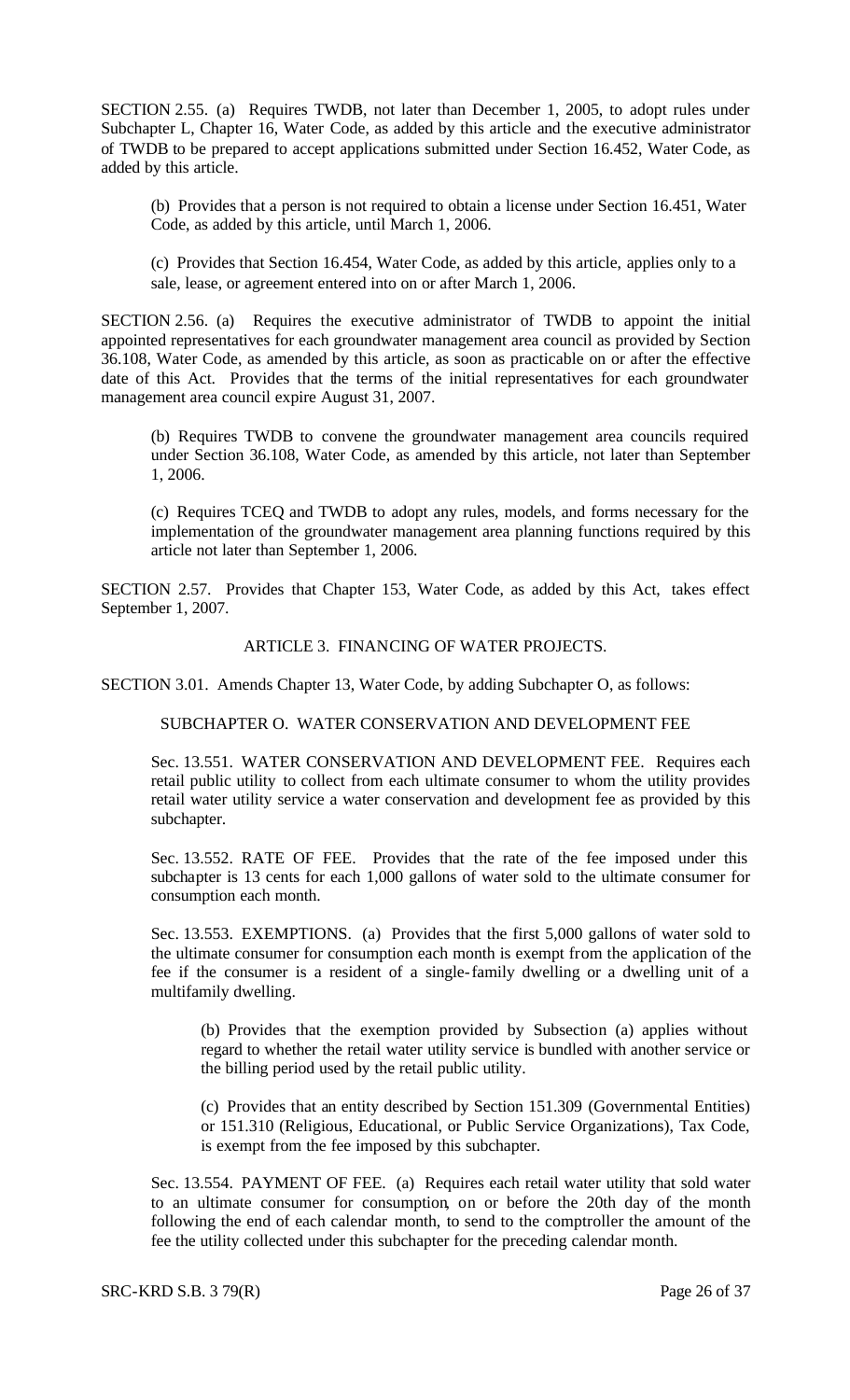(b) Provides that a retail public utility that makes timely payment of the fee imposed under this subchapter is entitled to retain an amount equal to one-half of one percent of the amount of the fee collected as reimbursement for the costs of collecting the fee for that month.

Sec. 13.555. REPORTS. Requires each retail public utility that sold water to an ultimate consumer for consumption, on or before the 20th day of the month following the end of each calendar month, to file with the comptroller a report stating specific information regarding the number of gallons sold.

Sec. 13.556. RECORDS. Requires a retail public utility that sells water to the ultimate consumer for consumption to keep a complete record of specific information regarding the number of gallons sold.

Sec. 13.557. ALLOCATION OF REVENUE. Requires the revenue from the fee imposed by this subchapter to be deposited to the credit of the water infrastructure fund and may be used only as provided by Subchapter Q, Chapter 15.

SECTION 3.02. Amends Section 15.407(a), Water Code, to provide that, in this section, "economically distressed area" and "political subdivision" have the meanings assigned by Section 17.941, rather than Section 16.341.

SECTION 3.03. Amends Section 15.973, Water Code, as follows:

Sec. 15.973. WATER INFRASTRUCTURE FUND. (a) Provides that the water infrastructure fund is a special fund outside, rather than in, the state treasury to be administered by TWDB under this subchapter and rules adopted by TWDB under this subchapter.

(b) Provides that the fund consists of specific items, including the proceeds from the collection of the fee imposed under Subchapter O, Chapter 13, and fees and penalties collected under Subchapter L, Chapter 16.

SECTION 3.04. Amends Section 15.974(a), Water Code, to authorize TWDB to use the fund to make grants, low-interest loans, or zero interest loans for conjunctive use projects and to make specific transfers.

SECTION 3.05. Amends Section 17.172, Water Code, as follows:

Sec. 17.172. APPLICABILITY. Sets forth the accounts for which financial assistance is made available, including the economically distressed areas program account under specific Subchapters, including Subchapter K-1.

SECTION 3.06. Amends Chapter 17, Water Code, by adding Subchapter K-1, as follows:

## SUBCHAPTER K-1. STATEWIDE ASSISTANCE TO ECONOMICALLY DISTRESSED AREAS FOR WATER SUPPLY AND SEWER SERVICE PROJECTS

Sec. 17.941. DEFINITIONS. Defines "economically distressed area," "financial assistance," "political subdivision," "sewer services," and "sewer facilities."

Sec. 17.942. FINANCIAL ASSISTANCE. Authorizes the economically distressed areas program account to be used by TWDB to provide financial assistance to political subdivisions for the construction, acquisition, or improvement of water supply and sewer services, including providing money from the account for the state's participation in federal programs that provide assistance to political subdivisions.

Prohibits money from the proceeds of bonds issued under the authority of Sections 49-d-7(b) or 49-d-8, Article III, Texas Constitution, from being used to provide financial assistance under this subchapter.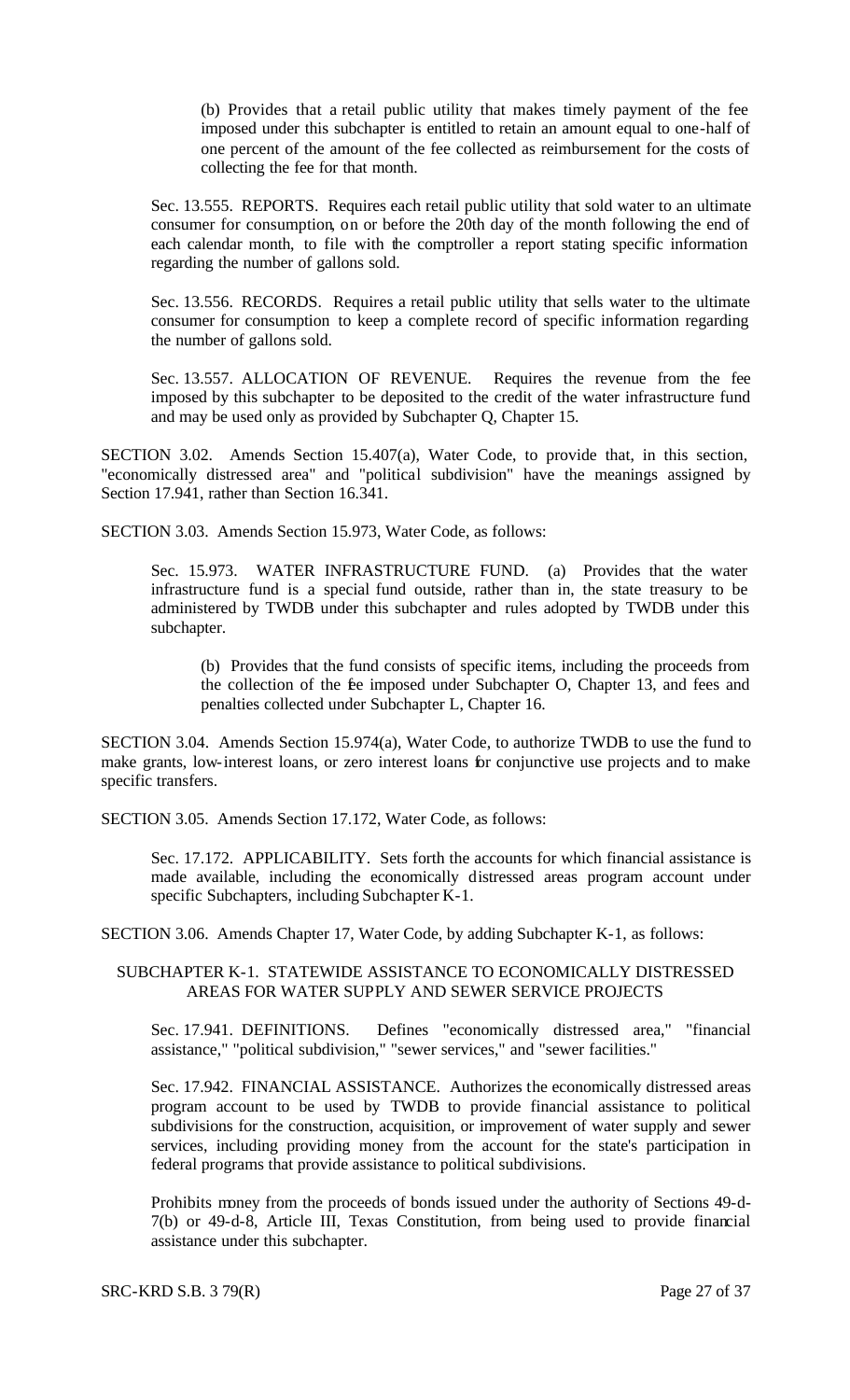Sec. 17.943. APPLICATION FOR FINANCIAL ASSISTANCE. (a) Authorizes a political subdivision to apply to TWDB for financial assistance under this subchapter by submitting an application together with a plan for providing water supply or sewer services to an economically distressed area.

(b) Requires the application and plan to include specific information regarding the political subdivision.

(c) Provides that a program of water conservation for the more effective use of water is required for approval of an application for financial assistance under this section in the same manner as such a program is required for approval of an application for financial assistance under Section 17.125.

(d) Authorizes TWDB, before considering the application, to require the applicant to participate in the review, provide a written determination by TCEQ stating specific information, request a financial management review from the comptroller, and any other information required by TWDB or the executive administrator of TWDB.

Sec. 17.944. CONSIDERATIONS IN PASSING ON APPLICATION. (a) Requires TWDB, in passing on an application for financial assistance, to consider specific needs, availability of revenue or alternative financial assistance, financing details, and the feasibility of achieving cost savings.

(b) Requires TWDB, at the time an application for financial assistance is considered, to also find that the area to be served by a proposed project has a median household income of not more than 75 percent of the median state household income for the most recent year for which statistics are available.

Sec. 17.945. APPROVAL OR DISAPPROVAL OF APPLICATION. Requires TWDB, after considering the matters described by Section 17.944, by resolution, to approve the plan and application as submitted, approve the plan and application subject to the requirements identified by TWDB or TCEQ for the applicant to obtain the managerial, financial, and technical capabilities to operate the system and any other requirements, including training under Subchapter M, TWDB considers appropriate, deny the application and identify the requirements or remedial steps the applicant must complete before the applicant may be reconsidered for financial assistance, if TWDB finds that the applicant will be unable to obtain the managerial, financial, or technical capabilities to build and operate a system, deny the application and issue a determination that a service provider other than the applicant is necessary or appropriate to undertake the proposed project, or deny the application.

Sec. 17.946. FINDINGS REGARDING PERMITS. (a) Prohibits TWDB from releasing money for the construction of that portion of a project that proposes surface water or groundwater deve lopment until the executive administrator of TWDB makes a specific written finding regarding the applicant's water rights.

(b) Authorizes TWDB to release money for the costs of planning, engineering, architectural, legal, title, fiscal, or economic investigation, studies, surveys, or designs before making the finding required under Subsection (a), if the executive administrator of TWDB determines that a reasonable expectation exists that the finding will be made before the release of funds for construction.

(c) Prohibits TWDB, f an applicant includes a proposal for treatment works, from delivering money for the treatment works until the applicant has received a permit for construction and operation of the treatment works and approval of the plans and specifications from TCEQ or unless such a permit is not required by the TCEQ.

Sec. 17.947. METHOD OF FINANCIAL ASSISTANCE. (a) Authorizes TWDB to provide financial assistance to political subdivisions under this subchapter by using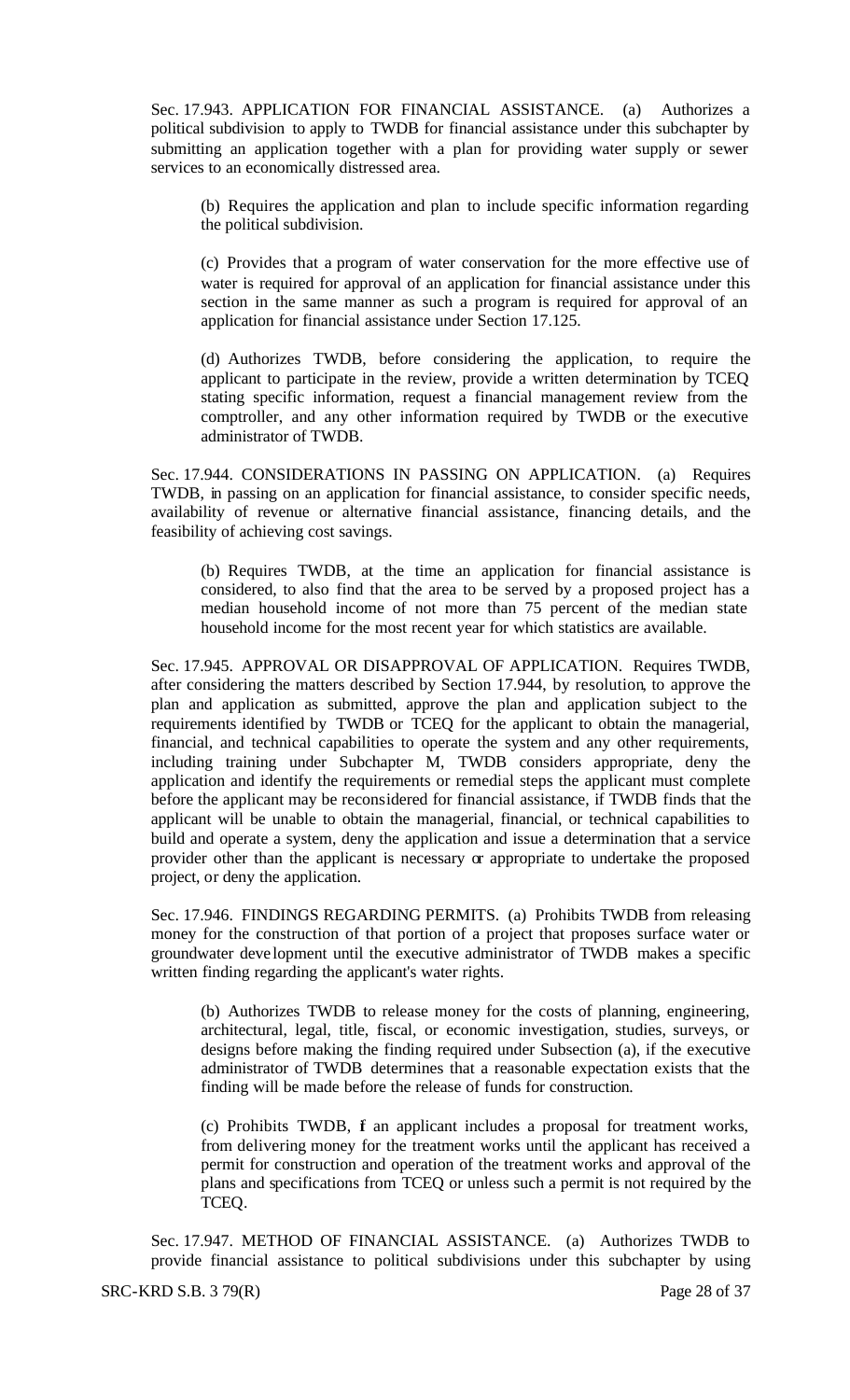money in the economically distressed areas program account to purchase political subdivision bonds.

(b) Authorizes TWDB to make financial assistance available to political subdivisions in any other manner that it considers feasible, including specific contracts or agreements.

Sec. 17.948. TERMS OF FINANCIAL ASSISTANCE. (a) Authorizes TWDB to use money in the economically distressed areas program account to provide financial assistance under this subchapter to a political subdivision to be repaid in the form, manner, and time provided by TWDB rules and in the agreement between TWDB and the political subdivision, taking into consideration the information provided by Section 17.943.

(b) Prohibits TWDB, in providing financial assistance to an applicant under this subchapter, from providing to the applicant financial assistance for which repayment is not required in an amount that exceeds 50 percent of the total amount of the financial assistance plus interest on any amount that must be repaid, unless the Department of State Health Services (DSHS) issues a finding that a nuisance dangerous to the public health and safety exists resulting from water supply and sanitation problems in the area to be served by the proposed project. Requires TWDB and the applicant to provide to DSHS information necessary to make a determination, and authorizes TWDB and DSHS to enter into memoranda of understanding necessary to carry out this subsection.

(c) Prohibits the total amount of financial assistance provided by TWDB to political subdivisions under this subchapter from state-issued bonds for which repayment is not required from exceeding at any time 90 percent of the total principal amount of issued and unissued bonds authorized for purposes of this subchapter.

(d) Requires TWDB, in determining the amount and form of financial assistance and the amount and form of repayment, if any, to consider specific rates, fees, charges, sources of funding available, any local money of the political subdivision, and reasonable charges for water and wastewater service.

(e) Authorizes TWDB, in making its determination under Subsection  $(d)(1)$ , to consider any study, survey, data, criteria, or standard developed or prepared by any federal, state, or local agency, private foundation, banking or financial institution, or other reliable source of statistical or financial data or information.

(f) Authorizes TWDB to provide financial assistance money under this subchapter for treatment works only if the board determines that it is not feasible in the area covered by the application to use septic tanks as the method for providing sewer services under the applicant's plan.

SECTION 3.07. Amends Section 17.958(c), Water Code, to make a conforming change.

SECTION 3.08. Repealer: Section 15.407(i) (relating to a change in the status of a county's per capita income or a decrease in unemployment rate average) and Section 15.974(b) (relating to prohibition of funding under Subsection (a)(2)), Water Code.

#### ARTICLE 4. SPECIAL DISTRICT CREATION.

SECTION 4.01. Amends Subtitle H, Title 6, Special District Local Laws Code, by adding Chapter 8805, as follows:

#### CHAPTER 8805. HOUSTON COUNTY GROUNDWATER CONSERVATION DISTRICT

# SUBCHAPTER A. GENERAL PROVISIONS

SRC-KRD S.B. 3 79(R) Page 29 of 37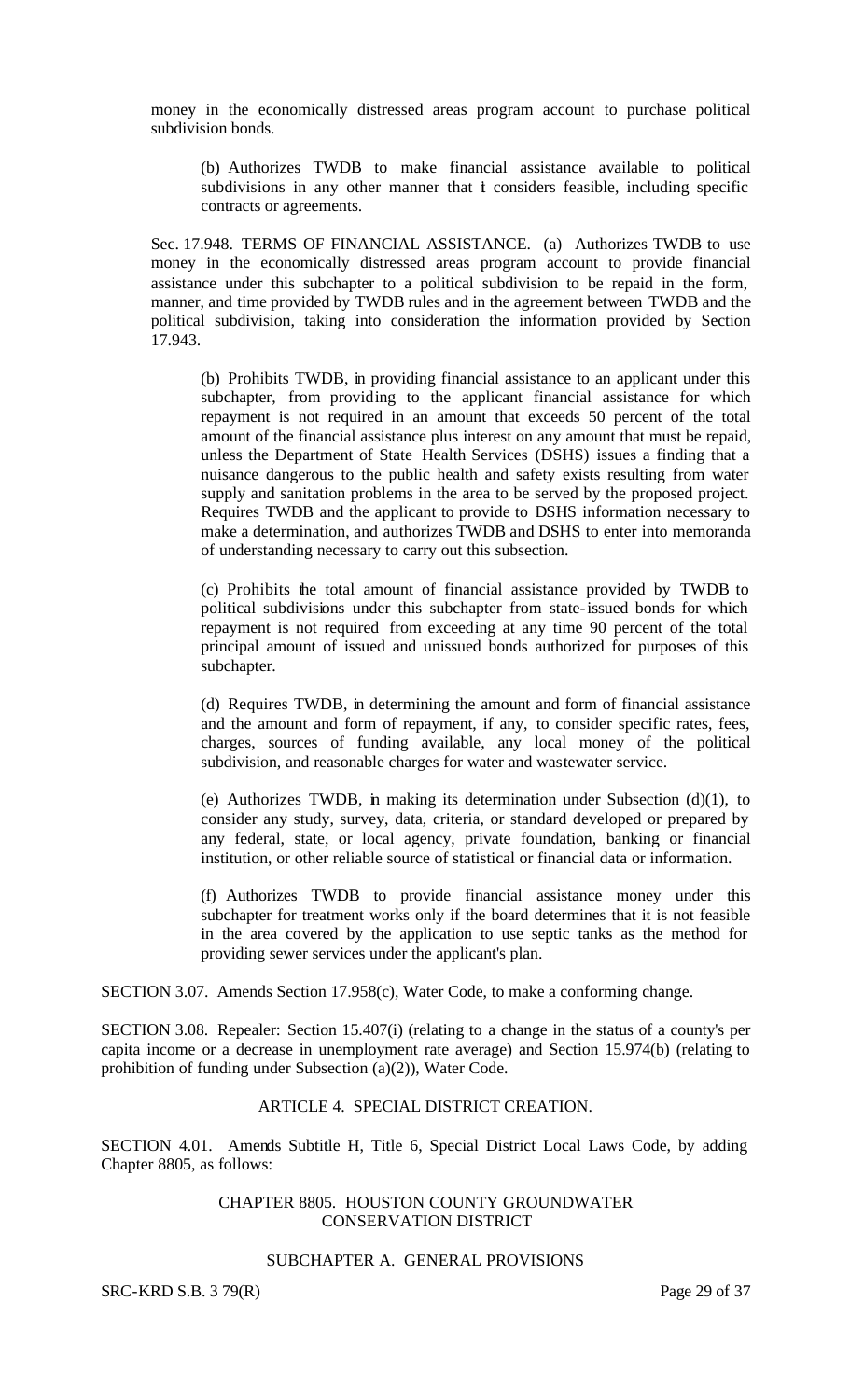Sec. 8805.001. DEFINITIONS. Defines "board," "director," and "district."

Sec. 8805.002. NATURE OF DISTRICT. Provides that the Houston County Groundwater Conservation District (district) is a groundwater conservation district in Houston County created under and essential to accomplish the purposes of Section 59, Article XVI, Texas Constitution.

Sec. 8805.003. CONFIRMATION ELECTION REQUIRED. Provides that if the creation of the district is not confirmed at a confirmation election held before September 1, 2007, the district is dissolved on September 1, 2007; except that:

(1) any debts incurred are required to be paid, any assets that remain after the payment of debts are required to be transferred to Houston County; and the organization of the district is required to be maintained until all debts are paid and remaining assets are transferred; and

(2) this chapter expires on September 1, 2010.

Sec. 8805.004. INITIAL DISTRICT TERRITORY. Provides that the initial boundaries of the district are coextensive with the boundaries of Houston County, Texas.

Sec. 8805.005. APPLICABILITY OF OTHER GROUNDWATER CONSERVATION DISTRICT LAW. Provides that except as otherwise provided by this chapter, Chapter 36, Water Code, applies to the district.

[Reserves Sections 8805.006-8805.020 for expansion.]

## SUBCHAPTER A-1. TEMPORARY PROVISIONS

Sec. 8805.021. APPOINTMENT OF TEMPORARY DIRECTORS. (a) Requires nine specific temporary directors to be appointed, not later than the 45th day after the effective date of this chapter.

(b) Requires at least one director, of the temporary directors, to represent rural water suppliers in the district and one to represent agricultural interests in the district.

(c) Requires the authority who appointed the temporary director whose position is vacant, if there is a vacancy on the temporary board of directors of the district, to appoint a person to fill the vacancy in a manner that meets the representational requirements of this section.

(d) Sets forth terms to be served by the temporary directors.

Sec. 8805.022. ORGANIZATIONAL MEETING OF TEMPORARY DIRECTORS. Requires a majority of the temporary directors, as soon as practicable after all the temporary directors have qualified under Section 36.055, Water Code, to convene the organizational meeting of the district at a location within the district agreeable to a majority of the directors. Requires the organizational meeting, if an agreement on location cannot be reached, to be at the Houston County Courthouse.

Sec. 8805.023. CONFIRMATION ELECTION. (a) Requires the temporary directors to hold an election to confirm the creation of the district.

(b) Provides that Section 41.001(a) (Uniform Election Dates), Election Code, does not apply to a confirmation election held as provided by this section.

(c) Requires a confirmation election, except as provided by this section, to be conducted as provided by Sections 36.017(b)-(i), Water Code, and the Election Code. Provides that the provision of Section 36.017(d), Water Code, relating to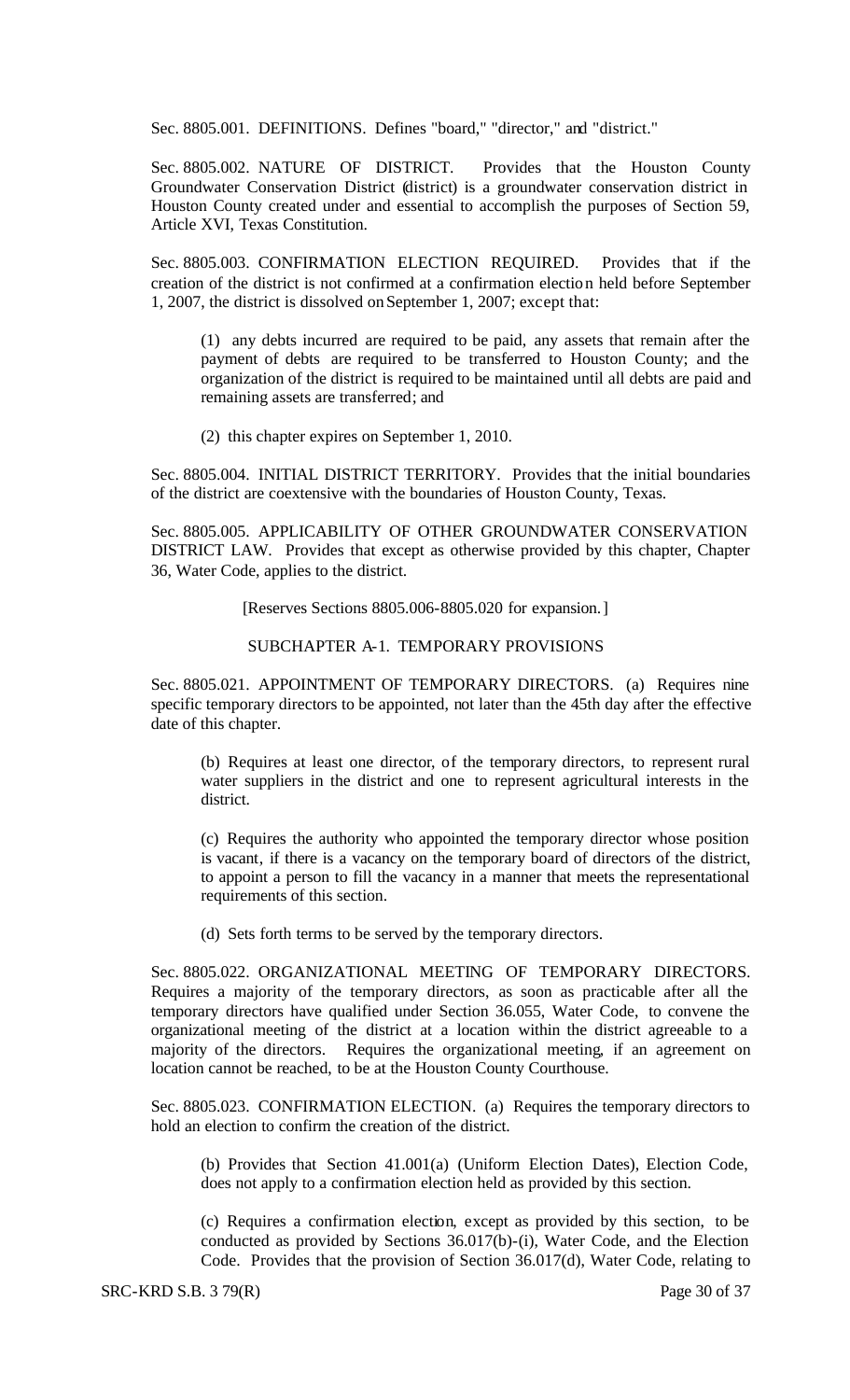the election of permanent directors does not apply to a confirmation election under this section.

Sec. 8805.024. INITIAL DIRECTORS. (a) Provides that if creation of the district is confirmed at an election held under Section 8805.023, the temporary directors of the district become the initial directors of the district and serve on the board of directors of the district (board) until permanent directors are elected under Section 8805.025.

(b) Requires the two initial directors representing each of the four commissioners precincts to draw lots to determine which of the two directors to serve a term expiring June 1 following the first regularly scheduled election of directors under Section 8805.025, and which of the two directors are required to serve a term expiring June 1 following the second regularly scheduled election of directors. Requires the at-large director to serve a term expiring June 1 following the second regularly scheduled election of directors.

Sec. 8805.025. INITIAL ELECTION OF PERMANENT DIRECTORS. Requires an election, on the uniform election date prescribed by Section 41.001, Election Code, in May of the first even-numbered year after the year in which the district is authorized to be created at a confirmation election, to be held in the district for the election of four directors to replace the initial directors who, under Section 8805.024(b), serve a term expiring June 1 following that election.

Sec. 8805.026. EXPIRATION OF SUBCHAPTER. Provides that this subchapter expires September 1, 2010.

[Reserves Sections 8805.027-8805.050 for expansion.]

## SUBCHAPTER B. BOARD OF DIRECTORS

Sec. 8805.051. DIRECTORS; TERMS. Provides that the district is governed by a board of nine directors servint staggered four-year terms, with four or five directors' terms expiring June 1 of each even-numbered year. Authorizes a director to serve consecutive terms.

Sec. 8805.052. METHOD OF ELECTING DIRECTORS: COMMISSIONERS PRECINCTS. (a) Requires the directors of the district to be elected according to the commissioners precinct method as provided by this section.

(b) Requires one director to be elected by the voters of the entire district, and requires two directors to be elected from each county commissioners precinct by the voters of that precinct.

(c) Requires a person, except as provided by Subsection (e), to be a registered voter in the district to be eligible to be a candidate for or to serve as director at large. Requires a person, to be a candidate for or to serve as director from a county commissioners precinct, to be a registered voter of that precinct.

(d) Requires a person to indicate specific information on the application for a place on the ballot.

(e) Requires a director in office on the effective date of the change, or a director elected or appointed before the effective date of the change whose term of office begins on or after the effective date of the change, when the boundaries of the county commissioners precincts are redrawn after each federal decennial census to reflect population changes, to serve in the precinct to which elected or appointed even though the change in boundaries places the person's residence outside the precinct for which the person was elected or appointed.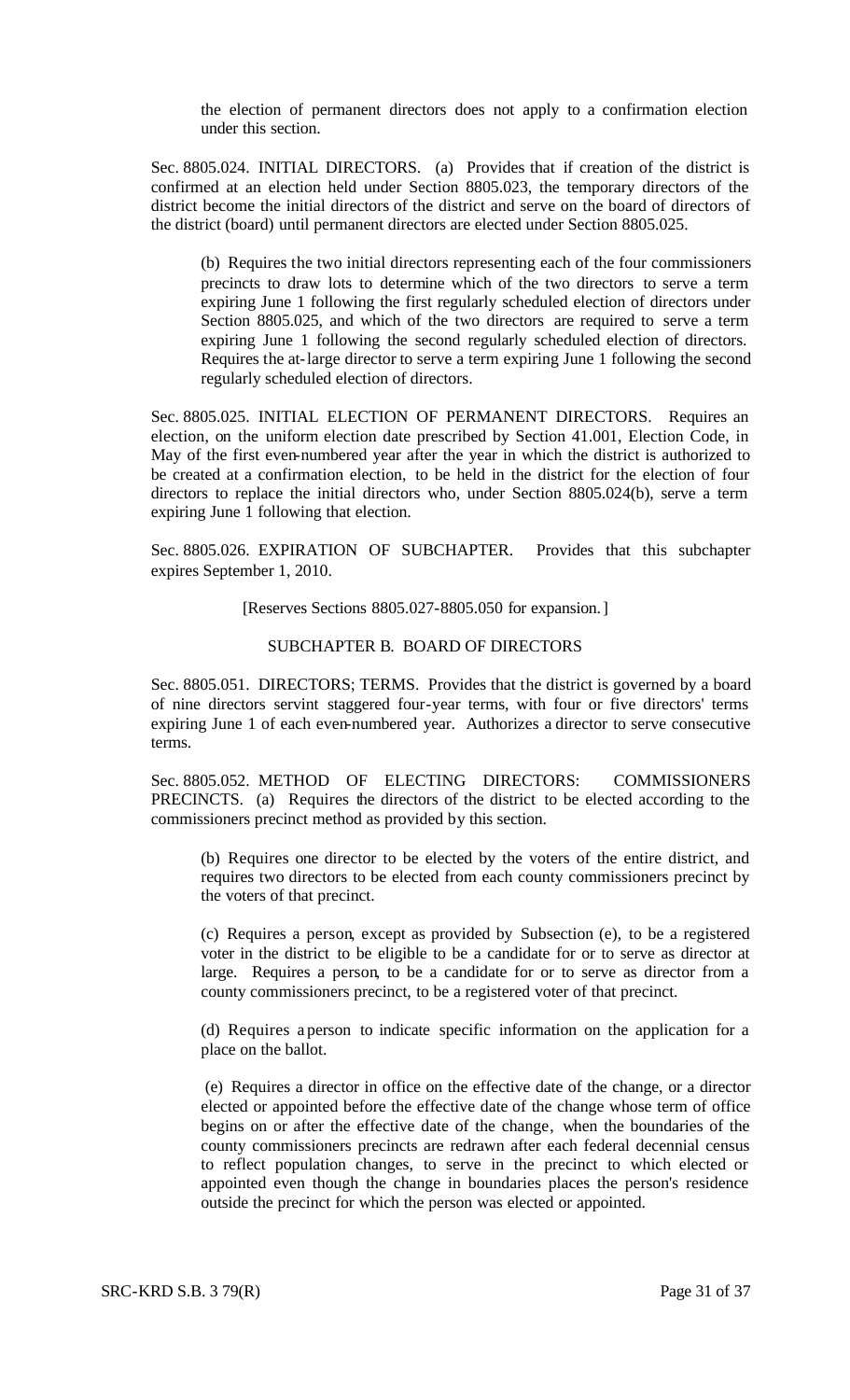Sec. 8805.053. ELECTION DATE. Requires the district to hold an election to elect the appropriate number of directors on the uniform election date prescribed by Section 41.001, Election Code, in May of each even-numbered year.

Sec. 8805.054. COMPENSATION. (a) Provides that Sections 36.060(a), (b), and (d), Water Code, do not apply to the district.

(b) Provides that a director is entitled to receive compensation of not more than \$50 a day for each day the director actually spends performing the duties of a director. Prohibits the compensation from exceeding \$3,000 a year.

(c) Authorizes the board to authorize a director to receive reimbursement for the director's reasonable expenses incurred while engaging in activities on behalf of the board.

Sec. 8805.055. BOARD ACTION. Provides that a majority vote of a quorum is required for board action. Provides that if there is a tie vote, the proposed action fails.

[Reserves Sections 8805.056–8805.100 for expansion.]

# SUBCHAPTER C. POWERS AND DUTIES

Sec. 8805.101. GROUNDWATER WELLS UNDER RAILROAD COMMISSION JURISDICTION. (a) Provides that except as provided by this section, a groundwater well drilled or operated within the district under a permit issued by the Railroad Commission of Texas (railroad commission) is under the exclusive jurisdiction of the railroad commission and is exempt from regulation by the district.

(b) Authorizes groundwater produced in an amount authorized by a railroad commission permit to be used within or exported from the district without a permit from the district.

(c) Requires the holder of the railroad commission permit, to the extent groundwater is produced in excess of railroad commission authorization, to apply to the district for the appropriate permit for the excess production and provides that the holder is subject to the applicable regulatory fees.

(d) Authorizes the district to impose a production fee or an export fee on groundwater produced from a well that was drilled to support mining activities and that is otherwise exempt from regulation by the district under Subsection (a) if that groundwater is used for municipal purposes or by a public utility. Prohibits any fee imposed under this subsection from exceeding the fee imposed on other groundwater producers in the district.

Sec. 8805.102. PROHIBITION ON DISTRICT PURCHASE, SALE, TRANSPORT, OR DISTRIBUTION OF WATER. Prohibits the district from purchasing, selling, transporting, or distributing surface water or groundwater for any purpose.

Sec. 8805.103. PROHIBITION ON DISTRICT USE OF EMINENT DOMAIN POWERS. Prohibits the district from exercising the power of eminent domain.

Sec. 8805.104. REGIONAL COOPERATION. (a) Provides that in this section, "designated groundwater management area" means an area designated as a groundwater management area under Section 35.004, Water Code.

(b) Requires the district, to take certain actions for regional continutity.

[Reserves Sections 8805.105-8805.150 for expansion.]

#### SUBCHAPTER D. GENERAL FINANCIAL PROVISIONS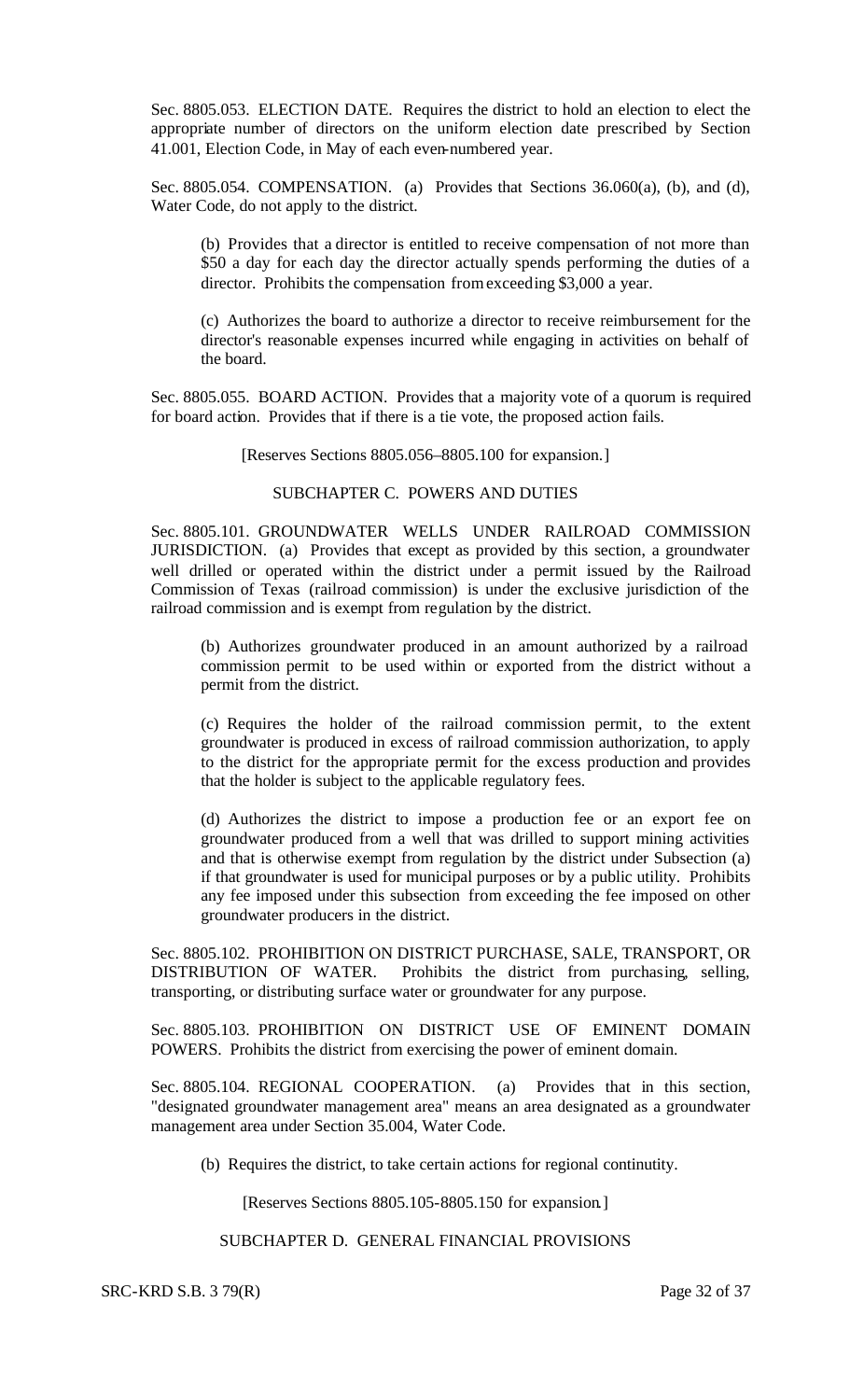Sec. 8805.151. LIMITATION ON TAXES. Prohibits the district from levying ad valorem taxes at a rate that exceeds three cents on each \$100 of assessed valuation of taxable property in the district.

Sec. 8805.152. FEES. (a) Authorizes the board, by rule, to impose reasonable fees on each well for which a permit is issued by the district and is not exempt from district regulation.

(b) Authorizes a production fee to be based on:

(1) the size of column pipe used by the well; or,

(2) the amount of water actually withdrawn from the well, or the amount authorized or anticipated to be withdrawn.

(c) Requires the board to base the initial production fee on the criteria listed in Subsection (b)(2). Prohibits the initial production fee from exceeding a specific amount, and authorizes an increase at a cumulative rate not to exceed three percent per year.

(d) Authorizes the district, in addition to the production fee authorized under this section, to assess an export fee on groundwater from a well that is produced for transport outside the district.

(e) Authorizes fees authorized by this section to be assessed annually and used to pay the cost of district operations.

Sec. 8805.153. EXEMPTION FROM FEES. (a) Prohibits the district, except as provided by Subsection (b), from assessing a fee on a well drilled by a nonprofit rural water supply corporation, water district, or other political subdivision if the well's production is for use within the district.

(b) Authorizes the district, by emergency order of the board, to impose a reasonable and temporary production fee on a well described by Subsection (a) if severe drought or other district emergency makes the fee necessary and the term of the order does not exceed 180 days.

Sec. 8805.154. LIMITATION ON INDEBTEDNESS. Authorizes the district to issue bonds and notes under Subchapter F, Chapter 36, Water Code, except that the total indebtedness created by that issuance may not exceed \$500,000 at any time.

SECTION 4.02. (a) Provides that the legal notice of the intention to introduce this article, setting forth the general substance of this article, has been published as provided by law, and the notice and a copy of the substance of this article have been furnished to all persons, agencies, officials, or entities to which they are required to be furnished under Section 59, Article XVI, Texas Constitution, and Chapter 313 (Notice for Local and Special Laws), Government Code.

(b) Provides that the governor has submitted the notice and substance of this article to TCEQ.

(c) Provides that TCEQ has filed its recommendations relating to the substance of this article with the governor, lieutenant governor, and speaker of the house of representatives within the required time.

(d) Provides that all requirements of the constitution and laws of this state and the rules and procedures of the legislature with respect to the notice, introduction, and passage of this article are fulfilled and accomplished.

SECTION 4.03. Effective date, this article: upon passage or September 1, 2005.

#### ARTICLE 5. EDWARDS AQUIFER AUTHORITY

SRC-KRD S.B. 3 79(R) Page 33 of 37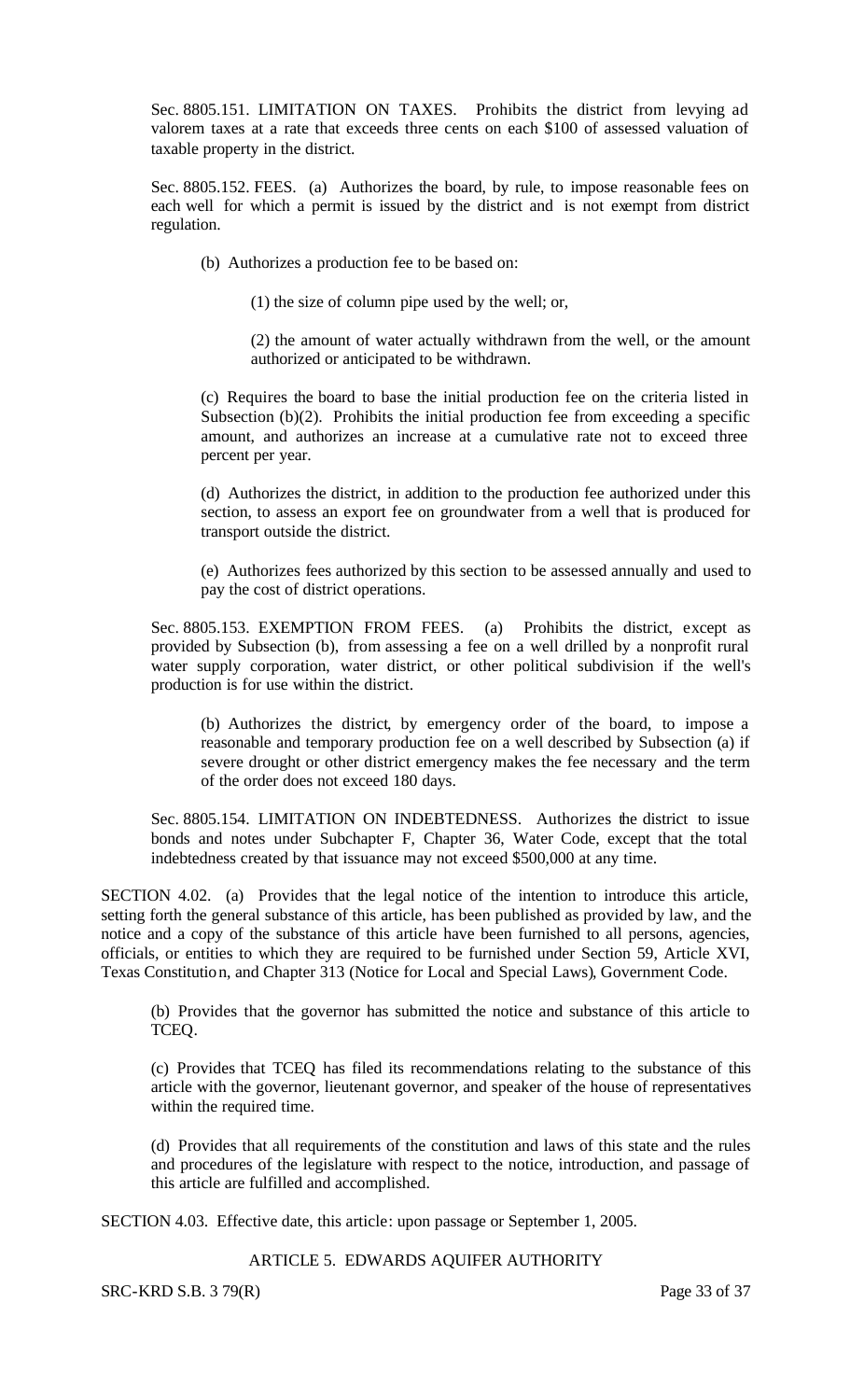SECTION 5.01. Amends Section 1.11(f), Chapter 626, Acts of the 73rd Legislature, Regular Session 1993, as follows:

(f) Authorizes the Edwards Aquifer Authority (authority) to own, finance, design, construct, operate, or maintain recharge facilities. Defines "recharge facility" for the purpose of this subsection.

SECTION 5.02. Amends Section 1.14, Chapter 626, Acts of the 73rd Legislature, Regular Session 1993, by amending Subsections (a), (c), (f), and (h), as follows:

(a) Requires authorizations to withdraw water from the aquifer and all authorizations and rights to make a withdrawal under this Act to be limited in accordance with this section, including the protection of surface water rights issued by the state.

(c) Prohibits the amount of permitted withdrawals from the aquifer, except as provided by Subsections (f) and (h) of this section, from exceeding 480,000, rather than 400,000, acre-feet of water for each calendar year.

(f) Authorizes the authority, if the springflows from the aquifer are equal to or greater than 300 cubic feet per second, rather than 650 feet above mean sea level, as measured from the Comal Springs, and greater than 150 cubic feet per second, as measured from the San Marcos Springs, to authorize withdrawal from the San Antonio pool, on an uninterruptible basis, of permitted amounts. Authorizes the authority, if the springflows from the aquifer are equal to or greater than 250 cubic feet per second, as measured from the Comal Springs, and 140 cubic feet per second, as measured from the San Marcos Springs, to authorize withdrawal from the Uvalde pool, on an uninterruptible basis, of permitted amounts.

Requires the authority, in accordance with Section 1.26 of this article, to limit the additional withdrawals to ensure that springflows are not affected during critical drought conditions.

(h) Authorizes the authority, to accomplish the purposes of this article, through a program, to implement and enforce water management practices, procedures, and methods to ensure that, not later than December 31, 2012, the continuous minimum springflows of the Comal Springs and the San Marcos Springs are maintained to protect endangered and threatened species to the extent required by federal law and other obligations of the authority provided by Subsection (a) of this section and Section 1.26 of this article. Authorizes the authority from time to time as appropriate to revise the practices, procedures, and methods. Requires the authority, to meet this requirement, to require phased reductions in the amount of water that may be used or withdrawn by existing users or categories of other users or implementation of alternative management practices, procedures, and methods, including the authority's critical period management plan established under Section 1.26 of this article.

SECTION 5.03. Amends Section 1.15(c), Chapter 626, Acts of the 73rd Legislature, Regular Session, 1993, to prohibit regular permits from being issued on an interruptible basis, and prohibits the total authorized withdrawals authorized by all regular permits issued by the authority from exceeding the limitation provided by Section 1.14 of this article.

SECTION 5.04. Amends Section 1.19(b), Chapter 626, Acts of the 73rd Legislature, Regular Session, 1993, to require the withdrawal of water under a term permit to be consistent with the authority's critical period management plan established under Section 1.26 of this article. Deletes existing text prohibiting a holder of a term permit from withdrawing water from the San Antonio pool of the aquifer.

SECTION 5.05. Amends Section 1.21, Chapter 626, Acts of the 73rd Legislature, Regular Session, 1993, as follows: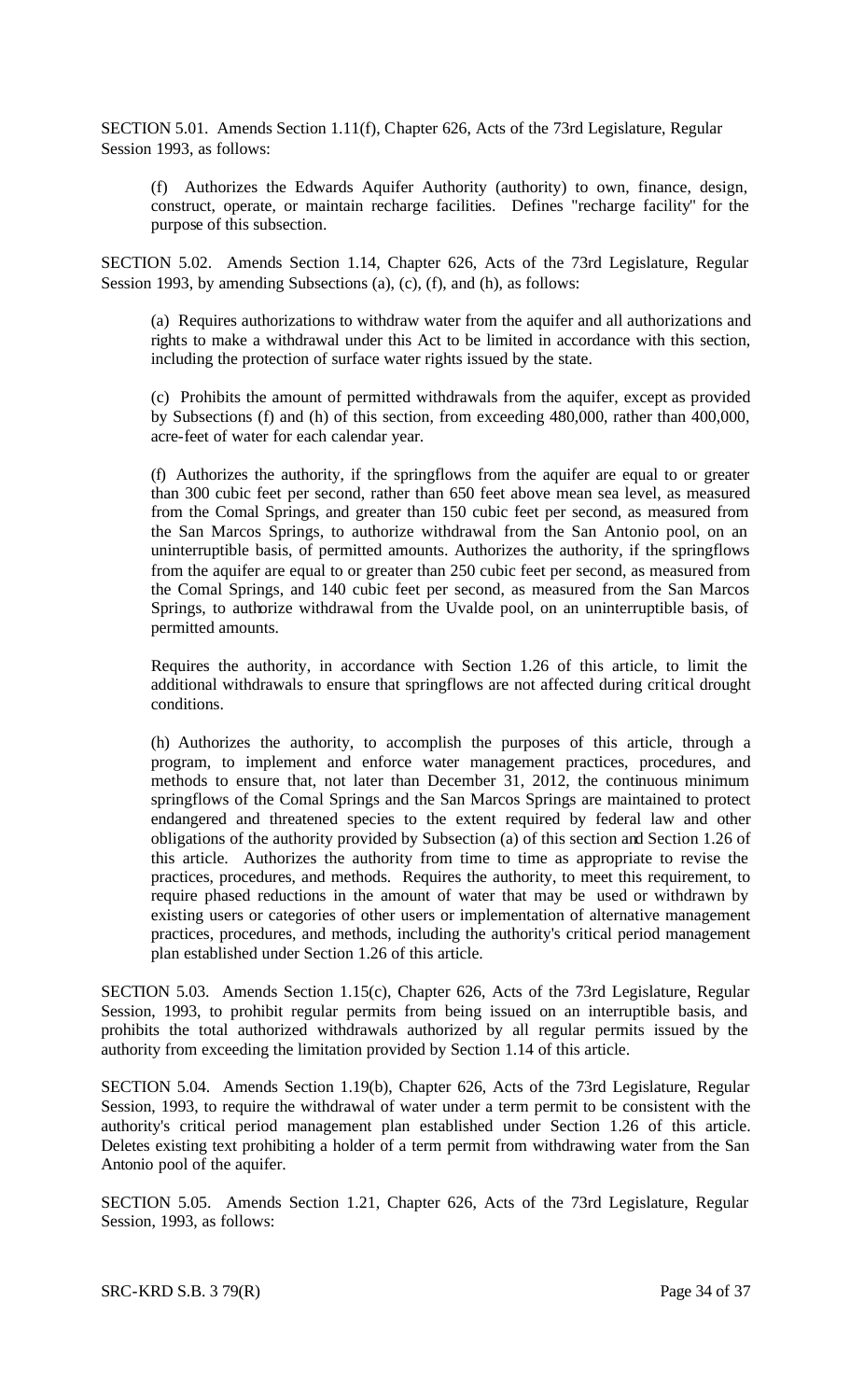Sec. 1.21. New heading: PERMIT REDUCTION. Requires the maximum authorized withdrawal of each regular permit, if, on or after January 1, 2008, the overall volume of water authorized to be withdrawn from the aquifer under regular permits is greater than 480,000, rather than 400,000, acre-feet a year, to be immediately reduced by an equal percentage as is necessary to reduce overall maximum demand to 480,000, rather than 400,000, acre-feet a year.

SECTION 5.06. Amends Article 1, Chapter 626, Acts of the 73rd Legislature, Regular Session, 1993, by amending Section 1.26 and adding Sections 1.26A and 1.26B, as follows:

Sec. 1.26. CRITICAL PERIOD MANAGEMENT PLAN. (a) Requires the authority to prepare and coordinate implementation of a critical period management plan in a way that protects listed species and other obligations of the authority, including support of the state economy, surface water rights issued by this state, instream flow requirements, and the continued operation of industries. Authorizes the authority to alter the plan to provide additional protection for species and downstream flows, but prohibits the authority from reducing the protections below the minimum requirement specified by this section, except as provided by Section 1.26A of this article.

(b) Requires the critical period management plan to specify that conservation measures prescribed by the authority's groundwater conservation plan are required practices when the spring discharge rate is less than 350 cubic feet per second from Comal Springs or less than 200 cubic feet per second from San Marcos Springs.

(c) Requires the critical period management plan to require compliance with reduced levels of maximum allowable pumping prescribed by Section 1.26A of this article.

(d) Requires the critical period management plan to specify that a water withdrawal rate for a specific pumping reduction stage of the plan may be increased if the controlling spring discharge rate increases to the minimum spring discharge rate for the next less severe reduction stage and is equal to or greater than that minimum spring discharge rate for five consecutive days.

(e) Requires the critical period management plan to specify that the authority is required to initiate more severe pumping reductions to protect listed species, if required to comply with the issuance of a Section 10(a) permit by the United States Fish and Wildlife Service under the Endangered Species Act (16 U.S.C. Section 1539(a)), not later than the 90th day after the date on which the permit was issued.

(f) Requires the authority to base pumping reductions for an Edwards Aquifer permit holder on the 90-day withdrawal budget most recently filed by the permit holder with the authority. Provides that the rate of withdrawal under a 90-day withdrawal budget is that rate that, if constant, would result in the withdrawal of the total budgeted amount at the end of the budget period.

Sec. 1.26A. PUMPING REDUCTION LEVELS AND STAGES FOR CRITICAL PERIOD MANAGEMENT. (a) Requires the authority's critical period management plan to provide for pumping reductions as provided by this section. Requires the authority, for purposes of this section to continuously track the average daily discharge rate measured over each period of five consecutive days at Comal Springs and San Marcos Springs to determine whether a reduction in pumping to the level I, II, or III maximum amount is required, and track the average daily discharge rate measured for any five days in a period of 10 consecutive days to determine whether a reduction in pumping to the level IV or V maximum amount is required.

(b) Requires the authority, if the spring discharge rate from the San Marcos Springs indicates a need to initiate a more severe pumping reduction level, to use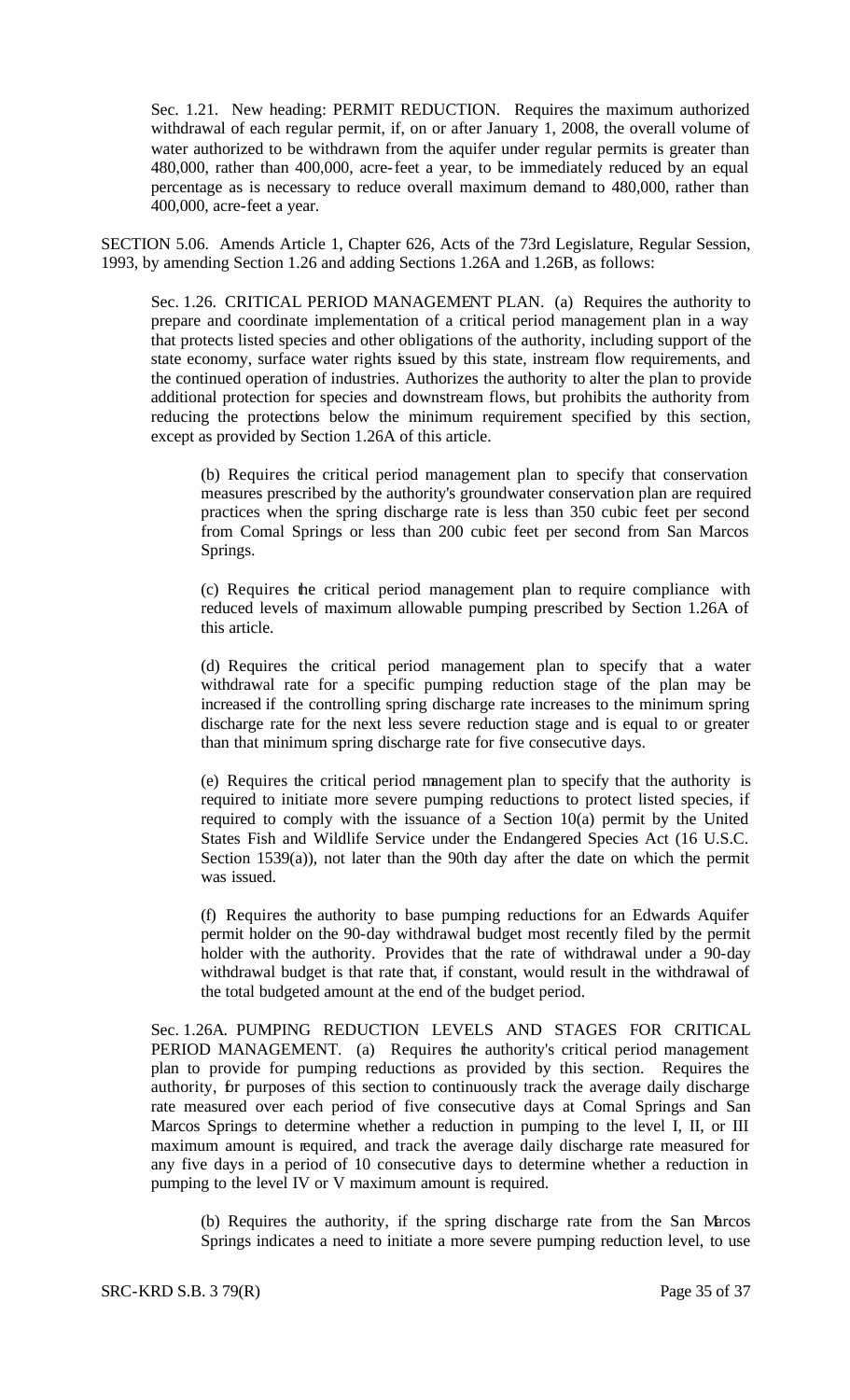the more severe pumping reduction level based on the spring discharge rates from the San Marcos Springs.

(c) Requires the authority to implement the Caution Stage with level I pumping reductions when the daily average spring discharge rate from the Comal Springs is less than 300 cubic feet per second and at least 250 cubic feet per second or when the spring discharge rate from the San Marcos Springs is less than 150 cubic feet per second and at least 140 cubic feet per second. Sets forth maximum allowable pumping level for the level I pumping reductions.

(d) Requires the authority to implement the Alert Stage with level II pumping reductions when the spring discha rge rate from the Comal Springs is less than 250 cubic feet per second and at least 200 cubic feet per second or when the spring discharge rate from the San Marcos Springs is less than 140 cubic feet per second and at least 120 cubic feet per second. Sets forth the maximum allowable pumping level for level II pumping reductions for the San Antonio and Uvalde pools.

(e) Requires the authority to implement the Critical Period Stage with level III pumping reductions when the spring discharge rate from the Comal Springs is less than 200 cubic feet per second and at least 150 cubic feet per second or when the spring discharge rate from the San Marcos Springs is less than 120 cubic feet per second and at least 100 cubic feet per second. Sets forth the maximum allowable pumping level for level III pumping reductions for the San Antonio and Uvalde pools.

(f) Requires the authority to implement the Jeopardy Stage with level IV pumping reductions when the spring discharge rate from the Comal Springs is less than 150 cubic feet per second and at least 100 cubic feet per second or when the spring discharge rate from the San Marcos Springs is less than 100 cubic feet per second and at least 50 cubic feet per second. Sets forth the maximum allowable pumping level for level IV pumping reductions for the San Antonio and Uvalde pools.

(g) Requires the authority to implement the Emergency Stage with level V pumping reductions when the spring discharge rate from the Comal Springs is less than 100 cubic feet per second or when the spring discharge rate from the San Marcos Springs is less than 50 cubic feet per second. Sets forth the maximum allowable pumping level for level V pumping reductions for the San Antonio and Uvalde pools.

Sec. 1.26B. EMERGENCY TASK FORCE. (a) Requires the authority's presiding officer or chief executive officer to convene an emergency task force when the authority implements the Jeopardy Stage or Emergency Stage of the critical period management plan.

(b) Sets forth the composition of the emergency task force.

(c) Provides that each member of the task force has one vote. Provides that a majority vote is required for the task force to take action.

Provides that if a person designated to represent an organization does not participate in the task force, no other person may serve as a substitute. Authorizes the authority's representative, in case of a tie vote, to break the tie.

(d) Authorizes the emergency task force to decrease the maximum allowable pumping levels under Section 1.26A of this article and to increase those levels by not more than five percent for not more than 30 days. Requires the emergency task force to specifically justify the decrease or increase in a public notice published according to rules of the authority.